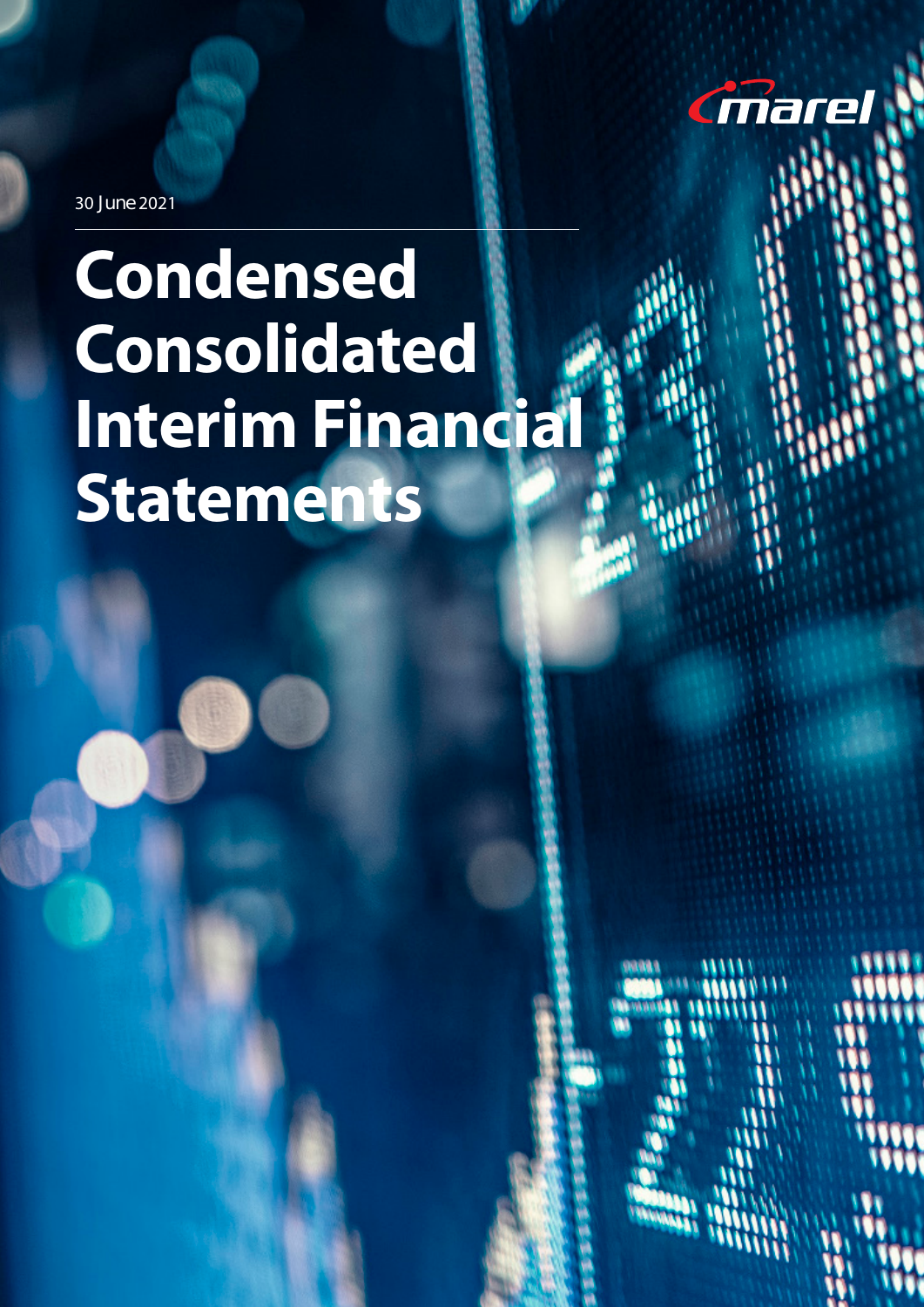# **Contents Condensed Consolidated Interim Financial Statements**

**[The Board of Directors' and CEO's Report](#page-2-0)** 3

**[Consolidated Statement of Income](#page-5-0)** 6

**[Consolidated Statement of Comprehensive](#page-6-0)  [Income](#page-6-0)** 7

**[Consolidated Statement of Financial Position](#page-7-0)** 8

**[Consolidated Statement of Changes in Equity](#page-8-0)** 9

**[Consolidated Statement of Cash Flows](#page-9-0)** 10

#### **[Notes to the Condensed Consolidated Interim](#page-10-0) [Financial Statements](#page-10-0)** 11

- **[General information](#page-10-0)** 11
- **[Basis of preparation and use of judgments and](#page-10-0)  [estimates](#page-10-0)** 11
- **[Accounting policies](#page-11-0)** 12
- **[Business combinations](#page-11-0)** 12
- **[Non-IFRS measurement](#page-14-0)** 15
- **[Segment information](#page-16-0)** 17
- **[Revenues](#page-17-0)** 18
- **[Expenses by nature](#page-18-0)** 19
- **[Net finance costs](#page-18-0)** 19
- **[Income tax](#page-18-0)** 19
- **[Earnings per share](#page-19-0)** 20
- **[Property, plant and equipment](#page-20-0)** 21
- **[Right of use assets](#page-22-0)** 23
- **[Goodwill](#page-23-0)** 24
- **[Intangible assets](#page-24-0)** 25
- **[Investments in associates](#page-25-0)** 26
- **[Trade receivables, other receivables and](#page-25-0) [prepayments](#page-25-0)** 26
- **[Deferred income tax](#page-26-0)** 27
- **[Inventories](#page-26-0)** 27
- **[Equity](#page-26-0)** 27
- **[Borrowings and lease liabilities](#page-28-0)** 29
- **[Provisions](#page-29-0)** 30
- **[Trade and other payables](#page-30-0)** 31
- **[Financial instruments and risks](#page-30-0)** 31
- **[Contingencies](#page-31-0)** 32
- **[Related party transactions](#page-31-0)** 32
- **[Subsequent events](#page-32-0)** 33

#### **[Appendices](#page-33-0)** 34

- **[Quarterly results](#page-33-0)** 34
- **[Definitions and abbreviations](#page-34-0)** 35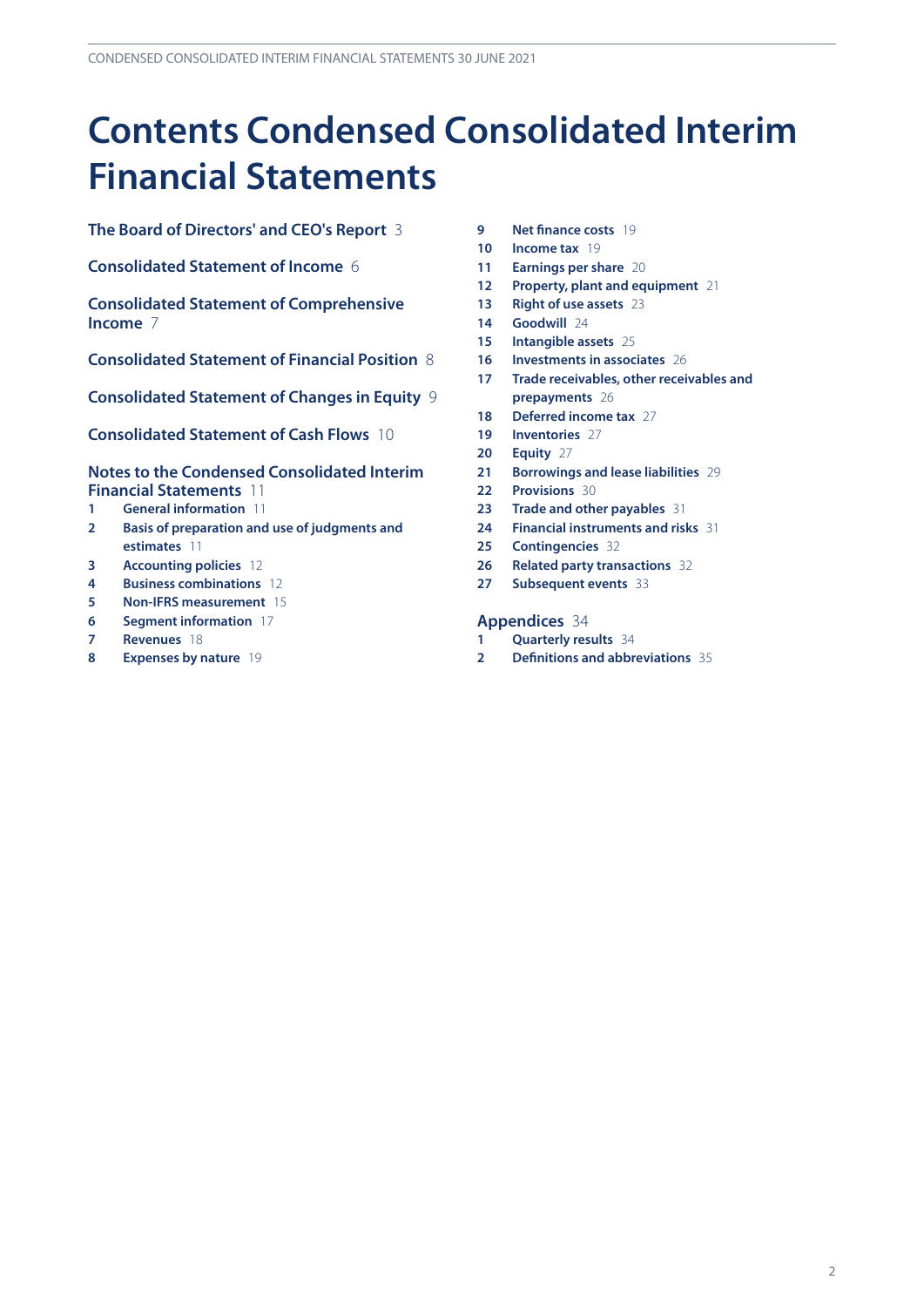# <span id="page-2-0"></span>**The Board of Directors' and CEO's Report**

Marel is a leading global provider of advanced processing equipment, systems, software and services to the poultry, meat and fish industries. Marel has a global reach with local presence in over 30 countries, with sales and service engineers servicing customers in over 140 countries.

The Condensed Consolidated Interim Financial Statements for the six-month period ended 30 June 2021 comprise the financial statements of Marel hf. ("the Company") and its subsidiaries (together "the Group" or"Marel"). TheCondensedConsolidated Interim Financial Statements are prepared in accordance with IAS 34 Interim Financial Reporting and should be read in conjunction with the Group's Annual Consolidated Financial Statements as at and for the year ended 31 December 2020.

The Condensed Consolidated Interim Financial Statements do not include all of the information required for a complete set of IFRS financial statements. However, selected explanatory notes are included to explain events and transactions that are significant to understand the changes in the Group's financial position and performance from year end 2020.

#### **COVID-19**

Marel is a critical infrastructure company for the poultry, meat and fish processing industry. Marel's focus during COVID-19 is on keeping its employees and customers safe, while maintaining productivity of all manufacturing sites. Marel reorganized its manufacturing sites ensuring all sites remained open, although operating at below historical and targeted utilization rates. By systematically building up safety stock of spare parts across locations and having local presence in more than 30 countries, Marel managed to maintain good levels of delivery performance despite a challenging environment.

COVID-19 has had an impact on the first half of 2021. There was a global peak in the pandemic resulting in significant lockdowns and logistical challenges, which ledtoinefficienciesinmanufacturingandhigher costsfor service operations and transportation. Despite positive developmentsin Q2 2021 in parts of the world following the introduction of vaccines, COVID-19 continues to have an impact on Marel's operations.

Marel enjoys a balanced exposure to global economies and local markets through its global reach, innovative product portfolio and diversified business mix. Marel's balance sheet and cash flow remain strong.

#### **Operations in the six-month period ended 30 June 2021**

The consolidated revenues for Marel for the six-month period ended 30 June 2021 are EUR 661.5 million (2020: EUR 607.3 million). The adjusted result from operations for the same period is EUR 76.6 million or 11.6% of revenues (2020: EUR 70.4 million or 11.6% of revenues).

The bridge between adjusted result from operations and result from operations as shown in the Consolidated Statement of Income is as follows:

|                                              | <b>YTD</b> | YTD   |
|----------------------------------------------|------------|-------|
|                                              | 2021       | 2020  |
| Adjusted result from operations <sup>1</sup> | 76.6       | 70.4  |
| Non-IFRS adjustments                         | (13.5)     | (5.2) |
| <b>Result from operations</b>                | 63.1       | 65.2  |

<sup>1</sup> Result from operations is adjusted for PPA related costs, including depreciation and amortization, and as of Q4 2020, acquisition related expenses.

At 30 June 2021 the Company's order book amounted to EUR 499.1 million including EUR 4.2 million acquired order book from Curio and PMJ (31 December 2020: EUR 415.7 million). Orders received for the sixmonth period ended 30 June 2021 amounted to EUR 740.7 million (2020: EUR 631.9 million).

Net cash from operating activities for the six-month period ended 30 June 2021 is EUR 122.2 million (2020: EUR 97.4 million). The increase in net cash from operating activities is mainly due to more favorable movements in working capital, less taxes paid and lower interest and finance costs.

Capital expenditures for the six-month period ended 30 June 2021 are EUR 33.0 million (2020: EUR 25.9 million). Marel is stepping up in market coverage and focusing on important initiatives to automate and digitize our manufacturing platform, supply chain and aftermarket business to create more agility and flexibility in our operations ahead of the anticipated growth curve.

At 30 June 2021, net cash and cash equivalents were EUR 85.6 million (31 December 2020: EUR 78.6 million). Net interest bearing debt decreased from EUR 205.2 million at the end of 2020 to EUR 182.3 million as per 30 June 2021.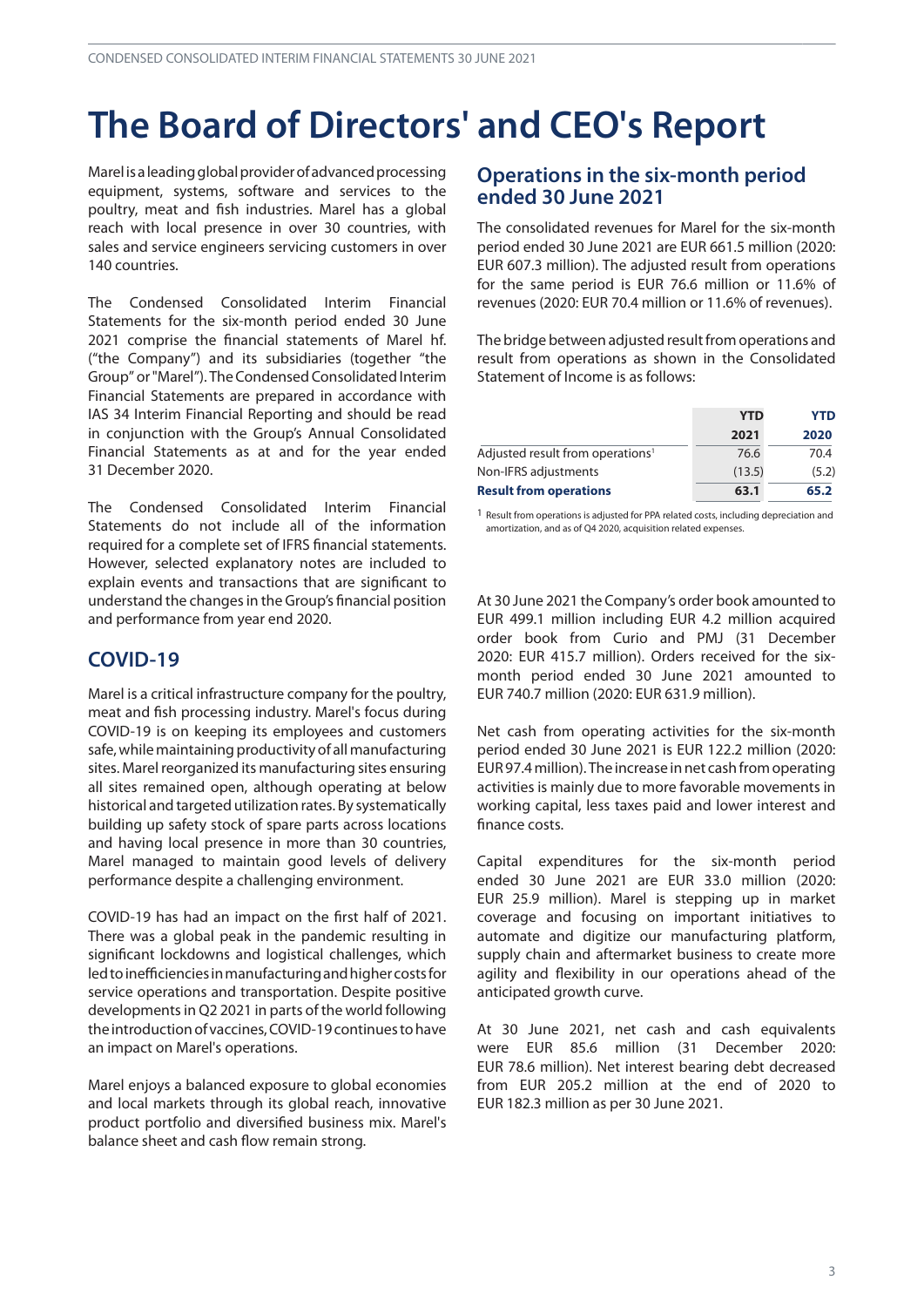Based on the Company's 2021 Annual General Meeting resolution, a dividend of EUR 41.0million (EUR 5.45 cents per share) was declared for the operational year 2020. This corresponds to approximately 40% of net result for the operational year 2020. The dividend was fully paid in Q2 2021 (in 2020: a dividend of EUR 43.9million, EUR 5.79 cents per share, corresponding to 40% of net result for the year 2019, was declared and paid out to shareholders for the operational year 2019).

### **Acquisitions in 2021**

On 4 January 2021, Marel invested EUR 2.6 million for an additional 10.7% of the share capital bringing Marel's total share in Curio ehf. ("Curio") to 50.0%. Following this additional investment, Marel has assessed that it has control of Curio as it holds 50.0% of the shares and is entitled to appoint a majority of Curio's Board of Directors, including the Chairman. Curio's results are consolidated into the Group's results as per 2021. Curio's complimentary product portfolio of deheading, filleting and skinning solutions brings Marel closer to becoming a full-line provider to the global fish industry. Further information is provided in note 4 of the Condensed Consolidated Interim Financial Statements.

On 21 January 2021, Marel concluded the acquisition of the entire share capital of Poultry Machinery Joosten B.V. ("PMJ"). PMJ is at the forefront of duck and goose processing solutions and services. PMJ's complementary product portfolio of primary processing, including waxing and automated evisceration, will make Marel the industry's only full-line provider of duck processing solutions. Further information is provided in note 4 of the Condensed Consolidated Interim Financial Statements.

On 5 July 2021, Marel announced it has entered into an agreement to acquire Valka ehf. ("Valka"), an Icelandic provider of advanced processing solutions for the global fish industry. Valka is a highly innovative player in the whitefish and salmon processing industries. Together, Marel and Valka will be in a stronger position to transform the fish processing industry in partnership with customers.

The transaction is subject to customary closing conditions, including anti-trust approval and is expected to be completed later this year. Further information is provided in note 27 of the Condensed Consolidated Interim Financial Statements.

#### **Investments in 2021**

On 29 January 2021, Marel acquired a 40.0% interest in Stranda Prolog ("Stranda"), a Norwegian provider of salmon processing solutions. The transaction is in line with Marel's strategic objective to be a full-line supplier of advanced food processing solutions, software and services to the fish, meat and poultry industries. Stranda's complementary product portfolio for primary salmon processing and aquaculture solutions will bring Marel closer to becoming a full-line provider to the global salmon industry. Further information is provided in note 16 of the Condensed Consolidated Interim Financial Statements.

#### **Statement by the Board of Directors and the CEO**

According to the Board of Directors' and CEO's best knowledge, the Condensed Consolidated Interim Financial Statements give a true and fair view of the consolidated financial performance of the Group for the six-month period ended 30 June 2021, its assets, liabilities and consolidated financial position as at 30 June 2021 and its consolidated cash flows for the six-month period ended 30 June 2021.

Furthermore, in our opinion the Condensed Consolidated Interim Financial Statements and the endorsement of the Board of Directors and the CEO give a fair view of the development and performance of the Group's operations and its position and describe the principal risks and uncertainties faced by the Group.

The Board of Directors and the CEO have today discussed the Condensed Consolidated Interim Financial Statements of Marel hf. for the six-month period ended 30 June 2021 and ratify them with their signatures.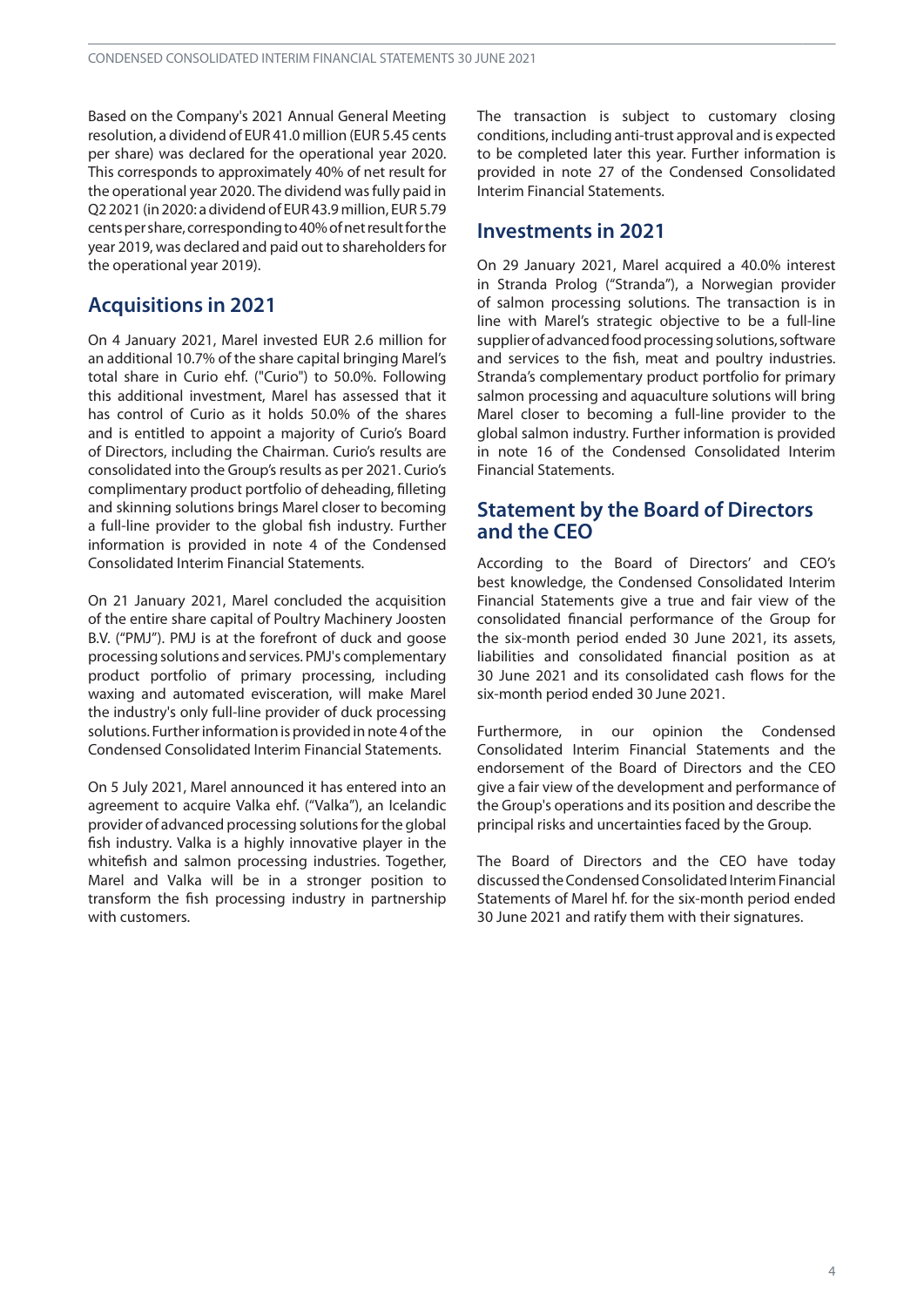Gardabaer, 21 July 2021

#### **Board of Directors**

Arnar Thor Masson Chairman of the Board

Ann Elizabeth Savage

Lillie Li Valeur

Astvaldur Johannsson

Olafur S. Gudmundsson

Svafa Gronfeldt

Ton van der Laan

**Chief Executive Officer**

Arni Oddur Thordarson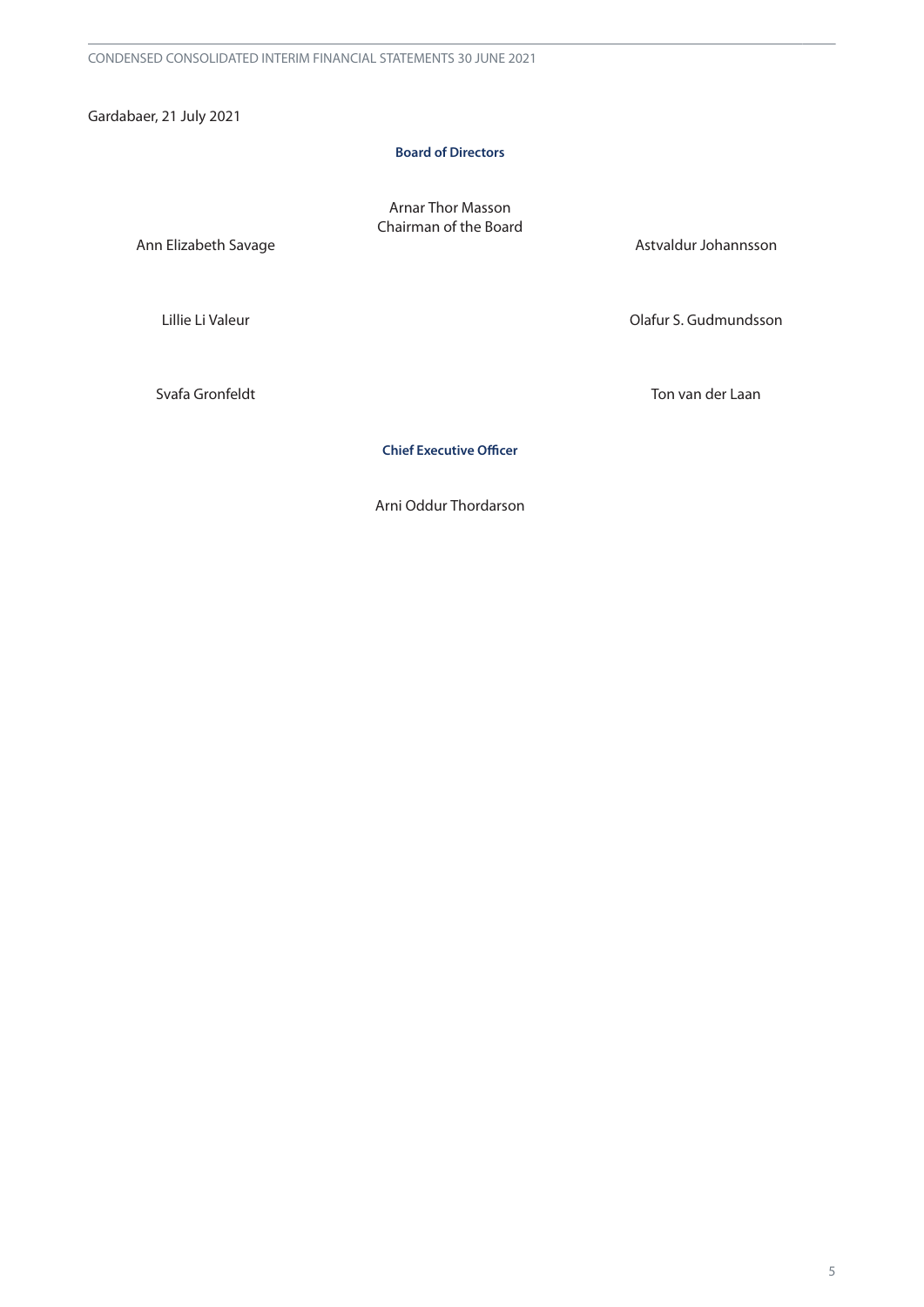### <span id="page-5-0"></span>**Consolidated Statement of Income**

|                                                                   |              | Q <sub>2</sub> | Q <sub>2</sub> | <b>YTD</b> | <b>YTD</b> |
|-------------------------------------------------------------------|--------------|----------------|----------------|------------|------------|
| In EUR million unless stated otherwise                            | <b>Notes</b> | 2021           | 2020           | 2021       | 2020       |
| Revenues                                                          | 5&6&7        | 327.5          | 305.7          | 661.5      | 607.3      |
| Cost of sales                                                     | 5 & 8        | (210.0)        | (191.5)        | (422.2)    | (385.8)    |
| <b>Gross profit</b>                                               | 5            | 117.5          | 114.2          | 239.3      | 221.5      |
| Selling and marketing expenses                                    | 5 & 8        | (42.3)         | (34.5)         | (84.9)     | (76.6)     |
| General and administrative expenses                               | 5 & 8        | (20.4)         | (18.7)         | (47.3)     | (42.7)     |
| Research and development expenses                                 | 5 & 8        | (21.8)         | (18.6)         | (44.0)     | (37.0)     |
| <b>Result from operations</b>                                     | 5            | 33.0           | 42.4           | 63.1       | 65.2       |
| <b>Finance costs</b>                                              | 9            | (2.1)          | (5.3)          | (6.5)      | (10.5)     |
| Finance income                                                    | 9            | 0.2            | 0.0            | 0.2        | 0.2        |
| <b>Net finance costs</b>                                          | 9            | (1.9)          | (5.3)          | (6.3)      | (10.3)     |
| Share of result of associates                                     | 16           | (0.4)          | 0.1            | (0.5)      | 0.1        |
| <b>Result before income tax</b>                                   |              | 30.7           | 37.2           | 56.3       | 55.0       |
| Income tax                                                        | 10           | (7.4)          | (6.5)          | (11.8)     | (10.9)     |
| <b>Net result</b>                                                 |              | 23.3           | 30.7           | 44.5       | 44.1       |
| Of which:                                                         |              |                |                |            |            |
| - Net result attributable to Shareholders of the Company          | 11           | 23.6           | 30.6           | 44.8       | 44.0       |
| - Net result attributable to non-controlling interests            | 20           | (0.3)          | 0.1            | (0.3)      | 0.1        |
| Earnings per share for result attributable to Shareholders of the |              |                |                |            |            |
| Company during the period (expressed in EUR cent per share):      |              |                |                |            |            |
| - Basic                                                           | 11           | 3.14           | 4.07           | 5.95       | 5.82       |
| - Diluted                                                         | 11           | 3.11           | 4.04           | 5.89       | 5.78       |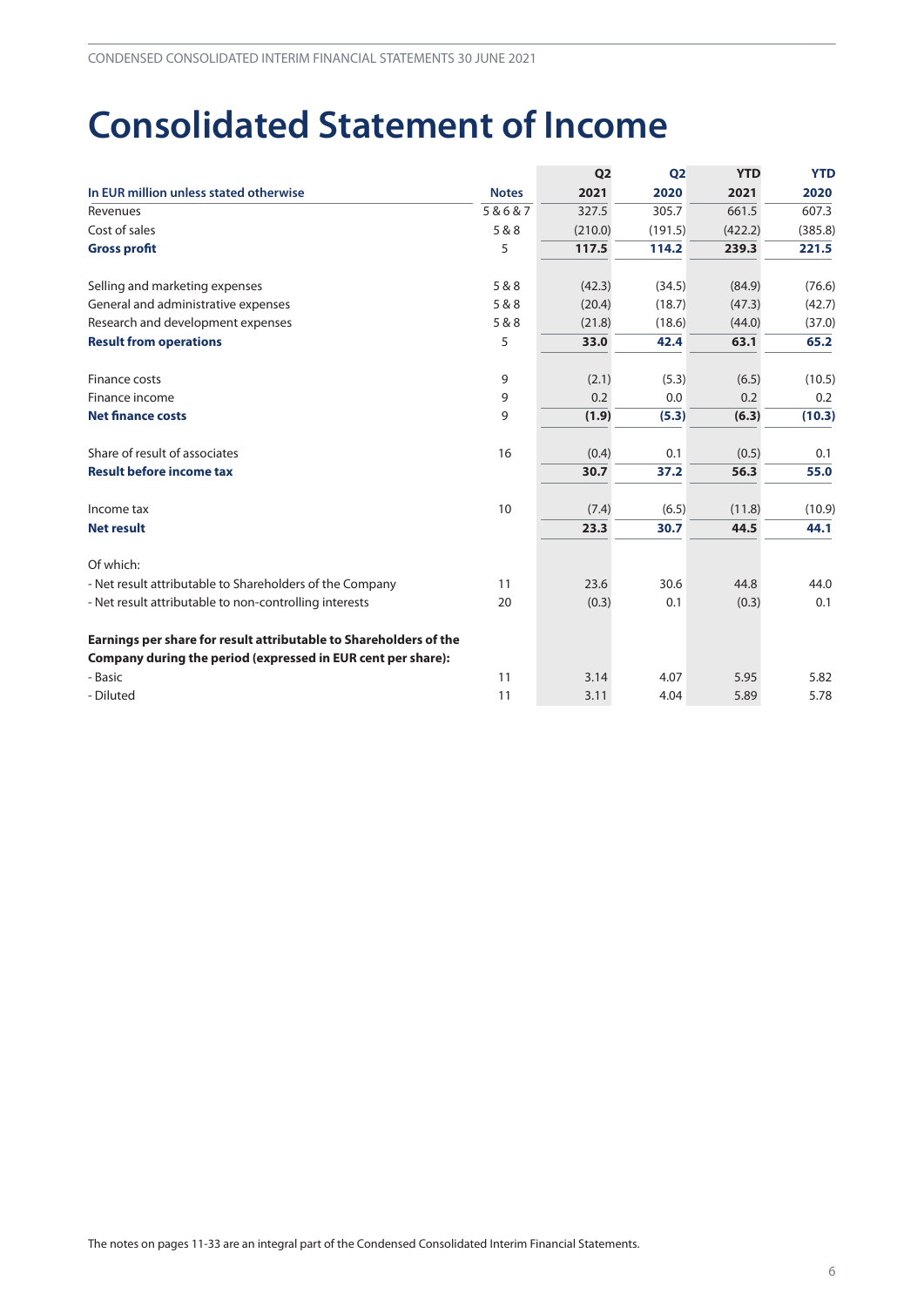### <span id="page-6-0"></span>**Consolidated Statement of Comprehensive Income**

|                                                                        |              | Q <sub>2</sub> | Q <sub>2</sub> | <b>YTD</b> | <b>YTD</b> |
|------------------------------------------------------------------------|--------------|----------------|----------------|------------|------------|
| In EUR million                                                         | <b>Notes</b> | 2021           | 2020           | 2021       | 2020       |
| <b>Net result</b>                                                      |              | 23.3           | 30.7           | 44.5       | 44.1       |
| Items that are or may be reclassified to profit or loss:               |              |                |                |            |            |
| Currency translation differences                                       | 20           | (1.2)          | (3.5)          | 4.1        | (12.2)     |
| Cash flow hedges                                                       | 20           | 0.1            | 0.1            | 1.5        | 0.0        |
| Deferred income taxes                                                  | 18 & 20      | (0.0)          | 0.0            | (0.3)      | 0.0        |
| Other comprehensive income / (loss) for the period, net of tax         |              | (1.1)          | (3.4)          | 5.3        | (12.2)     |
| Total comprehensive income for the period                              |              | 22.2           | 27.3           | 49.8       | 31.9       |
| Of which:                                                              |              |                |                |            |            |
| - Total comprehensive income attributable to Shareholders of           |              |                |                |            |            |
| the Company                                                            |              | 22.5           | 27.2           | 50.1       | 31.8       |
| - Total comprehensive income attributable to non-controlling interests | 20           | (0.3)          | 0.1            | (0.3)      | 0.1        |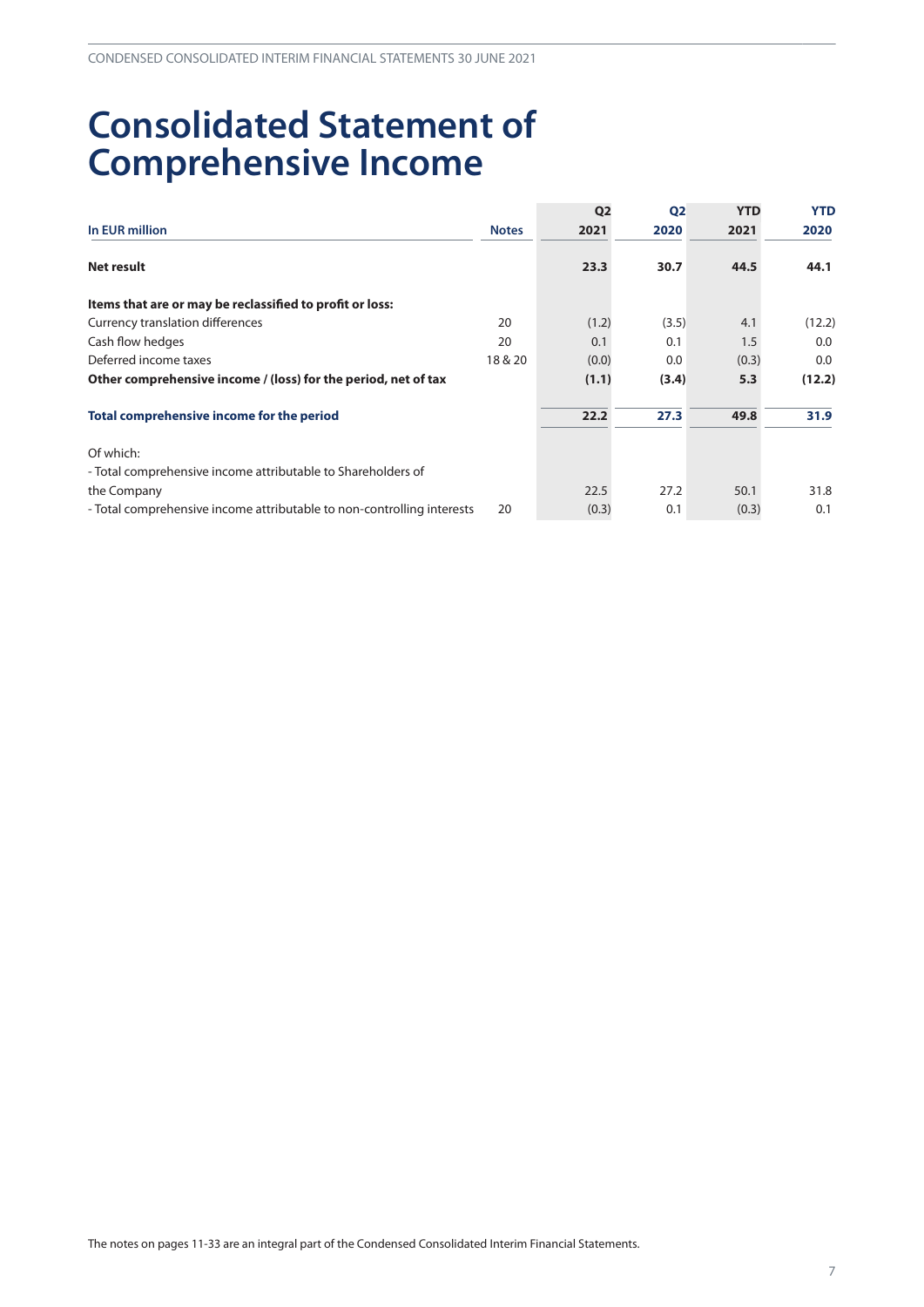### <span id="page-7-0"></span>**Consolidated Statement of Financial Position**

|                                     |                | 30/06   | 31/12   |
|-------------------------------------|----------------|---------|---------|
| In EUR million                      | <b>Notes</b>   | 2021    | 2020    |
| <b>Assets</b>                       |                |         |         |
| Property, plant and equipment       | 12             | 205.2   | 196.7   |
| Right of use assets                 | 13             | 46.8    | 42.7    |
| Goodwill                            | 14             | 683.1   | 678.8   |
| Intangible assets                   | 15             | 342.5   | 331.0   |
| Investments in associates           | 16             | 11.3    | 17.6    |
| Other receivables                   | 17             | 1.0     | 2.1     |
| Deferred income tax assets          | 18             | 13.8    | 13.3    |
| <b>Non-current assets</b>           |                | 1,303.7 | 1,282.2 |
| Inventories                         | 19             | 225.5   | 199.9   |
| Contract assets                     | $\overline{7}$ | 41.5    | 46.1    |
| Trade receivables                   | 7 & 17         | 160.2   | 151.3   |
| Assets held for sale                |                | 0.8     | 1.8     |
| Derivative financial instruments    | 24             | 3.3     | 1.9     |
| Other receivables and prepayments   | 17             | 52.4    | 53.1    |
| Cash and cash equivalents           |                | 85.6    | 78.6    |
| <b>Current assets</b>               |                | 569.3   | 532.7   |
| <b>Total assets</b>                 |                | 1,873.0 | 1,814.9 |
| <b>Equity and liabilities</b>       |                |         |         |
| Share capital                       | 20             | 6.7     | 6.7     |
| Share premium reserve               | 20             | 438.8   | 442.8   |
| Other reserves                      | 20             | (21.4)  | (27.5)  |
| Other equity                        | 20             | (13.6)  |         |
| Retained earnings                   | 20             | 541.5   | 536.4   |
| <b>Shareholders' equity</b>         |                | 952.0   | 958.4   |
| Non-controlling interests           | 20             | 8.5     | 0.3     |
| <b>Total equity</b>                 |                | 960.5   | 958.7   |
| <b>Liabilities</b>                  |                |         |         |
| <b>Borrowings</b>                   | 21             | 220.3   | 240.2   |
| Lease liabilities                   | 21             | 37.8    | 33.6    |
| Deferred income tax liabilities     | 18             | 85.7    | 84.9    |
| Provisions                          | 22             | $5.0\,$ | 4.1     |
| Other payables                      | 23             | 17.8    | 1.1     |
| Derivative financial instruments    | 24             | $2.5\,$ | 3.7     |
| <b>Non-current liabilities</b>      |                | 369.1   | 367.6   |
| Contract liabilities                | $\overline{7}$ | 279.8   | 236.6   |
| Trade and other payables            | 23             | 231.7   | 222.7   |
| Current income tax liabilities      |                | 15.0    | 8.8     |
| Borrowings                          | 21             | 0.0     | 0.0     |
| Lease liabilities                   | 21             | 9.8     | 10.0    |
| Provisions                          | 22             | 7.1     | 10.5    |
| <b>Current liabilities</b>          |                | 543.4   | 488.6   |
| <b>Total liabilities</b>            |                | 912.5   | 856.2   |
| <b>Total equity and liabilities</b> |                | 1,873.0 | 1,814.9 |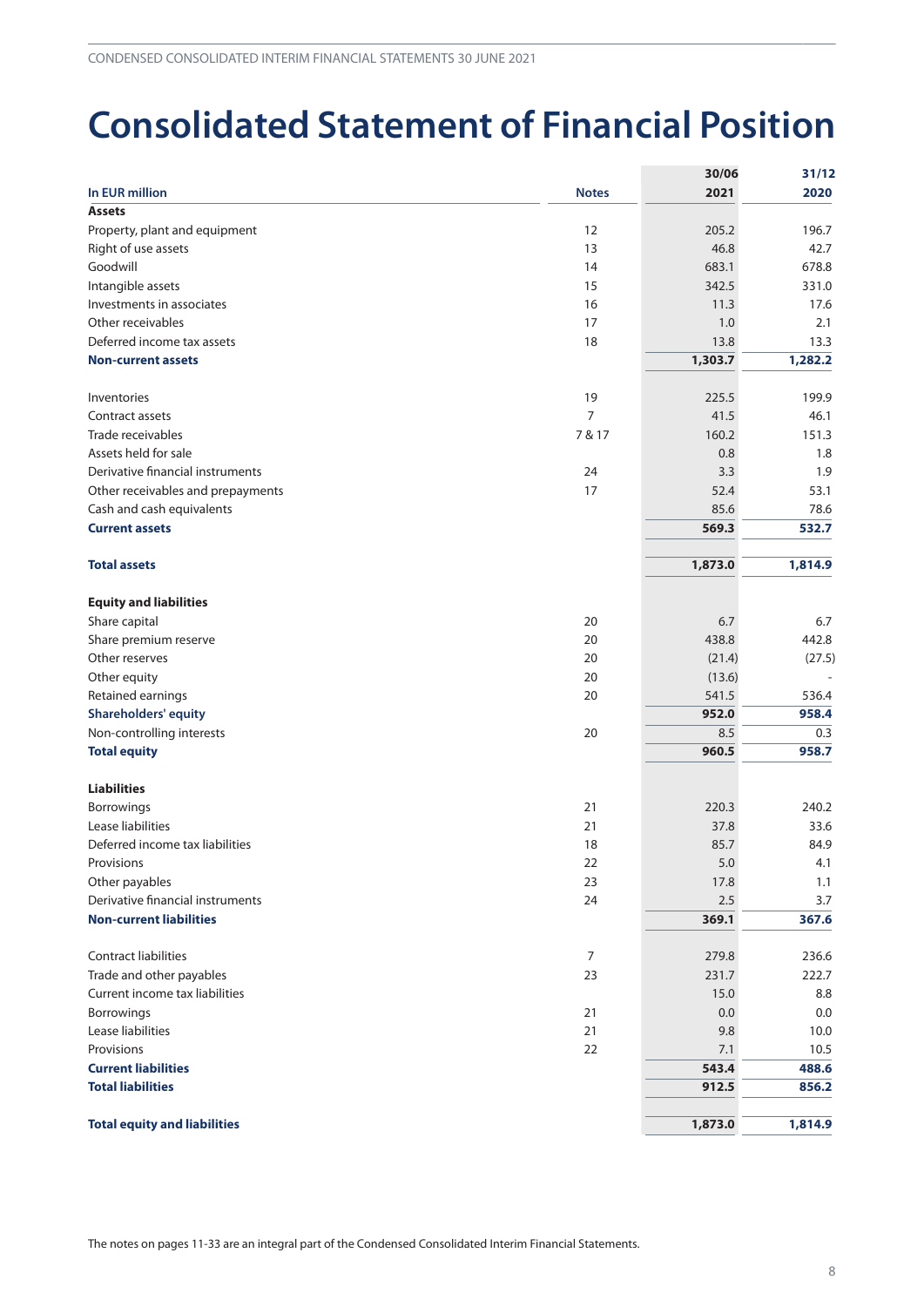### <span id="page-8-0"></span>**Consolidated Statement of Changes in Equity**

|                                  |              | <b>Share</b>         |                       |              |                       | Share-   | Non-             |              |
|----------------------------------|--------------|----------------------|-----------------------|--------------|-----------------------|----------|------------------|--------------|
|                                  | <b>Share</b> | premium              | <b>Other</b>          | <b>Other</b> | <b>Retained</b>       | holders' | controlling      | <b>Total</b> |
| In EUR million                   | capital      | reserve <sup>1</sup> | reserves <sup>2</sup> | equity $3$   | earnings <sup>4</sup> | equity   | <b>interests</b> | equity       |
| <b>Balance at 1 January 2021</b> | 6.7          | 442.8                | (27.5)                |              | 536.4                 | 958.4    | 0.3              | 958.7        |
| Net result for the period        |              |                      |                       |              | 44.8                  | 44.8     | (0.3)            | 44.5         |
| Total other comprehensive income |              |                      | 6.1                   | (0.8)        |                       | 5.3      |                  | 5.3          |
| Transactions with owners of      |              |                      |                       |              |                       |          |                  |              |
| the Company                      |              |                      |                       |              |                       |          |                  |              |
| Options granted /                |              |                      |                       |              |                       |          |                  |              |
| exercised / canceled             | 0.0          | (4.0)                |                       |              | 1.3                   | (2.7)    |                  | (2.7)        |
| Non-controlling interests on     |              |                      |                       |              |                       |          |                  |              |
| acquisition of subsidiary        |              |                      |                       |              |                       |          | 8.5              | 8.5          |
| Transactions with non-           |              |                      |                       |              |                       |          |                  |              |
| controlling interests            |              |                      |                       | (12.8)       |                       | (12.8)   |                  | (12.8)       |
| Dividend                         |              |                      |                       |              | (41.0)                | (41.0)   | 0.0              | (41.0)       |
|                                  | 0.0          | (4.0)                | 6.1                   | (13.6)       | 5.1                   | (6.4)    | 8.2              | 1.8          |
| <b>Balance at 30 June 2021</b>   | 6.7          | 438.8                | (21.4)                | (13.6)       | 541.5                 | 952.0    | 8.5              | 960.5        |

|                                    |              | <b>Share</b>         |                       |              |                       | Share- | Non-                 |              |
|------------------------------------|--------------|----------------------|-----------------------|--------------|-----------------------|--------|----------------------|--------------|
|                                    | <b>Share</b> | premium              | <b>Other</b>          | <b>Other</b> | <b>Retained</b>       |        | holders' controlling | <b>Total</b> |
| In EUR million                     | capital      | reserve <sup>1</sup> | reserves <sup>2</sup> | equity $3$   | earnings <sup>4</sup> | equity | <b>interests</b>     | equity       |
| <b>Balance at 1 January 2020</b>   | 6.8          | 483.1                | (10.9)                |              | 476.5                 | 955.5  | 0.3                  | 955.8        |
| Net result for the period          |              |                      |                       |              | 44.0                  | 44.0   | 0.1                  | 44.1         |
| Total other comprehensive income   |              |                      | (12.2)                |              |                       | (12.2) |                      | (12.2)       |
| Transactions with owners of        |              |                      |                       |              |                       |        |                      |              |
| the Company                        |              |                      |                       |              |                       |        |                      |              |
| Treasury shares purchased          | (0.1)        | (55.8)               |                       |              |                       | (55.9) |                      | (55.9)       |
| Treasury shares sold               | 0.0          | 3.3                  |                       |              |                       | 3.3    |                      | 3.3          |
| Options granted /                  |              |                      |                       |              |                       |        |                      |              |
| exercised / canceled               |              | 0.2                  |                       |              | 0.3                   | 0.5    |                      | 0.5          |
| Dividend                           |              |                      |                       |              | (43.9)                | (43.9) | (0.1)                | (44.0)       |
|                                    | (0.1)        | (52.3)               | (12.2)                |              | 0.4                   | (64.2) | 0.0                  | (64.2)       |
| <b>Balance at 30 June 2020</b>     | 6.7          | 430.8                | (23.1)                |              | 476.9                 | 891.3  | 0.3                  | 891.6        |
| Net result for the period          |              |                      |                       |              | 58.5                  | 58.5   | 0.0                  | 58.5         |
| Total other comprehensive income   |              |                      | (4.4)                 |              |                       | (4.4)  |                      | (4.4)        |
| Transactions with owners of        |              |                      |                       |              |                       |        |                      |              |
| the Company                        |              |                      |                       |              |                       |        |                      |              |
| Treasury shares sold               | 0.0          | 11.7                 |                       |              |                       | 11.7   |                      | 11.7         |
| Options granted /                  |              |                      |                       |              |                       |        |                      |              |
| exercised / canceled               |              | 0.3                  |                       |              | 1.0                   | 1.3    |                      | 1.3          |
|                                    | 0.0          | 12.0                 | (4.4)                 | ÷,           | 59.5                  | 67.1   | 0.0                  | 67.1         |
| <b>Balance at 31 December 2020</b> | 6.7          | 442.8                | (27.5)                |              | 536.4                 | 958.4  | 0.3                  | 958.7        |

1 Includes reserve for share-based payments as per 30 June 2021 of EUR 5.6 million (31 December 2020: EUR 5.5 million).

<sup>2</sup> For details on other reserves refer to note 20.

<sup>3</sup> Includes equity impact of the option to acquire the remaining shares of non-controlling interests. For further information refer to notes 4 and 20.

4 Includes a legal reserve for capitalized intangible assets related to product development projects as per 30 June 2021 of EUR 80.0 million (31 December 2020: EUR 76.5 million).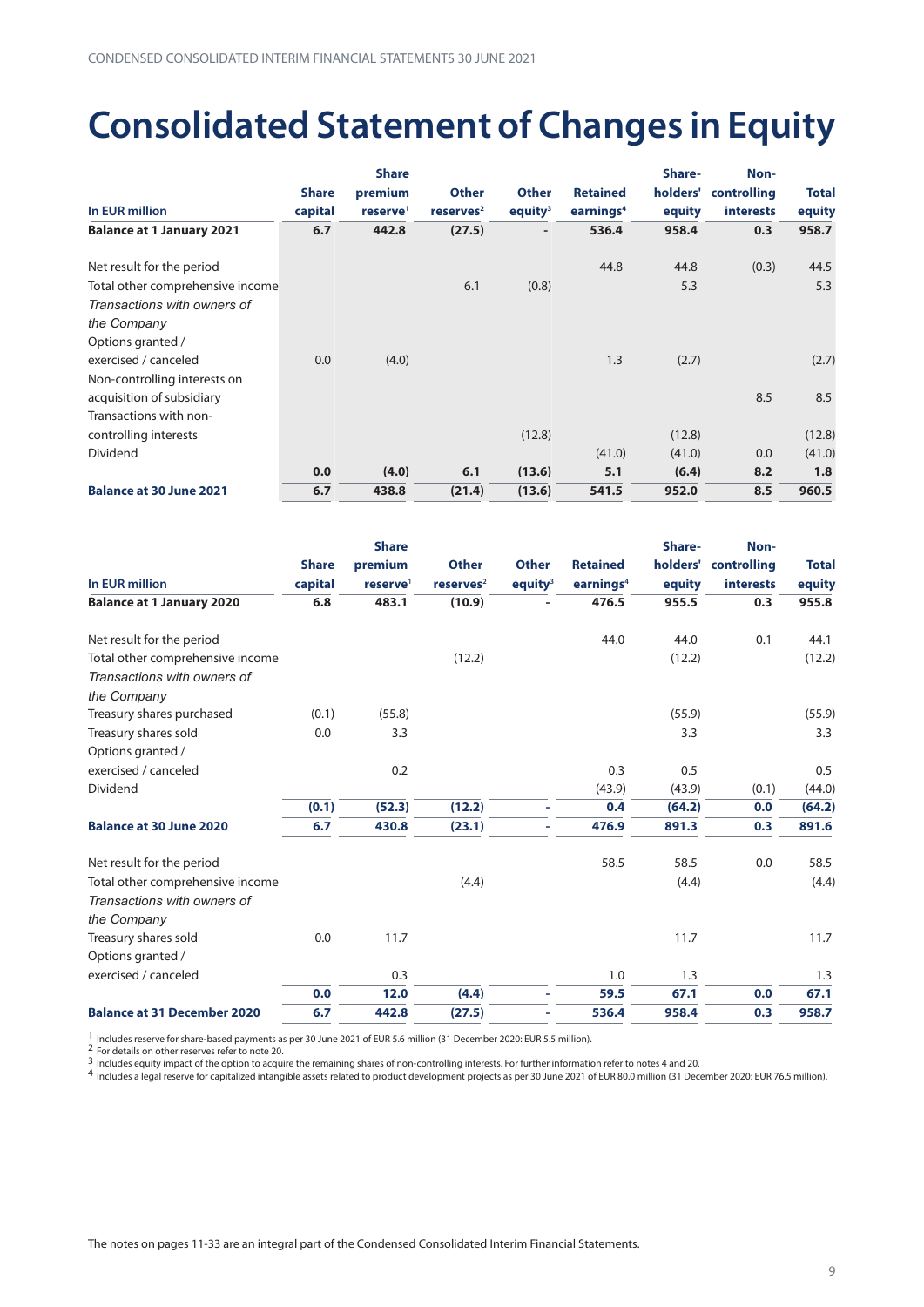# <span id="page-9-0"></span>**Consolidated Statement of Cash Flows**

|                                                                                |              | Q <sub>2</sub> | Q <sub>2</sub> | <b>YTD</b> | <b>YTD</b> |
|--------------------------------------------------------------------------------|--------------|----------------|----------------|------------|------------|
| In EUR million                                                                 | <b>Notes</b> | 2021           | 2020           | 2021       | 2020       |
| <b>Cash Flow from operating activities</b>                                     |              |                |                |            |            |
| <b>Result from operations</b>                                                  |              | 33.0           | 42.4           | 63.1       | 65.2       |
|                                                                                |              |                |                |            |            |
| Adjustments to reconcile result from operations to net cash provided           |              |                |                |            |            |
| by / (used in) operating activities:                                           |              |                |                |            |            |
| Depreciation and impairment of property, plant and equipment and               |              |                |                |            |            |
| right of use assets                                                            | 12 & 13      | 7.0            | 6.0            | 14.1       | 13.1       |
| Amortization and impairment of intangible assets                               | 15           | 9.8            | 8.5            | 19.9       | 16.2       |
| Adjustments for other non-cash income and expenses                             |              | 1.0            | 0.4            | 1.9        | 0.9        |
| Working capital provided by / (used in) operating activities                   |              | 50.8           | 57.3           | 99.0       | 95.4       |
|                                                                                |              |                |                |            |            |
| Changes in working capital:<br>Inventories and contract assets and liabilities |              |                |                |            |            |
|                                                                                |              | 36.5           | (16.5)         | 28.7       | (16.9)     |
| Trade and other receivables                                                    |              | (3.8)          | 7.4            | (2.6)      | 26.0       |
| Trade and other payables                                                       |              | (4.1)          | 15.0           | 11.3       | 17.6       |
| Provisions                                                                     |              | (1.5)          | (0.1)          | 1.7        | 2.5        |
| <b>Changes in operating assets and liabilities</b>                             |              | 27.1           | 5.8            | 39.1       | 29.2       |
| <b>Cash generated from operating activities</b>                                |              | 77.9           | 63.1           | 138.1      | 124.6      |
| Taxes paid                                                                     |              | (8.6)          | (6.9)          | (13.3)     | (20.3)     |
| Interest and finance income                                                    |              | 0.2            | 0.0            | 0.3        | 0.3        |
| Interest and finance costs                                                     |              | (2.2)          | (2.8)          | (2.9)      | (7.2)      |
| <b>Net cash from operating activities</b>                                      |              | 67.3           | 53.4           | 122.2      | 97.4       |
| <b>Cash Flow from investing activities</b>                                     |              |                |                |            |            |
|                                                                                |              |                |                |            |            |
| Purchase of property, plant and equipment                                      | 12           | (8.7)          | (3.1)          | (14.0)     | (7.2)      |
| Investments in intangibles                                                     | 15           | (6.2)          | (6.0)          | (12.3)     | (12.2)     |
| Proceeds from sale of non-current assets and assets held for sale              |              | 0.2            | 0.5            | 1.6        | 1.3        |
| Loans in associates                                                            | 17           |                |                |            | (1.0)      |
| Investments in associates                                                      | 16           |                | (1.7)          | (8.6)      | (1.7)      |
| Acquisition of subsidiary, net of cash acquired                                | 4            | (6.0)          |                | (19.1)     |            |
| Net cash provided by / (used in) investing activities                          |              | (20.7)         | (10.3)         | (52.4)     | (20.8)     |
| <b>Cash Flow from financing activities</b>                                     |              |                |                |            |            |
| Purchase of treasury shares                                                    | 20           |                | (41.4)         |            | (55.9)     |
| Sale of treasury shares and options exercised                                  | 20           | 0.4            | 3.3            | 0.4        | 3.3        |
| Dividends paid                                                                 | 20           | (41.0)         | (38.2)         | (41.0)     | (38.2)     |
| Proceeds from borrowings                                                       | 21           | 10.0           |                | 22.5       | 600.0      |
| Repayments of borrowings                                                       | 21           | (30.3)         | (504.9)        | (43.5)     | (725.7)    |
| Payments of lease liabilities                                                  | 21           | (2.7)          | (2.8)          | (5.4)      | (5.7)      |
| Net cash provided by / (used in) financing activities                          |              | (63.6)         | (584.0)        | (67.0)     | (222.2)    |
| Net increase / (decrease) in net cash                                          |              | (17.0)         | (540.9)        | 2.8        | (145.6)    |
|                                                                                |              |                |                |            |            |
| Exchange gain / (loss) on net cash                                             |              | 1.0            | (0.8)          | 4.2        | (4.7)      |
| Net cash at beginning of the period                                            |              | 101.6          | 695.1          | 78.6       | 303.7      |
| Net cash at end of the period                                                  |              | 85.6           | 153.4          | 85.6       | 153.4      |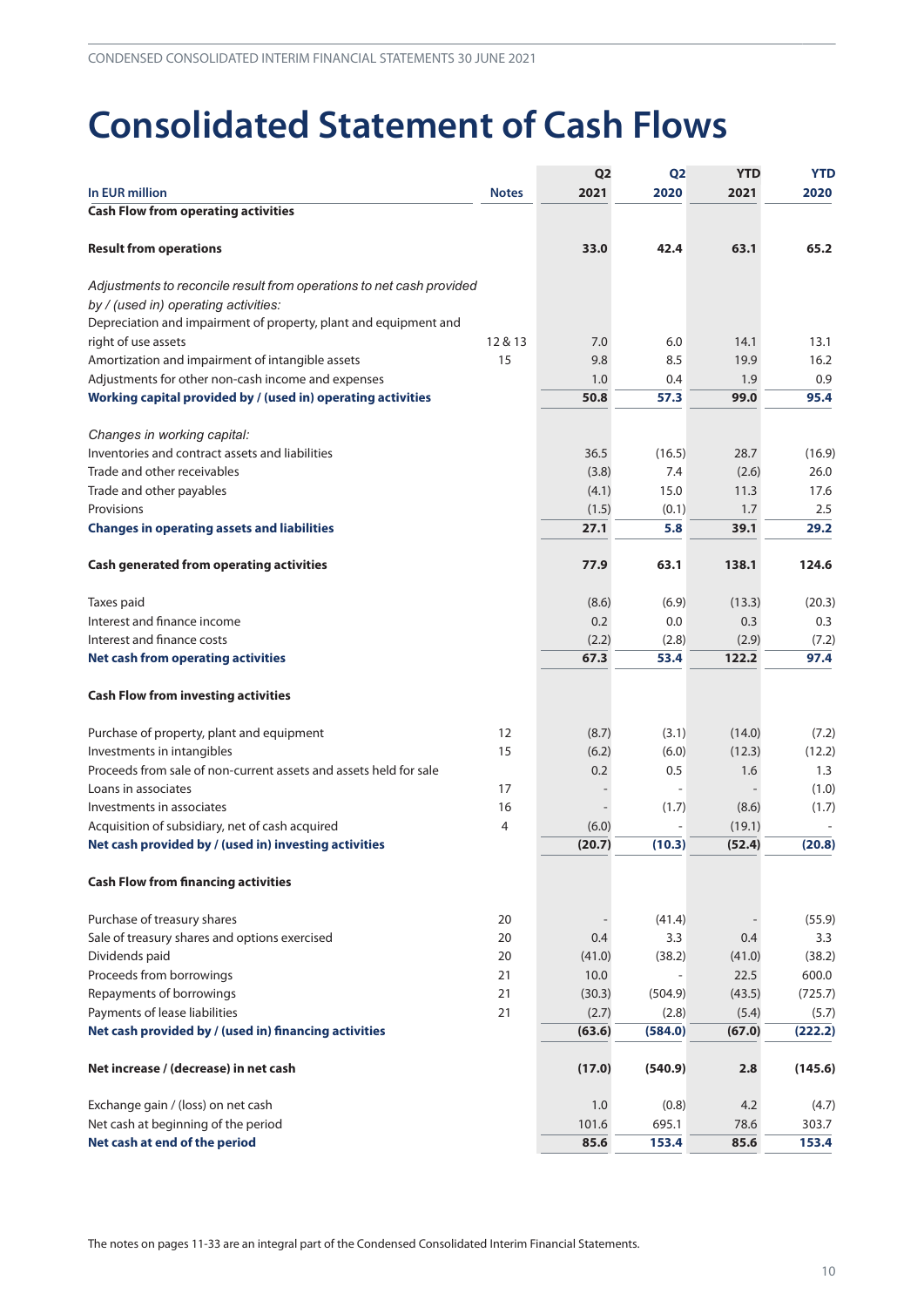### <span id="page-10-0"></span>**Notes totheCondensedConsolidatedInterim Financial Statements**

### **1 General information**

### **Reporting entity**

Marel hf. ("the Company") is a limited liability company incorporated and domiciled in Iceland. The address of its registered office is Austurhraun 9, Gardabaer.

The Condensed Consolidated Interim Financial Statements of the Company as at and for the six-month period ended 30 June 2021 comprise the Company and its subsidiaries (together referred to as "the Group" or "Marel").

The Group is a leading global provider of advanced processing equipment, systems, software and services to the poultry, meat and fish industries and is involved in the manufacturing, development, distribution and sales of solutions for these industries.

These Condensed Consolidated Interim Financial Statements for the six-month period ended 30 June 2021 have not been audited nor reviewed by an external auditor.

All amounts are in millions of EUR unless otherwise indicated.

These Condensed Consolidated Interim Financial Statements have been approved for issue by the Board of Directors and CEO on 21 July 2021.

The Company is listed on the Nasdaq Iceland ("Nasdaq") and on Euronext Amsterdam (''Euronext'') exchanges.

### **2 Basis of preparation and use of judgments and estimates**

#### **Base of preparation**

These Condensed Consolidated Interim Financial Statements of the Company and its subsidiaries are for the six-month period ended 30 June 2021 and have been

prepared in accordance with IAS 34 as adopted by the European Union.

The Condensed Consolidated Interim Financial Statements should be read in conjunction with the Group's Annual Consolidated Financial Statements for the year ended 31 December 2020. The Consolidated Financial Statements for the Group for the period ended 31 December 2020 are available upon request from the Company'sregisteredofficeatAusturhraun9,Gardabaer, Iceland or at [www.marel.com.](https://www.marel.com)

These Condensed Consolidated Interim Financial Statements do not include all of the information required for a complete set of IFRS financial statements. However, selected explanatory notes are included to explain events and transactions that are significant to an understanding of the changes in the Group's financial position and performance since the last annual financial statements.

These Condensed Consolidated Interim Financial Statements have been prepared under the historical cost convention, except for the valuation of financial assets and liabilities (including derivative instruments) which are valued at fair value through the Consolidated Statement of Comprehensive Income.

Items of each entity in the Group, as included in the Condensed Consolidated Interim Financial Statements, are measured using the currency that best reflects the economic substance of the underlying events and circumstances relevant to that entity ("the functional currency"). The Condensed Consolidated Interim Financial Statements are presented in Euro (EUR), which is the Group's reporting currency.

#### **Use of judgments and estimates**

In preparing these Condensed Consolidated Interim Financial Statements, management has made judgments and estimates that affect the application of accounting policies and the reported amounts of assets and liabilities, income and expenses. Actual results may differ from these estimates.

The significant judgments made by management in applying the Group's accounting policies and the key sources of estimation uncertainty were the same as those described in the Group's Annual Consolidated Financial Statements for the year ended 31 December 2020.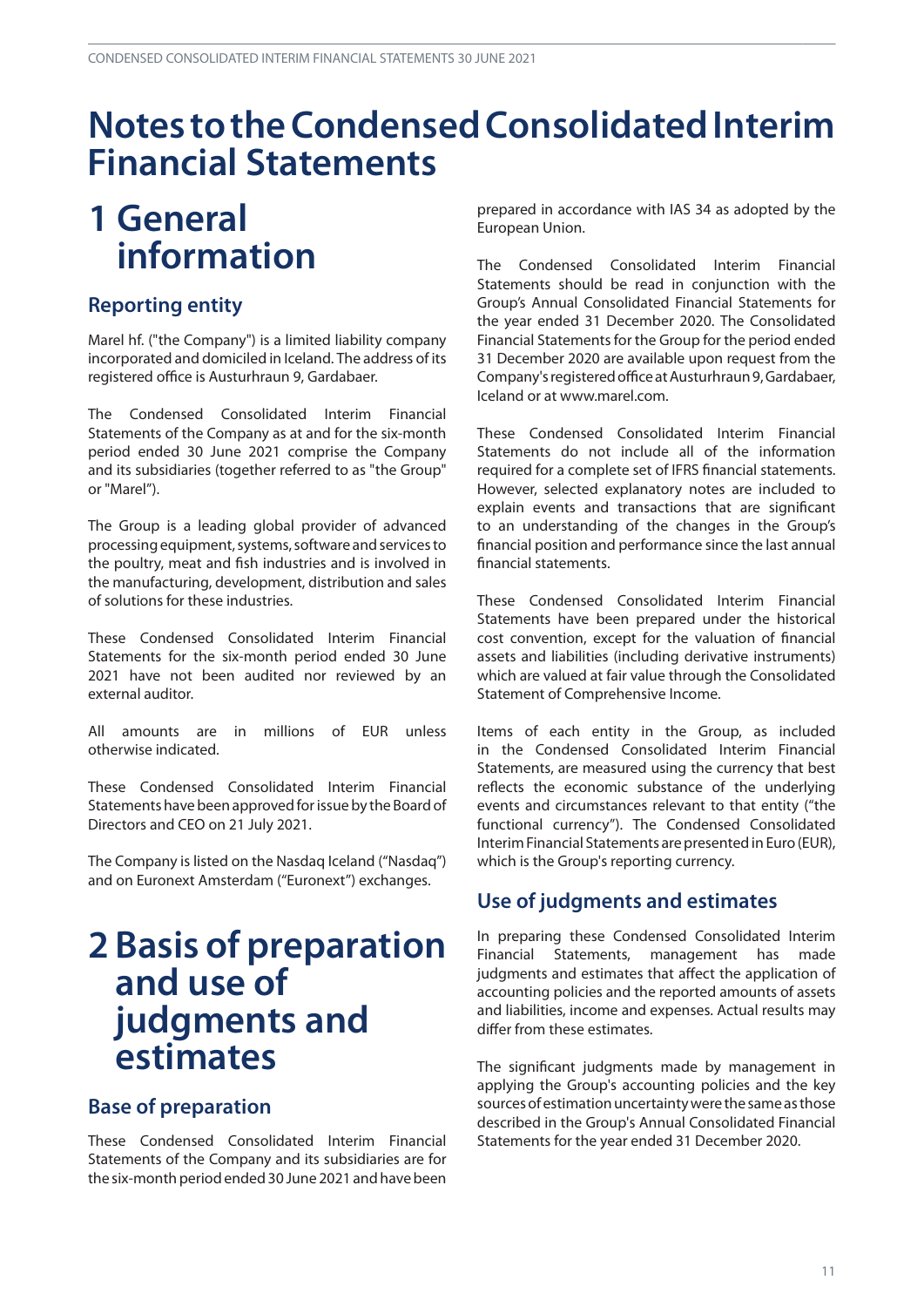<span id="page-11-0"></span>COVID-19 could have a significant impact on the estimates and assumptions made in the preparation of these Condensed Consolidated Interim Financial Statements. COVID-19 is expected to continue to have an impact in 2021, although it is not known what the full economic impact of COVID-19 on Marel will be. Marel enjoys a balanced exposure to global economies and local markets through its global reach, innovative product portfolio and diversified business mix. Marel is committed to achieve its mid- and long term growth targets.

The estimates and assumptions that are most likely affected by COVID-19 are:

- Estimated impairment;
- Expected Credit Losses; and
- Deferred income taxes.

For each of these estimates and assumptions, additional analyses and/or tests were done in 2020 to confirm if they were materially impacted by COVID-19. The results of these tests were that no material impact was found. The impact ofCOVID-19 on these estimates and assumptions did not materially change in 2021 and as such there is no reason to deviate from the conclusions taken at year end 2020. For further information refer to notes 14, 15, 17 and 18.

Estimates and underlying assumptions are reviewed on an ongoing basis. Revisions to estimates are recognized prospectively.

#### **Estimated impairment**

The Group annually tests whether the financial and non-financial assets, including goodwill and capitalized development costs, were impaired in accordance with the Group's accounting policies. At the end of each reporting period, the Group assesses whether there is any indication that an asset may be impaired. The impact of COVID-19 on the estimates and underlying assumptions used in the annual impairment test did not materially change in 2021 and as such, there is no reason to deviate from the conclusions taken at year end 2020.

#### **Expected Credit Losses**

Loss allowances are measured based on the Expected Credit Losses ("ECL") that result from all possible default events over the expected life of a financial instrument. The estimated ECL were calculated based on actual credit loss experience over the past five years. As a result of COVID-19, Marel reassessed the ECL used in calculating its loss allowances. Based on the industry which Marel operates in and current market insights, it is expected that impairment losses will remain at similar limited levels as they are currently going forward. The Group takes a holistic view of its financial assets and appliesthe same expected credit loss rate over all trade receivables.

#### **Income taxes and deferred income taxes**

As of each period-end, the Group evaluates the recoverability of deferred tax assets, based on projected future taxable profits. Based on the level of historical taxable income and projections for future taxable income over the periods in which the deferred tax assets are deductible, Marel believes it is probable the Group will realize the benefits of these deductible differences. Asfuture developments are uncertain and partly beyond Marel's control, assumptions are necessary to estimate future taxable profits as well as the period in which deferred tax assets will recover. Estimates are revised in the period in which there is sufficient evidence to revise the assumption.

### **3 Accounting policies**

The accounting policies applied in these Condensed Consolidated Interim Financial Statements are consistent with those applied and described in the Annual Consolidated Financial Statements for the year ended 31 December 2020.

The accounting policies have been applied consistently for all periods presented in these Condensed Consolidated Interim Financial Statements.

### **4 Business combinations**

Under IFRS 3, up to one year from the acquisition date, the initial accounting for business combinations is to be adjusted to reflect new information that has been received about facts and circumstances that existed at the acquisition date and would have affected the measurement of amounts recognized as of that date. As a result of such adjustments the values of assets and liabilities recognized may change in the one-year period from the acquisition date.

#### **Curio**

On 4 January 2021, Marel purchased an additional 10.7% stake in Curio for a cash consideration of ISK 408.0 million (EUR 2.6million),bringing Marel'stotalshare to 50.0%.As of 4 January 2021, Marel has assessed that it has control of Curio as it is entitled to appoint a majority of Curio's BoardofDirectors,includingtheChairman.Curio'sresults are consolidated into the Group's results as per 2021. The remaining 50.0% of the shares in Curio continues to be held by Gullmolar ehf., Marel has an option to acquire the remaining 50.0% of shares within three years;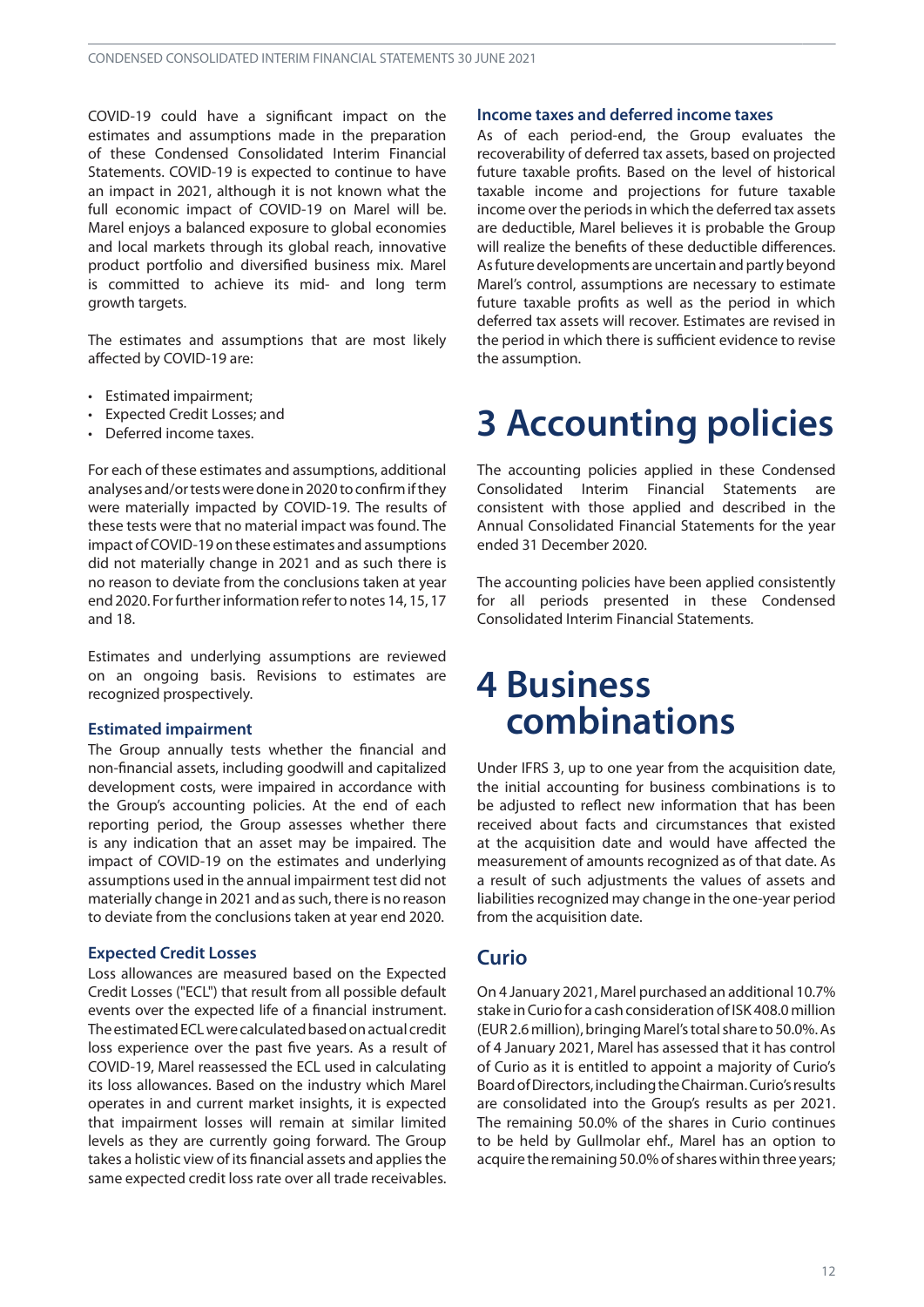a liability for the option has been recorded in non-current other payables.

Provisional goodwill amounted to EUR 3.7 million and is allocated to the fish segment. The resulting goodwill from this acquisition is primarily related to the strategic (and cultural) fit of Curio and Marel with a highly complementary product portfolio to Marel's existing portfolio of fish processing solutions. Marel elected to measure the non-controlling interest in Curio at the proportionate share of Curio's identifiable net assets.

#### **PMJ**

On 21 January 2021, Marel concluded the acquisition of the entire share capital of PMJ, including all relevant business activities of the group. PMJ's complementary product portfolio of primary processing, including waxing and automated evisceration, will make Marel the industry's only full-line provider of duck processing solutions. PMJ has 40 employees and is located in Opmeer in the Netherlands. PMJ's annual revenues are around EUR 5.0 million. Closing was subject to standard closing conditions. The purchase consideration was paid with EUR 12.4 million in cash. The acquisition was financed through Marel's strong cash position and existing credit facilities.

Provisional goodwill amounted to EUR 6.7 million and is allocated to the poultry segment. The resulting goodwill from this acquisition is primarily related to the strategic (and cultural) fit of PMJ and Marel with a highly complementary product portfolio in the duck processing industry.

Curio and PMJ contributed around EUR 5 million to revenues since their acquisition dates and affected adjusted result from operations positively.

The goodwill for the Curio and PMJ acquisitions is not deductible for corporate income tax.

#### **TREIF**

In 2020, a preliminary purchase price allocation ("PPA") was performed relating to the acquisition of TREIF Maschinenbau GmbH ("TREIF"). In Q2 2021, further analysis of the net working capital calculation was performed following which the preliminary PPA was updated. This resulted in a lower purchase consideration and goodwill of EUR 5.9 million. The PPA will be finalized in Q3 2021.

Prior to the finalization of the net working capital calculation in Q3 2021, an amount of EUR 6.0 million was paid in Q2 2021 as part of the settlement of the final purchase consideration.

The following table summarizes the consideration paid for the acquisitions in 2021 and the recognized amounts of assets acquired and liabilities assumed at the acquisition dates (including the impact of the updated preliminary PPA of TREIF). The amounts recorded for the acquisitions as disclosed below are provisional. We may further revise our preliminary purchase price allocation during the one year period from the acquisition date if we obtain additional information, which might impact the purchase consideration and the fair value of assets and liabilities.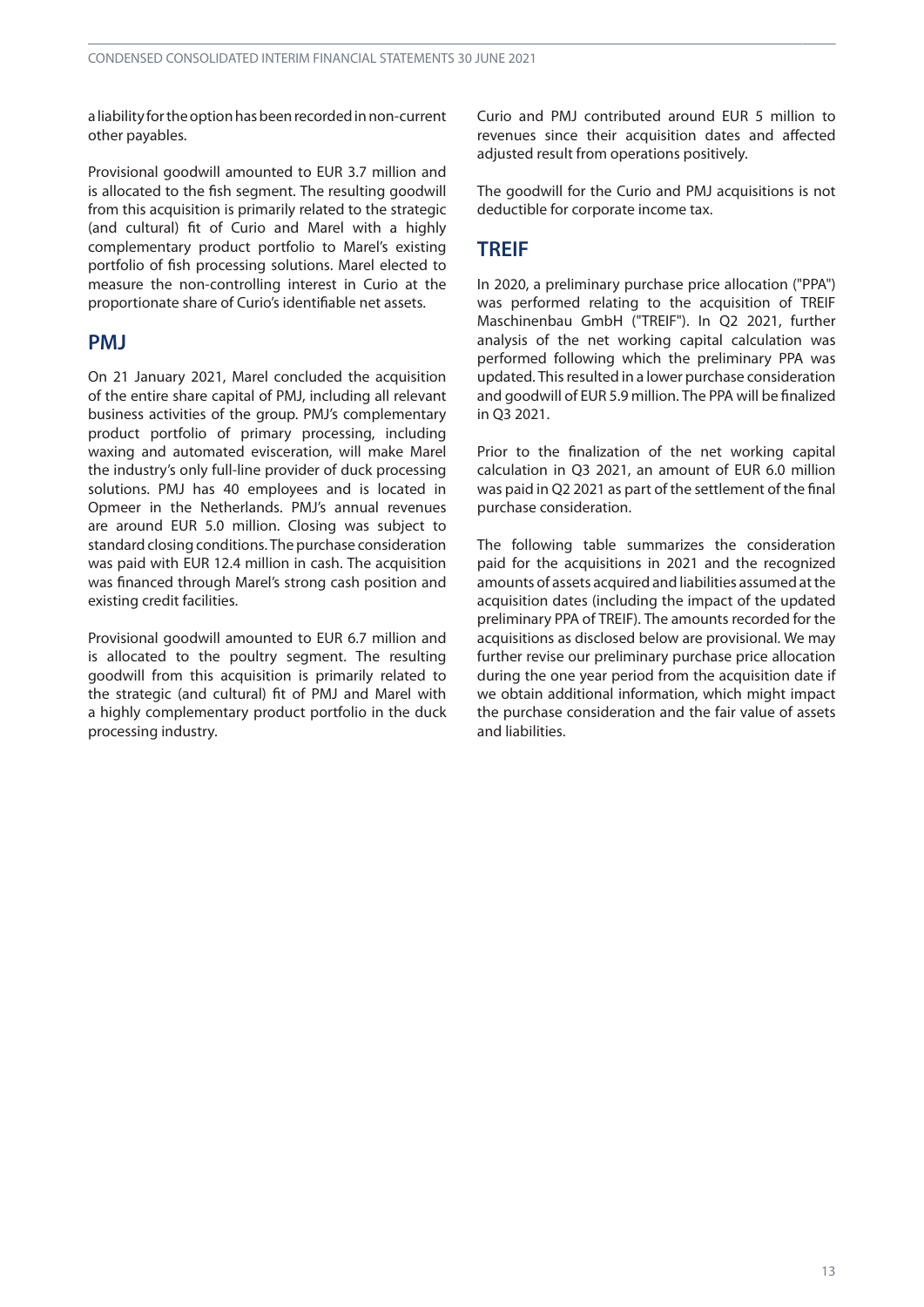| Property, plant and equipment<br>Right of use assets<br>Intangible assets<br>Inventories<br>Trade receivables<br>Other receivables and prepayments | 1.8<br>2.0<br>12.4<br>6.2<br>2.7<br>0.5 | 0.6<br>0.3<br>5.6<br>0.5<br>0.2 | 2.4<br>2.3<br>18.0<br>6.7<br>2.9 |
|----------------------------------------------------------------------------------------------------------------------------------------------------|-----------------------------------------|---------------------------------|----------------------------------|
|                                                                                                                                                    |                                         |                                 |                                  |
|                                                                                                                                                    |                                         |                                 |                                  |
|                                                                                                                                                    |                                         |                                 |                                  |
|                                                                                                                                                    |                                         |                                 |                                  |
|                                                                                                                                                    |                                         |                                 |                                  |
|                                                                                                                                                    |                                         |                                 | 0.5                              |
| Cash and cash equivalents                                                                                                                          | 0.2                                     | 1.7                             | 1.9                              |
| <b>Assets acquired</b>                                                                                                                             | 25.8                                    | 8.9                             | 34.7                             |
| Non-controlling interests                                                                                                                          | 8.5                                     |                                 | 8.5                              |
| Borrowings, current and non-current                                                                                                                | 1.5                                     |                                 | 1.5                              |
| Lease liabilities, current and non-current                                                                                                         | 2.0                                     | 0.3                             | 2.3                              |
| Provisions, current and non-current                                                                                                                | 0.5                                     |                                 | 0.5                              |
| Deferred and other tax liabilities                                                                                                                 | 3.0                                     | 1.5                             | 4.5                              |
| Trade and other payables                                                                                                                           | 1.8                                     | 1.4                             | 3.2                              |
| <b>Liabilities assumed</b>                                                                                                                         | 17.3                                    | 3.2                             | 20.5                             |
| <b>Total net identified assets</b>                                                                                                                 | 8.5                                     | 5.7                             | 14.2                             |
| <b>Purchase consideration</b>                                                                                                                      | 12.2                                    | 6.5                             | 18.7                             |
| of which paid in cash                                                                                                                              |                                         | 6.5                             | 6.5                              |
| of which fair value of previously held interest                                                                                                    | 12.2                                    |                                 | 12.2                             |
| <b>Goodwill on acquisition</b>                                                                                                                     | 3.7                                     | 0.8                             | 4.5                              |

1 Relates to PPA adjustments for the 2020 TREIF acquisition and the acquisition of PMJ in 2021.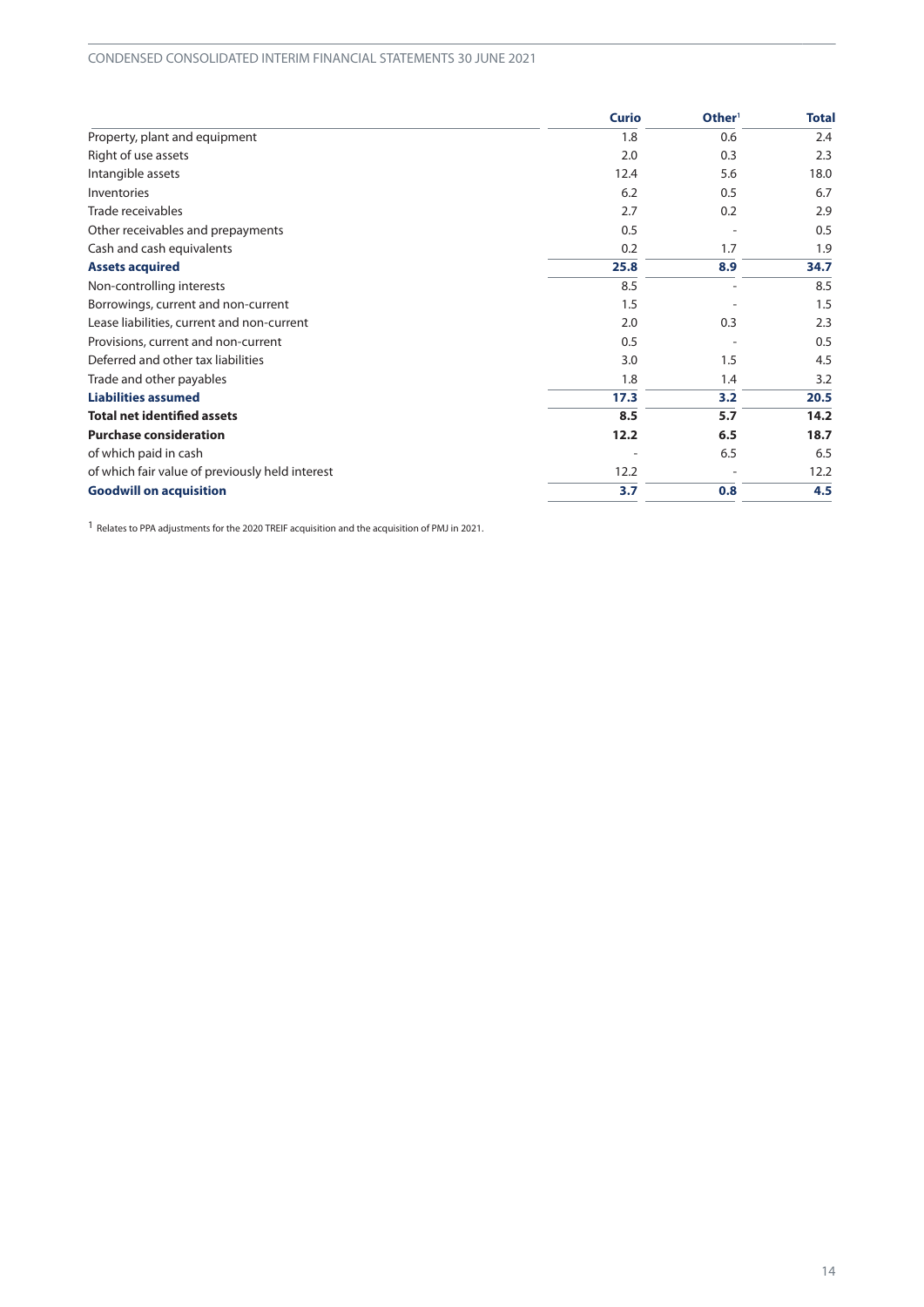### <span id="page-14-0"></span>**5 Non-IFRS measurement**

In this note to the Condensed Consolidated Interim Financial Statements Marel presents certain financial measures when discussing Marel's performance that are not measures of financial performance or liquidity under IFRS ("non-IFRS"). Non-IFRS measures do not have standardized meanings under IFRS and not all companies calculate non-IFRS measures in the same manner or on a consistent basis. As a result, these measures may not be comparable to measures used by other companies that have the same or similar names. The non-IFRS measures are not meant to be considered in isolation or as a substitute for comparable IFRS measures and should be read only in conjunction with our Condensed Consolidated Interim Financial Statements prepared in accordance with IFRS.

Management has presented adjusted result from operations as a performance measure because it monitors this performance measure at a consolidated

level and believes that this measure is relevant to an understanding of the Group's financial performance. Adjusted result from operations is calculated by adjusting result from operations to exclude the impact of PPA related costs (consisting of depreciation and amortization of acquisition related (in)tangible assets) and acquisition related expenses. No other adjustments are included in adjusted result from operations.

In Q4 2020, Marel updated it's calculation method for the non-IFRS measurement. Previously, Marel adjusted result from operations to exclude the impact of PPA related costs. As of Q4 2020, Marel adjusted result from operations to exclude the impact of PPA related costs and acquisition related expenses. Acquisition related expenses include fees incurred as part of an acquisition process. This change is meant to increase transparency of one-off cost items related to acquisitions which do not impact the underlying performance of Marel's segments.

The reconciliation of adjusted result from operations to the most directly comparable IFRS measure, result from operations, is included in the following table.

|                                        | As reported    | <b>Non-IFRS</b><br>adjustments | <b>Non-IFRS</b><br>measures | As reported | <b>Non-IFRS</b><br>adjustments | <b>Non-IFRS</b><br>measures |
|----------------------------------------|----------------|--------------------------------|-----------------------------|-------------|--------------------------------|-----------------------------|
|                                        | Q <sub>2</sub> | Q <sub>2</sub>                 | Q <sub>2</sub>              | <b>Q2</b>   | Q <sub>2</sub>                 | Q <sub>2</sub>              |
|                                        | 2021           | 2021                           | 2021                        | 2020        | 2020                           | 2020                        |
| Revenues                               | 327.5          |                                | 327.5                       | 305.7       |                                | 305.7                       |
| Cost of sales                          | (210.0)        | 1.1                            | (208.9)                     | (191.5)     | ۰.                             | (191.5)                     |
| <b>Gross profit</b>                    | 117.5          | 1.1                            | 118.6                       | 114.2       | ٠                              | 114.2                       |
| Selling and marketing expenses         | (42.3)         | 2.5                            | (39.8)                      | (34.5)      | 1.7                            | (32.8)                      |
| General and administrative expenses    | (20.4)         | 0.2                            | (20.2)                      | (18.7)      | 0.1                            | (18.6)                      |
| Research and development expenses      | (21.8)         | 1.8                            | (20.0)                      | (18.6)      | 0.8                            | (17.8)                      |
| <b>Adjusted result from operations</b> |                | 5.6                            | 38.6                        |             | 2.6                            | 45.0                        |
| Non-IFRS adjustments                   |                | (5.6)                          | (5.6)                       |             | (2.6)                          | (2.6)                       |
| <b>Result from operations</b>          | 33.0           | $\overline{\phantom{0}}$       | 33.0                        | 42.4        |                                | 42.4                        |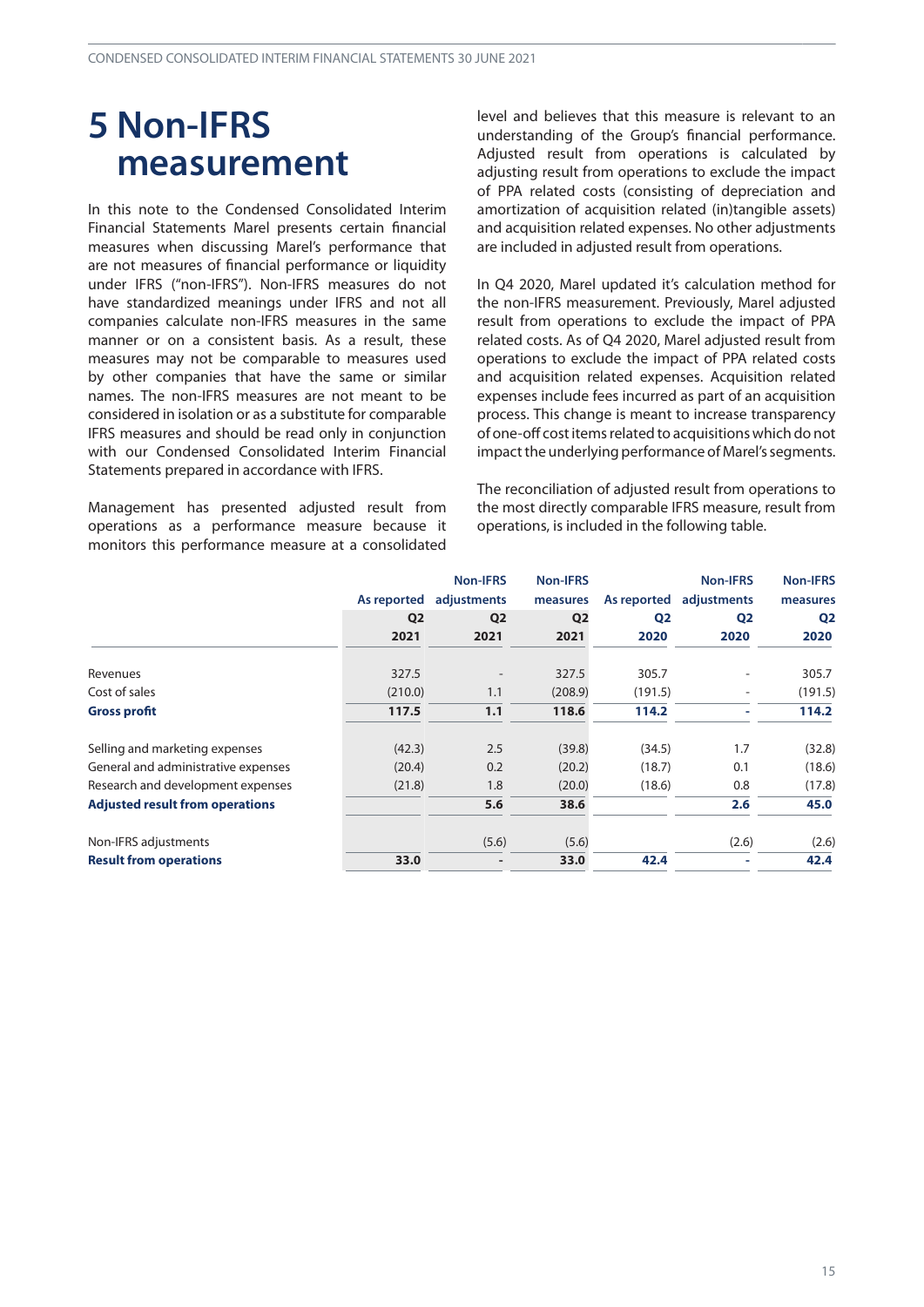|                                        | As reported<br><b>YTD</b><br>2021 | <b>Non-IFRS</b><br>adjustments<br><b>YTD</b><br>2021 | <b>Non-IFRS</b><br>measures<br><b>YTD</b><br>2021 | As reported<br><b>YTD</b><br>2020 | <b>Non-IFRS</b><br>adjustments<br><b>YTD</b><br>2020 | <b>Non-IFRS</b><br>measures<br><b>YTD</b><br>2020 |
|----------------------------------------|-----------------------------------|------------------------------------------------------|---------------------------------------------------|-----------------------------------|------------------------------------------------------|---------------------------------------------------|
|                                        |                                   |                                                      |                                                   |                                   |                                                      |                                                   |
| Revenues                               | 661.5                             |                                                      | 661.5                                             | 607.3                             |                                                      | 607.3                                             |
| Cost of sales                          | (422.2)                           | 3.7                                                  | (418.5)                                           | (385.8)                           |                                                      | (385.8)                                           |
| <b>Gross profit</b>                    | 239.3                             | 3.7                                                  | 243.0                                             | 221.5                             | ۰                                                    | 221.5                                             |
| Selling and marketing expenses         | (84.9)                            | 5.1                                                  | (79.8)                                            | (76.6)                            | 3.3                                                  | (73.3)                                            |
| General and administrative expenses    | (47.3)                            | 1.4                                                  | (45.9)                                            | (42.7)                            | 0.2                                                  | (42.5)                                            |
| Research and development expenses      | (44.0)                            | 3.3                                                  | (40.7)                                            | (37.0)                            | 1.7                                                  | (35.3)                                            |
| <b>Adjusted result from operations</b> |                                   | 13.5                                                 | 76.6                                              |                                   | 5.2                                                  | 70.4                                              |
| Non-IFRS adjustments                   |                                   | (13.5)                                               | (13.5)                                            |                                   | (5.2)                                                | (5.2)                                             |
| <b>Result from operations</b>          | 63.1                              | $\overline{\phantom{0}}$                             | 63.1                                              | 65.2                              |                                                      | 65.2                                              |

The non-IFRS adjustments to the result from operations includes the following:

|                                   | O2   | Ο2   | <b>YTD</b> | <b>YTD</b> |
|-----------------------------------|------|------|------------|------------|
|                                   | 2021 | 2020 | 2021       | 2020       |
| PPA related charges               | 5.4  | 2.6  | 12.2       | 5.2        |
| Acquisition related expenses      | 0.2  |      | 1.3        |            |
| <b>Total non-IFRS adjustments</b> | 5.6  | 2.6  | 13.5       | 5.2        |

The reconciliation of earnings before interest (net finance costs), tax (income tax), depreciation and amortization ("EBITDA") to the most directly comparable

IFRS measurement, result from operations, for the period indicated is included in the table below.

|                                                               | O <sub>2</sub> | Ο2   | <b>YTD</b> | <b>YTD</b> |
|---------------------------------------------------------------|----------------|------|------------|------------|
|                                                               | 2021           | 2020 | 2021       | 2020       |
| Result from operations (EBIT)                                 | 33.0           | 42.4 | 63.1       | 65.2       |
| Depreciation, amortization and impairment                     | 16.8           | 14.5 | 34.0       | 29.3       |
| <b>Result before depreciation &amp; amortization (EBITDA)</b> | 49.8           | 56.9 | 97.1       | 94.5       |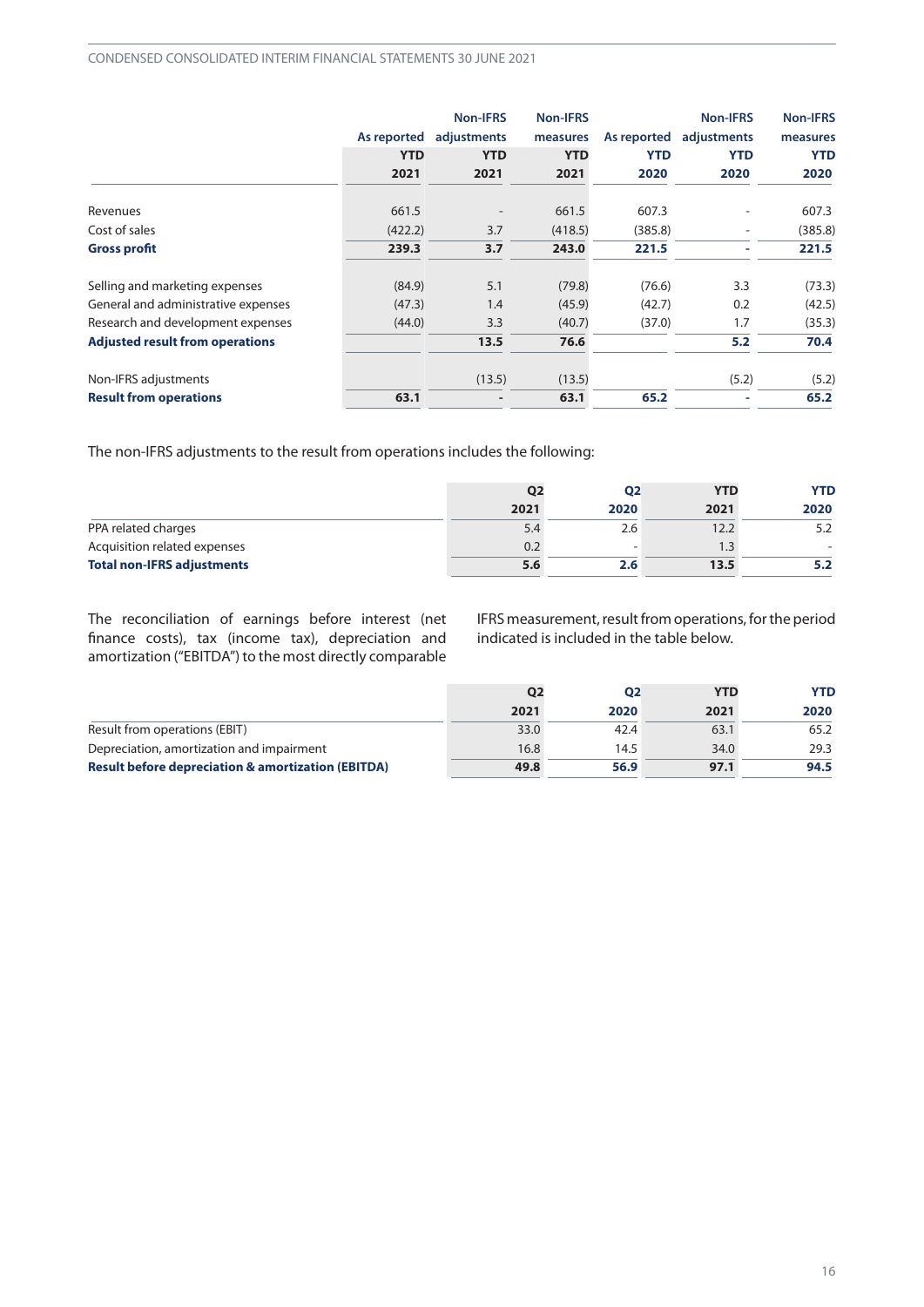### <span id="page-16-0"></span>**6 Segment information**

#### **Operating segments**

The identified operating segments comprise the three industries, which are the reporting segments. These operating segments form the basis for managerial decision taking. The following summary describes the operations in each of the Group's reportable segments:

- Poultry processing: Our poultry full-line product range offers integrated systems, software and services for processing broilers, turkeys and ducks;
- Meat processing: Our meat industry is a fullline supplier for primary, secondary and further processingequipment,systems,softwareandservices of pork, beef, veal and sheep;
- Fish processing: Marel provides advanced equipment, systems, software and services for processing salmon and whitefish, both farmed and wild, on-board and ashore; and
- The 'Other' segment includes any revenues, result from operations and assets which do not belong to the three core industries.

The reporting entities are reporting their revenues per operating segment based on the industry for which the customer is using Marel's product range. Therefore

inter-segment revenues do not exist, only intercompany revenues within the same segment.

Results are monitored and managed at the operating segment level, up to the adjusted result from operations. Adjusted result from operations is used to measure performance as management believes that this information is the most relevant in evaluating the results of the respective Marel segments relative to other entities that operate in the same industries.

The Group's CEO reviews the internal management reports of each segment on a monthly basis.

Fluctuations between quarters are mainly due to general economic developments, timing of receiving and delivery of orders, margin on projects and business mix. Decisions on tax and financing structures including cash and cash equivalents are taken at a corporate level, therefore no financial income and expenses nor tax are allocated to the operating segments. The profit or loss per operating segment is the adjusted result from operations; finance costs and taxes are reported in the column total.

Intercompany transactions are entered at arm's length terms and conditions comparable to those available to unrelated parties. Information on assets per operating segment is reported; however, decisions on liabilities are taken at a corporate level and as such are not included in this disclosure.

| 30 June 2021                              | <b>Poultry</b>           | <b>Meat</b>       | <b>Fish</b>              | <b>Other</b> | <b>Total</b> |
|-------------------------------------------|--------------------------|-------------------|--------------------------|--------------|--------------|
| <b>Revenues</b>                           | 304.2                    | 260.6             | 77.7                     | 19.0         | 661.5        |
| <b>Adjusted result from operations</b>    | 43.5                     | 26.8              | 4.5                      | 1.8          | 76.6         |
| PPA related charges                       | (0.2)                    | (9.9)             | (0.9)                    | (1.2)        | (12.2)       |
| Acquisition related expenses <sup>1</sup> | $\overline{\phantom{a}}$ | $\qquad \qquad -$ | $\overline{\phantom{a}}$ | (1.3)        | (1.3)        |
| <b>Result from operations</b>             | 43.3                     | 16.9              | 3.6                      | (0.7)        | 63.1         |
| Net finance costs                         |                          |                   |                          |              | (6.3)        |
| Share of result of associates             |                          |                   |                          |              | (0.5)        |
| <b>Result before income tax</b>           |                          |                   |                          |              | 56.3         |
| Income tax                                |                          |                   |                          |              | (11.8)       |
| Net result for the period                 |                          |                   |                          |              | 44.5         |
| <b>Assets</b>                             | 809.7                    | 769.5             | 181.9                    | 111.9        | 1,873.0      |
| Capital expenditures                      | 15.1                     | 13.0              | 3.9                      | 1.0          | 33.0         |
| Depreciation and amortization             | (12.7)                   | (16.6)            | (3.6)                    | (1.1)        | (34.0)       |

1 Acquisition related expenses are adjusted for as of Q4 2020.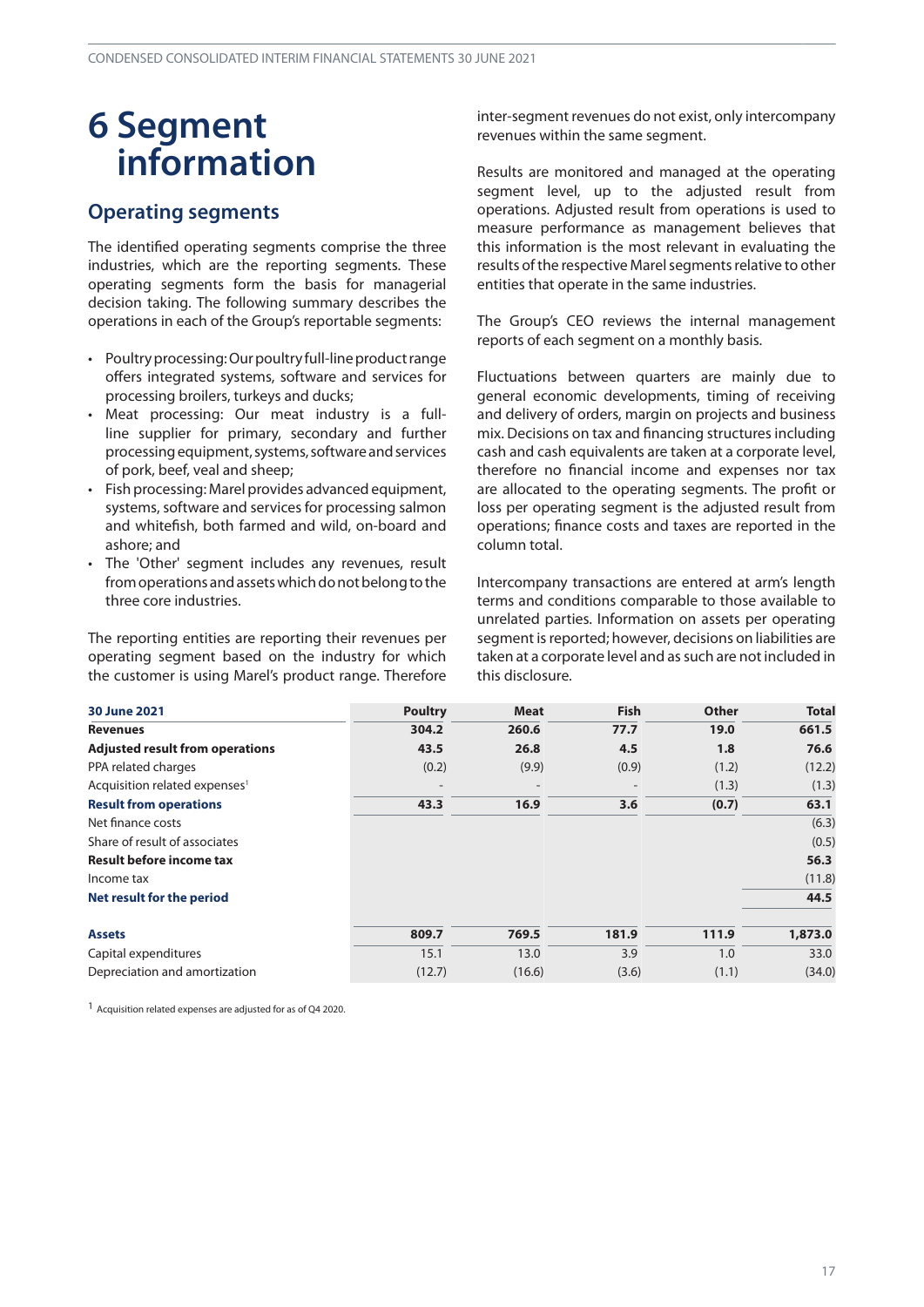<span id="page-17-0"></span>

| 30 June 2020                           | <b>Poultry</b> | <b>Meat</b> | <b>Fish</b> | <b>Other</b> | <b>Total</b> |
|----------------------------------------|----------------|-------------|-------------|--------------|--------------|
| <b>Revenues</b>                        | 312.6          | 201.0       | 80.4        | 13.3         | 607.3        |
| <b>Adjusted result from operations</b> | 50.2           | 13.2        | 5.6         | 1.4          | 70.4         |
| PPA related charges                    |                | (5.2)       |             |              | (5.2)        |
| <b>Result from operations</b>          | 50.2           | 8.0         | 5.6         | 1.4          | 65.2         |
| Net finance costs                      |                |             |             |              | (10.3)       |
| Share of result of associates          |                |             |             |              | 0.1          |
| <b>Result before income tax</b>        |                |             |             |              | 55.0         |
| Income tax                             |                |             |             |              | (10.9)       |
| Net result for the period              |                |             |             |              | 44.1         |
| <b>Assets</b>                          | 701.4          | 678.6       | 152.7       | 174.3        | 1,707.0      |
| Capital expenditures                   | 13.3           | 8.6         | 3.4         | 0.6          | 25.9         |
| Depreciation and amortization          | (12.2)         | (12.8)      | (3.3)       | (0.4)        | (28.7)       |
| Impairment                             |                |             | (0.6)       |              | (0.6)        |

#### **Geographical information**

The Group's operating segments operate in three main geographical areas, although they are managed on a global basis. The Group is domiciled in Iceland.

| <b>Assets excluding cash and</b>            | 30/06   | 31/12   |
|---------------------------------------------|---------|---------|
| cash equivalents                            | 2021    | 2020    |
| Europe, Middle East and Africa <sup>1</sup> | 1,529.3 | 1,501.4 |
| Americas                                    | 230.6   | 213.3   |
| Asia and Oceania                            | 27.5    | 21.6    |
| <b>Total</b>                                | 1,787.4 | 1,736.3 |

1 Iceland accounts for EUR 178.7 million (31 December 2020: EUR 149.0 million).

Total assets exclude the Group's cash pool which the Group manages at a corporate level. Capital expenditures include investments in property, plant and equipment, right of use assets and intangible assets (including capitalized technology and development costs, refer to note [15\)](#page-24-0).

|                                             | <b>YTD</b> | YTD  |
|---------------------------------------------|------------|------|
| <b>Capital expenditure</b>                  | 2021       | 2020 |
| Europe, Middle East and Africa <sup>1</sup> | 25.2       | 22.8 |
| Americas                                    | 5.3        | 3.0  |
| Asia and Oceania                            | 2.5        | 0.1  |
| <b>Total</b>                                | 33.0       | 25.9 |

1 Iceland accounts for EUR 8.9 million (2020: EUR 4.9 million).

Cash capital expenditures are made up of capital expenditures excluding the investments in right of use assets. Cash capital expenditures for the six-month period ended 30 June 2021 amount to EUR 26.3 million (2020: EUR 19.4 million).

### **7 Revenues**

#### **Revenues**

The Group's revenue is derived from contracts with customers. Within the segments and within the operating companies, Marel is not relying on any individual major customers.

#### **Disaggregation of revenue**

In the following table, revenue is disaggregated by primary geographical markets (revenue is allocated based on the country were the customer is located):

| Revenue by geographical                     | <b>YTD</b> | YTD   |
|---------------------------------------------|------------|-------|
| markets                                     | 2021       | 2020  |
| Europe, Middle East and Africa <sup>1</sup> | 340.2      | 334.4 |
| Americas                                    | 223.4      | 198.8 |
| Asia and Oceania                            | 97.9       | 74.1  |
| <b>Total</b>                                | 661.5      | 607.3 |

1 Iceland accounts for EUR 5.7 million (2020: EUR 13.7 million).

In the following table revenue is disaggregated by equipment revenue (comprised of revenue from greenfield and large projects, standard equipment and modernization equipment) and aftermarket revenue (comprised of maintenance, service and spare parts).

|                                | <b>YTD</b> | YTD   |
|--------------------------------|------------|-------|
| <b>Revenue by business mix</b> | 2021       | 2020  |
| Equipment revenue              | 398.4      | 365.4 |
| Aftermarket revenue            | 263.1      | 241.9 |
| <b>Total</b>                   | 661.5      | 607.3 |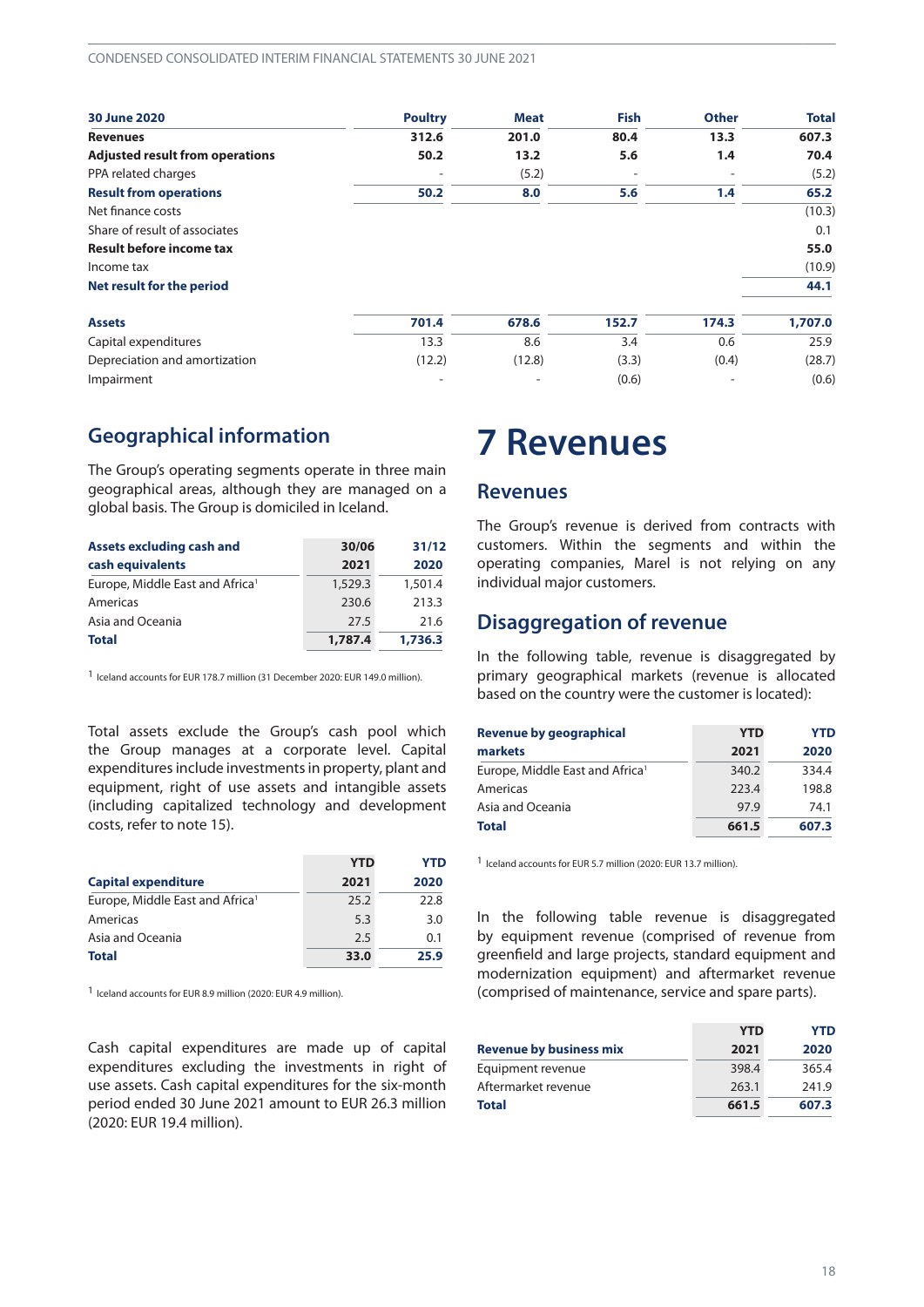#### <span id="page-18-0"></span>**Trade receivables and contract balances**

The following table provides information about receivables, contract assets and contract liabilities from contracts with customers.

| <b>Trade receivables and contract</b> | 30/06   | 31/12   |
|---------------------------------------|---------|---------|
| <b>balances</b>                       | 2021    | 2020    |
| Trade receivables                     | 160.2   | 151.3   |
| Contract assets                       | 41.5    | 46.1    |
| Contract liabilities                  | (279.8) | (236.6) |

The contract assets (cost exceed billing) primarily relate to the Group's rights to consideration for work completed but not billed at the reporting date. The contract assets are transferred to receivables when the rights become unconditional. This usually occurs when the Group issues an invoice to the customer.

The contract liabilities (billing exceed cost) primarily relate to the advance consideration received from customers for standard equipment for which revenue is recognized at a point in time and for the sale of complete solutions or systems for which revenue is recognized over time.

No information is provided about remaining performance obligations at 30 June 2021 that have an original expected duration of one year or less, as allowed by IFRS 15.

## **8 Expenses by nature**

|                                   | <b>YTD</b> | YTD   |
|-----------------------------------|------------|-------|
| <b>Expenses by nature</b>         | 2021       | 2020  |
| Cost of goods sold                | 236.2      | 213.8 |
| <b>Employee benefits</b>          | 257.9      | 237.9 |
| Depreciation, amortization        |            |       |
| and impairment                    | 34.0       | 29.3  |
| Maintenance and rent of buildings |            |       |
| and equipment                     | 7.9        | 7.4   |
| Other                             | 62.4       | 53.7  |
| <b>Total</b>                      | 598.4      | 542.1 |

# **9 Net finance costs**

|                                         | <b>YTD</b> | YTD    |
|-----------------------------------------|------------|--------|
| <b>Net finance costs</b>                | 2021       | 2020   |
| Finance costs:                          |            |        |
| Interest on borrowings                  | (2.7)      | (3.9)  |
| Interest on leases                      | (0.4)      | (0.3)  |
| Other finance expenses                  | (0.7)      | (3.1)  |
| Net foreign exchange transaction losses | (2.7)      | (3.2)  |
| <b>Subtotal finance costs</b>           | (6.5)      | (10.5) |
| Finance income:                         |            |        |
| Interest income                         | 0.2        | 0.2    |
| <b>Subtotal finance income</b>          | 0.2        | 0.2    |
| <b>Total</b>                            | (6.3)      | (10.3) |

### **10 Income tax**

| Income tax recognized in the            | <b>YTD</b> | YTD    |
|-----------------------------------------|------------|--------|
| <b>Consolidated Statement of Income</b> | 2021       | 2020   |
| Current tax                             | (16.4)     | (11.5) |
| Deferred tax                            | 4.6        | 0.6    |
| <b>Total</b>                            | (11.8)     | (10.9) |

Income tax expense is recognized at an amount determined by multiplying the profit (loss) before tax for the interim reporting period by management's best estimate of the weighted average annual income tax rate expected for the full financial year, adjusted for the tax effect of certain items recognized in the interim period. As such, the effective tax rate in the Condensed Consolidated Interim Financial Statements may differ from the effective tax rate for the Annual Consolidated Financial Statements.

The Group believes that its accruals for tax liabilities are adequate for all open tax years based on its assessment ofmany factors, including interpretations oftax laws and prior experience.

In December 2020, a new corporate tax law was enacted in the Netherlands. Consequently, the reduction in the corporate tax rate from 25.0% to 21.7% as approved by the Dutch Government in 2019 is reversed and the Dutch income tax rate remains at 25.0%.

The tax on the Group's profit before tax differs from the theoretical amount that would arise using the weighted average tax rate applicable to profits of the consolidated companies as shown in the next table.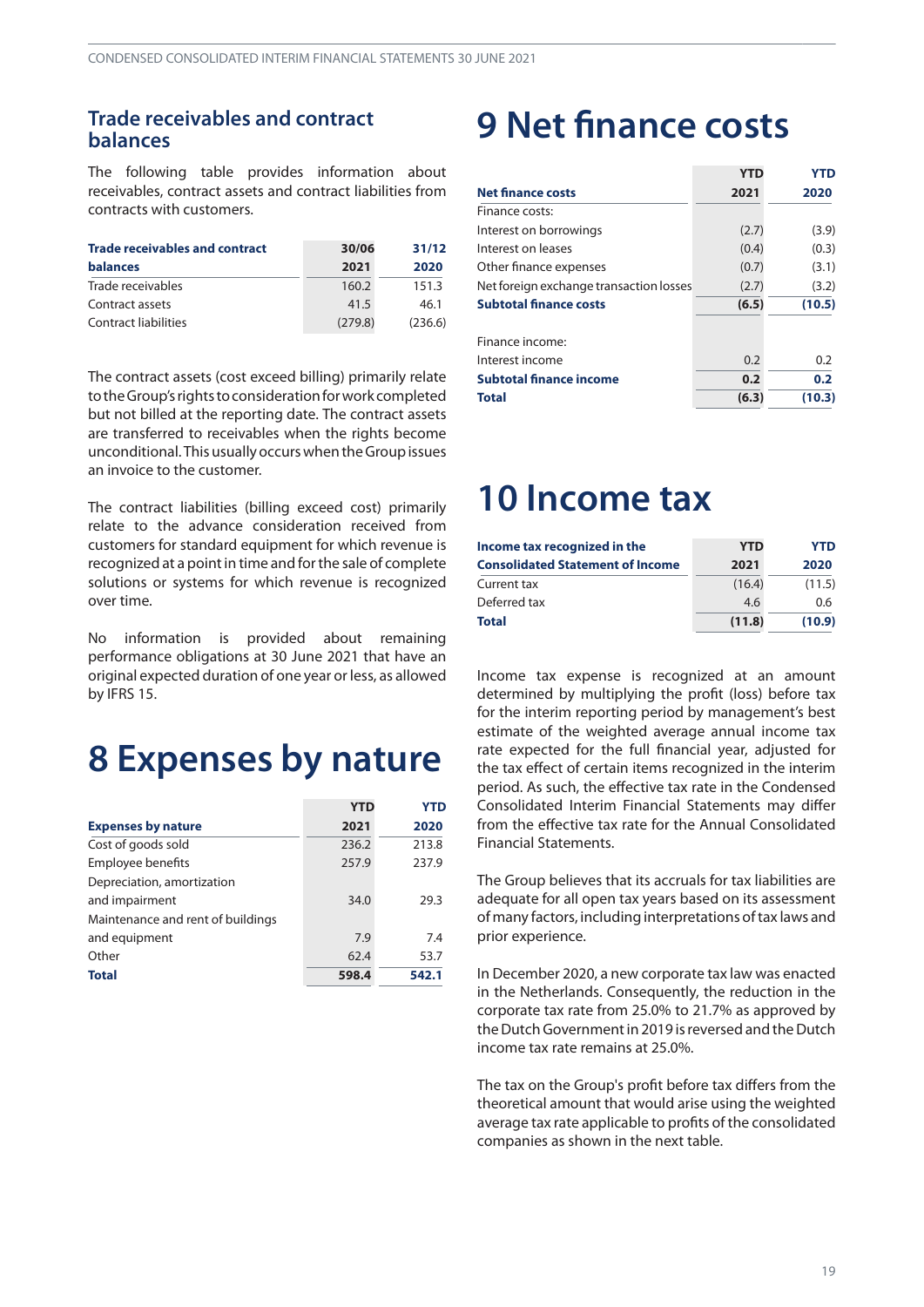<span id="page-19-0"></span>

|                                                             | <b>YTD</b> |               | <b>YTD</b> |       |
|-------------------------------------------------------------|------------|---------------|------------|-------|
| <b>Reconciliation of effective income tax</b>               | 2021       | $\frac{0}{0}$ | 2020       | $\%$  |
| Result before income tax                                    | 56.3       |               | 55.0       |       |
| Income tax using Icelandic rate                             | (11.3)     | 20.0          | (11.0)     | 20.0  |
| Effect of tax rates in other jurisdictions                  | (2.2)      | 3.9           | (1.7)      | 3.1   |
| Weighted average applicable tax                             | (13.5)     | 23.9          | (12.7)     | 23.1  |
| Foreign exchange effect Iceland                             | 0.7        | (1.2)         | (1.2)      | 2.1   |
| Research and development tax incentives                     | 2.2        | (3.9)         | 2.9        | (5.3) |
| Permanent differences                                       | (0.8)      | 1.5           | (0.5)      | 0.9   |
| Effect of changes in tax rates                              | (0.0)      | 0.0           | 0.3        | (0.5) |
| <b>Others</b>                                               | (0.4)      | 0.7           | 0.3        | (0.5) |
| Tax charge included in the Consolidated Statement of Income | (11.8)     | 21.0          | (10.9)     | 19.8  |

# **11 Earnings per share**

Basic earnings per share is calculated by dividing the net profit attributable to Shareholders by the weighted average number of ordinary shares in issue during the period, excluding ordinary shares purchased by the Company and held as treasury shares.

| <b>Basic earnings per share</b>           | <b>YTD</b> | YTD   |
|-------------------------------------------|------------|-------|
| (EUR cent per share)                      | 2021       | 2020  |
| Net result attributable to Shareholders   |            |       |
| (EUR millions)                            | 44.8       | 44.0  |
| Weighted average number of                |            |       |
| outstanding shares issued (millions)      | 752.8      | 755.6 |
| <b>Basic earnings per share (EUR cent</b> |            |       |
| per share)                                | 5.95       | 5.82  |

The diluted earnings per share is calculated by adjusting the weighted average number of ordinary shares outstanding to assume conversion of all dilutive potential ordinary shares.

The Company has one category of dilutive potential ordinary shares: stock options. For the stock options a calculation is done to determine the number of shares that could have been acquired at fair value (determined as the average annual market share price of the Company's shares) based on the monetary value of the subscription rights attached to outstanding stock options. The number of shares calculated as above is compared with the number of shares that would have been issued assuming the exercise of the stock options.

| <b>Diluted earnings per share</b>           | <b>YTD</b> | <b>YTD</b> |
|---------------------------------------------|------------|------------|
| (EUR cent per share)                        | 2021       | 2020       |
| Net result attributable to Shareholders     |            |            |
| (EUR millions)                              | 44.8       | 44.0       |
| Weighted average number of                  |            |            |
| outstanding shares issued (millions)        | 752.8      | 755.6      |
| Adjustments for stock options (millions)    | 7.8        | 5.2        |
| Weighted average number of                  |            |            |
| outstanding shares for diluted              |            |            |
| earnings per share (millions)               | 760.6      | 760.8      |
| <b>Diluted earnings per share (EUR cent</b> |            |            |
| per share)                                  | 5.89       | 5.78       |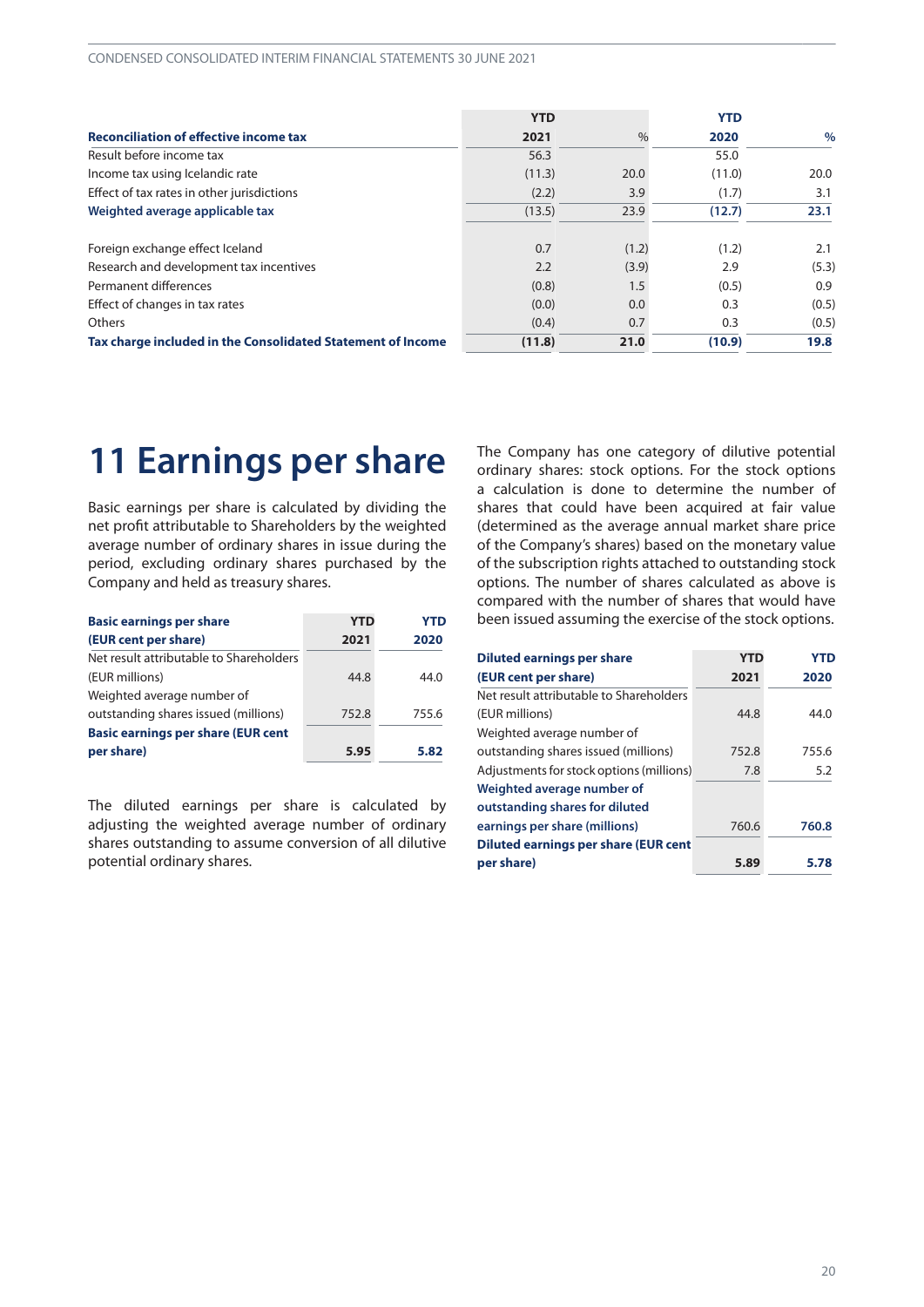### <span id="page-20-0"></span>**12 Property, plant and equipment**

|                                       | Land &           | Plant &   | <b>Vehicles &amp;</b> | <b>Under con-</b>        |              |
|---------------------------------------|------------------|-----------|-----------------------|--------------------------|--------------|
|                                       | <b>buildings</b> | machinery | equipment             | struction                | <b>Total</b> |
| 1 January 2021                        |                  |           |                       |                          |              |
| Cost                                  | 204.4            | 91.6      | 56.9                  | 4.5                      | 357.4        |
| Accumulated depreciation              | (58.1)           | (58.3)    | (44.3)                |                          | (160.7)      |
| <b>Net book value</b>                 | 146.3            | 33.3      | 12.6                  | 4.5                      | 196.7        |
| Six months ended 30 June 2021         |                  |           |                       |                          |              |
| Opening net book value                | 146.3            | 33.3      | 12.6                  | 4.5                      | 196.7        |
| <b>Divestments</b>                    | (0.1)            | (0.3)     | (0.1)                 |                          | (0.5)        |
| Effect of movements in exchange rates | 1.1              | 0.0       | 0.1                   | 0.1                      | 1.3          |
| <b>Additions</b>                      | 3.3              | 1.5       | 1.1                   | 8.1                      | 14.0         |
| Business combinations, note 4         | 0.1              | 2.0       | 0.3                   | $\overline{\phantom{a}}$ | 2.4          |
| Transfer between categories           | 0.1              | 1.8       | 0.4                   | (2.3)                    |              |
| Depreciation charge                   | (3.0)            | (3.6)     | (2.1)                 |                          | (8.7)        |
| <b>Closing net book value</b>         | 147.8            | 34.7      | 12.3                  | 10.4                     | 205.2        |
| At 30 June 2021                       |                  |           |                       |                          |              |
| Cost                                  | 217.5            | 97.3      | 59.0                  | 10.4                     | 384.2        |
| Accumulated depreciation              | (69.7)           | (62.6)    | (46.7)                |                          | (179.0)      |
| <b>Net book value</b>                 | 147.8            | 34.7      | 12.3                  | 10.4                     | 205.2        |

|                                       | Land &           | Plant &   | <b>Vehicles &amp;</b> | <b>Under con-</b> |              |
|---------------------------------------|------------------|-----------|-----------------------|-------------------|--------------|
|                                       | <b>buildings</b> | machinery | equipment             | struction         | <b>Total</b> |
| At 1 January 2020                     |                  |           |                       |                   |              |
| Cost                                  | 190.9            | 83.3      | 62.3                  | 4.2               | 340.7        |
| Accumulated depreciation              | (54.8)           | (56.1)    | (48.4)                |                   | (159.3)      |
| <b>Net book value</b>                 | 136.1            | 27.2      | 13.9                  | 4.2               | 181.4        |
| Year ended 31 December 2020           |                  |           |                       |                   |              |
| Opening net book value                | 136.1            | 27.2      | 13.9                  | 4.2               | 181.4        |
| <b>Divestments</b>                    | (0.6)            | (0.5)     | (0.6)                 |                   | (1.7)        |
| Effect of movements in exchange rates | (3.1)            | (0.9)     | (0.7)                 | 0.0               | (4.7)        |
| <b>Additions</b>                      | 10.8             | 4.8       | 4.5                   | 7.4               | 27.5         |
| Held for sale                         | (1.8)            |           |                       |                   | (1.8)        |
| Business combinations, note 4         | 8.5              | 2.7       | 1.7                   |                   | 12.9         |
| Reclassifications between categories  | 0.1              | (0.1)     |                       |                   |              |
| Transfer between categories           | 2.7              | 7.0       | (2.6)                 | (7.1)             |              |
| Impairment charge                     | (0.6)            | (0.2)     |                       |                   | (0.8)        |
| Depreciation charge                   | (5.8)            | (6.7)     | (3.6)                 |                   | (16.1)       |
| <b>Closing net book value</b>         | 146.3            | 33.3      | 12.6                  | 4.5               | 196.7        |
| At 31 December 2020                   |                  |           |                       |                   |              |
| Cost                                  | 204.4            | 91.6      | 56.9                  | 4.5               | 357.4        |
| Accumulated depreciation              | (58.1)           | (58.3)    | (44.3)                |                   | (160.7)      |
| <b>Net book value</b>                 | 146.3            | 33.3      | 12.6                  | 4.5               | 196.7        |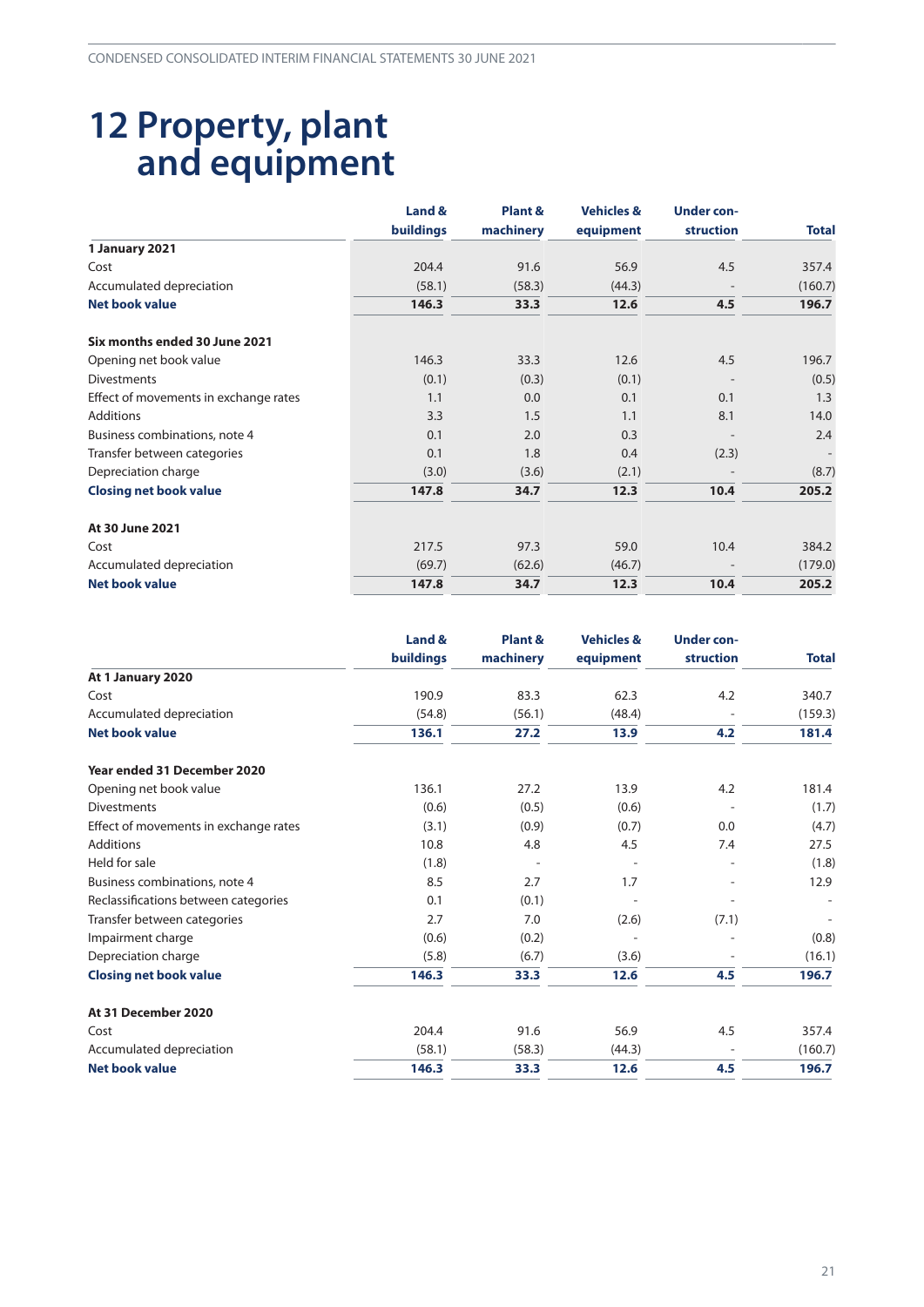Depreciation of property, plant and equipment analyzes as follows in the Consolidated Statement of Income:

| <b>Depreciation of property, plant</b> | <b>YTD</b> | <b>YTD</b> |
|----------------------------------------|------------|------------|
| and equipment                          | 2021       | 2020       |
| Cost of sales                          | 3.6        | 3.6        |
| Selling and marketing expenses         | 0.3        | 0.2        |
| General and administrative expenses    | 4.7        | 3.8        |
| Research and development expenses      | 0.1        | 0.1        |
| <b>Total</b>                           | 8.7        | 7.7        |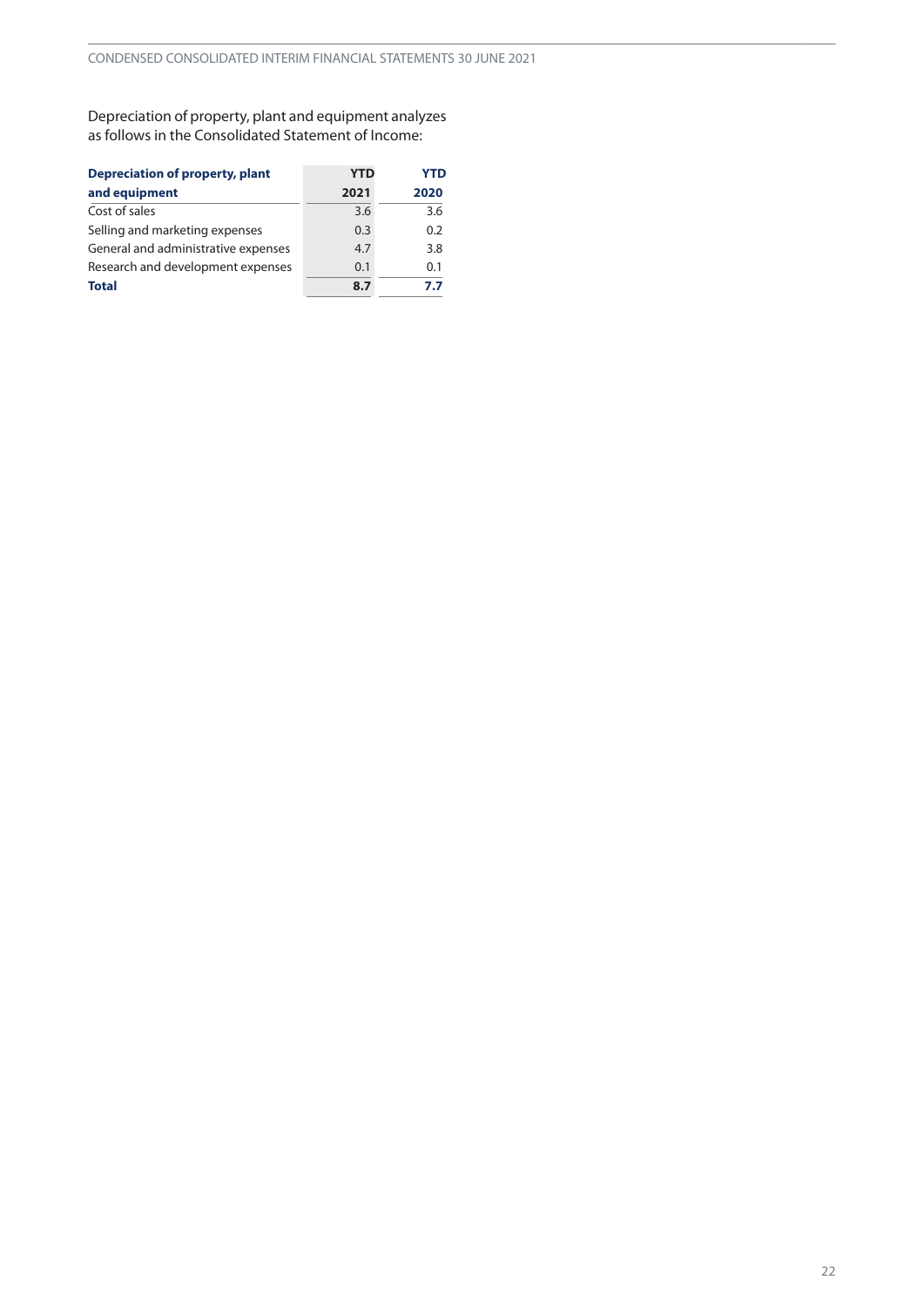# <span id="page-22-0"></span>**13 Right of use assets**

|                                       | Land &           | Plant &   | <b>Vehicles &amp;</b> |              |
|---------------------------------------|------------------|-----------|-----------------------|--------------|
|                                       | <b>buildings</b> | machinery | equipment             | <b>Total</b> |
| At 1 January 2021                     |                  |           |                       |              |
| Cost                                  | 38.8             | 1.2       | 24.4                  | 64.4         |
| Accumulated depreciation              | (9.3)            | (0.7)     | (11.7)                | (21.7)       |
| <b>Net book value</b>                 | 29.5             | 0.5       | 12.7                  | 42.7         |
| Six months ended 30 June 2021         |                  |           |                       |              |
| Opening net book value                | 29.5             | 0.5       | 12.7                  | 42.7         |
| <b>Divestments</b>                    | (0.2)            | (0.1)     | (0.2)                 | (0.5)        |
| Effect of movements in exchange rates | 0.5              | 0.1       | 0.4                   | 1.0          |
| Business combinations, note 4         | 2.2              |           | 0.1                   | 2.3          |
| Additions                             | 3.3              |           | 3.4                   | 6.7          |
| Depreciation charge                   | (2.3)            | (0.1)     | (3.0)                 | (5.4)        |
| <b>Closing net book value</b>         | 33.0             | 0.4       | 13.4                  | 46.8         |
| At 30 June 2021                       |                  |           |                       |              |
| Cost                                  | 46.2             | 1.2       | 25.6                  | 73.0         |
| Accumulated depreciation              | (13.2)           | (0.8)     | (12.2)                | (26.2)       |
| <b>Net book value</b>                 | 33.0             | 0.4       | 13.4                  | 46.8         |

| Land &<br><b>buildings</b> | <b>Plant &amp;</b> | <b>Vehicles &amp;</b><br>equipment | <b>Total</b>             |
|----------------------------|--------------------|------------------------------------|--------------------------|
|                            | machinery          |                                    |                          |
|                            |                    |                                    |                          |
| 32.0                       | 1.2                | 19.3                               | 52.5                     |
| (7.4)                      | (0.5)              | (8.2)                              | (16.1)                   |
| 24.6                       | 0.7                | 11.1                               | 36.4                     |
|                            |                    |                                    |                          |
| 24.6                       | 0.7                | 11.1                               | 36.4                     |
| (3.9)                      |                    |                                    | (3.9)                    |
| (0.6)                      |                    | 0.0                                | (0.6)                    |
| 2.9                        |                    | 2.0                                | 4.9                      |
|                            | 0.1                | (0.1)                              | $\overline{\phantom{a}}$ |
| 10.9                       |                    | 5.6                                | 16.5                     |
| (4.4)                      | (0.3)              | (5.9)                              | (10.6)                   |
| 29.5                       | 0.5                | 12.7                               | 42.7                     |
|                            |                    |                                    |                          |
| 38.8                       | 1.2                | 24.4                               | 64.4                     |
| (9.3)                      | (0.7)              | (11.7)                             | (21.7)                   |
| 29.5                       | 0.5                | 12.7                               | 42.7                     |
|                            |                    |                                    |                          |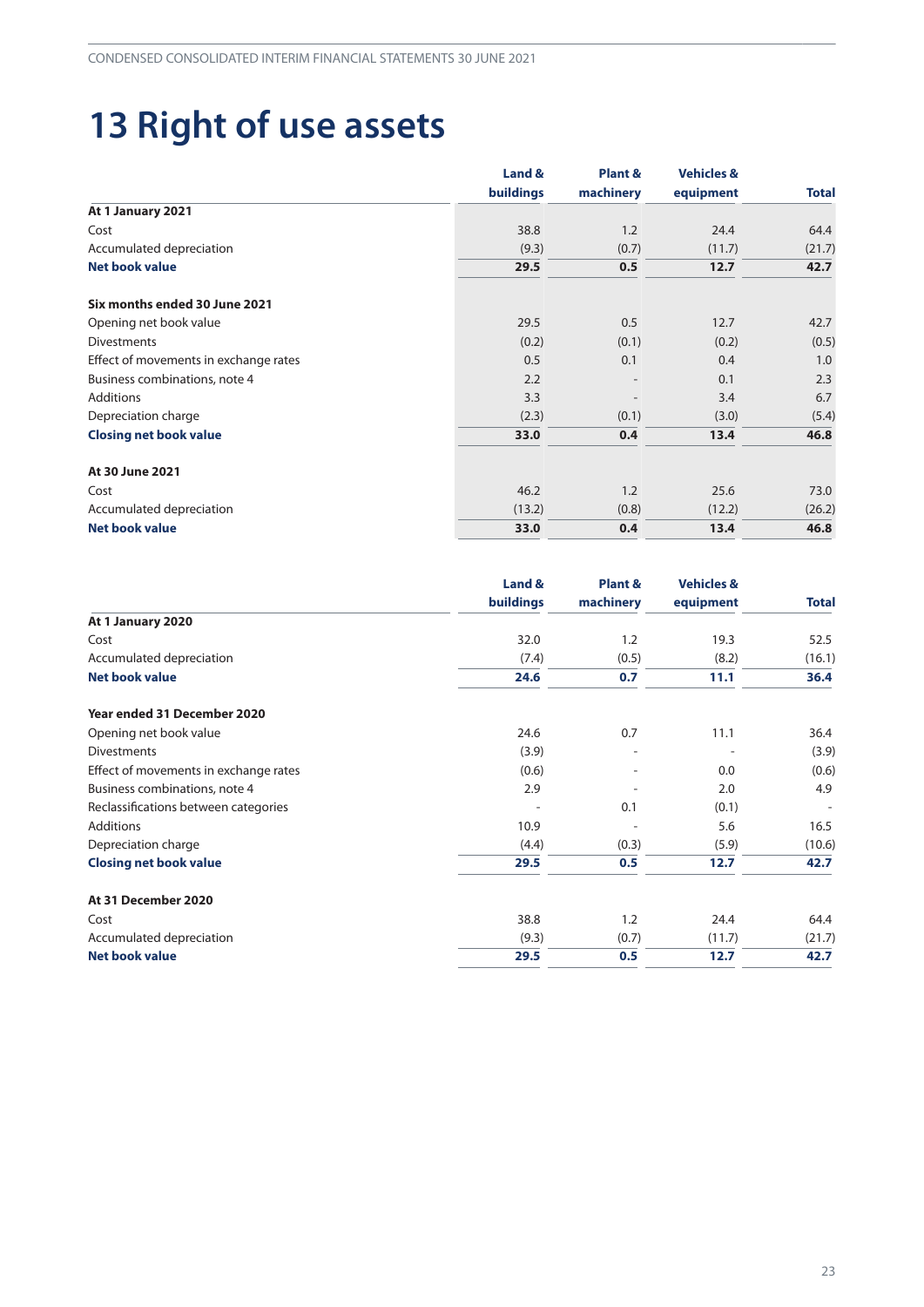<span id="page-23-0"></span>For the annual maturity of the lease liabilities, refer to note [21](#page-28-0).

Depreciation of right of use assets analyzes as follows in the Consolidated Statement of Income:

|                                            | <b>YTD</b> | YTD  |
|--------------------------------------------|------------|------|
| <b>Depreciation of right of use assets</b> | 2021       | 2020 |
| Cost of sales                              | 1.6        | 1.4  |
| Selling and marketing expenses             | 1.0        | 1.0  |
| General and administrative expenses        | 2.7        | 2.8  |
| Research and development expenses          | 0.1        | 0.2  |
| <b>Total</b>                               | 5.4        | 5.4  |

### **14 Goodwill**

|                                    | 30/06 | 31/12 |
|------------------------------------|-------|-------|
|                                    | 2021  | 2020  |
| At 1 January                       |       |       |
| Cost                               | 678.8 | 645.8 |
| Net book value                     | 678.8 | 645.8 |
| Period ended 30 June / 31 December |       |       |
| Opening net book value             | 678.8 | 645.8 |
| Business combinations, note 4      | 4.5   | 36.9  |
| Exchange differences               | (0.2) | (3.9) |
| <b>Closing net book value</b>      | 683.1 | 678.8 |
| At 30 June / 31 December           |       |       |
| Cost                               | 683.1 | 678.8 |
| <b>Net book value</b>              | 683.1 | 678.8 |

Business combinations for 2021 relate to the acquisition of PMJ (increase in provisional goodwill of EUR 6.7 million), Curio (increase in provisional goodwill of EUR 3.7 million) and TREIF (decrease in provisional goodwill of EUR 5.9 million due to an update of the preliminary PPA).

For 2020 business combinations relate to the acquisition of TREIF (increase in provisional goodwill of EUR 36.7 million) and Cedar Creek (increase in goodwill of EUR 0.2 million due to the finalization of the PPA). Further information on the acquisitions is disclosed in note [4](#page-11-0) of the Condensed Consolidated Interim Financial Statements.

#### **Impairment testing**

The Group tested at the end of 2020 whether goodwill had suffered any impairment. The conclusion was there were no triggers indicating that impairment was necessary.

The impact of COVID-19 on the estimates and underlying assumptions used in the annual impairment test did not materially change in 2021 and as such, there is no reason to deviate from the conclusions taken at year end 2020.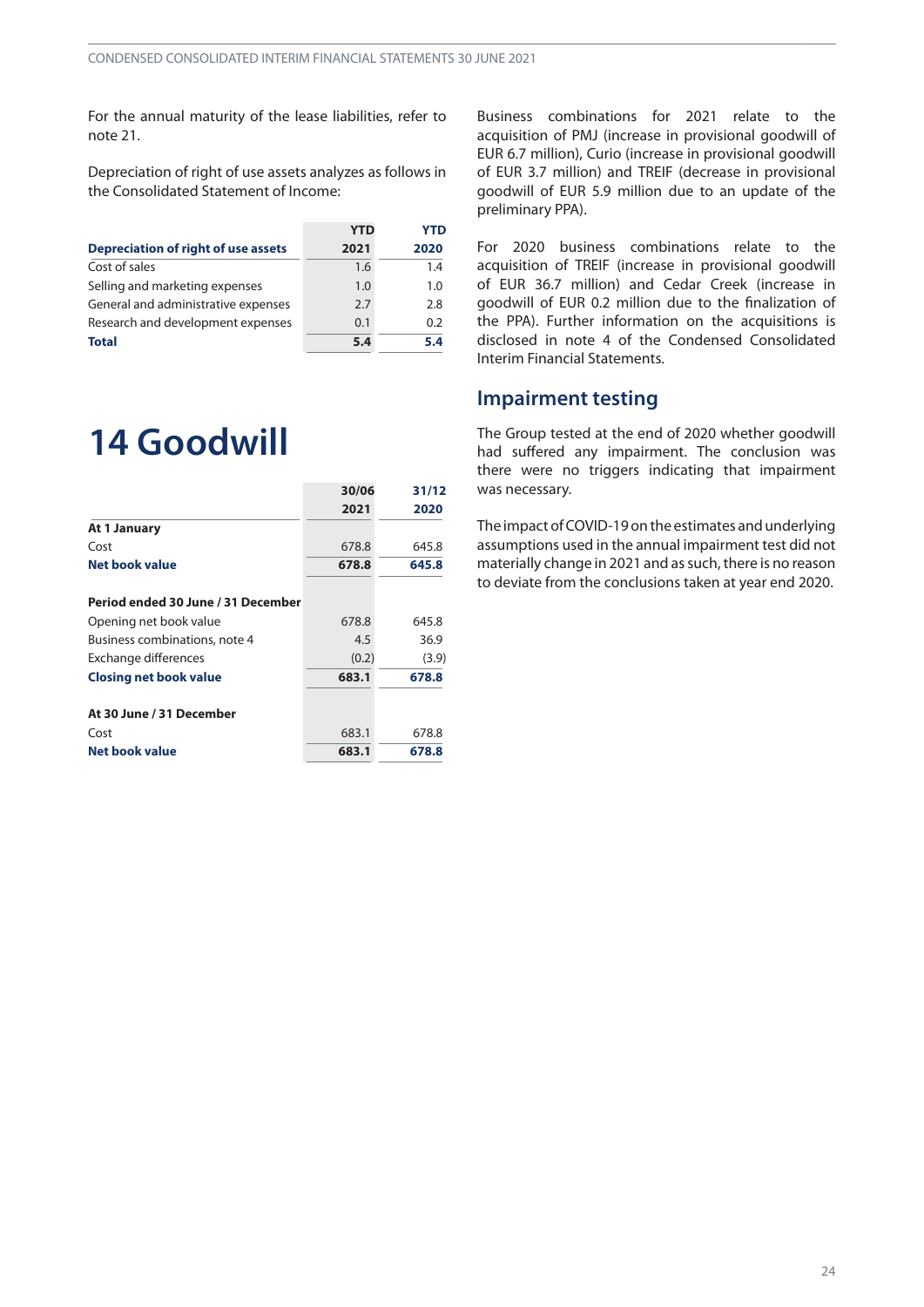# <span id="page-24-0"></span>**15 Intangible assets**

|                               |                         | <b>Customer</b>   |                    |              |
|-------------------------------|-------------------------|-------------------|--------------------|--------------|
|                               | <b>Technology &amp;</b> | relations,        |                    |              |
|                               | development             | patents &         | <b>Other</b>       |              |
|                               | costs                   | <b>trademarks</b> | <b>intangibles</b> | <b>Total</b> |
| At 1 January 2021             |                         |                   |                    |              |
| Cost                          | 313.3                   | 233.5             | 89.7               | 636.5        |
| Accumulated amortization      | (166.5)                 | (72.1)            | (66.9)             | (305.5)      |
| <b>Net book value</b>         | 146.8                   | 161.4             | 22.8               | 331.0        |
| Six months ended 30 June 2021 |                         |                   |                    |              |
| Opening net book value        | 146.8                   | 161.4             | 22.8               | 331.0        |
| Business combinations, note 4 | 7.4                     | 10.6              |                    | 18.0         |
| Exchange differences          | 0.4                     | 0.5               | 0.2                | 1.1          |
| <b>Additions</b>              | 9.5                     |                   | 2.8                | 12.3         |
| Amortization charge           | (9.6)                   | (6.2)             | (4.1)              | (19.9)       |
| <b>Closing net book value</b> | 154.5                   | 166.3             | 21.7               | 342.5        |
| At 30 June 2021               |                         |                   |                    |              |
| Cost                          | 331.3                   | 245.5             | 92.7               | 669.5        |
| Accumulated amortization      | (176.8)                 | (79.2)            | (71.0)             | (327.0)      |
| <b>Net book value</b>         | 154.5                   | 166.3             | 21.7               | 342.5        |

|                         | <b>Customer</b> |              |              |
|-------------------------|-----------------|--------------|--------------|
| <b>Technology &amp;</b> | relations,      |              |              |
| development             | patents &       | <b>Other</b> |              |
| costs                   | trademarks      | intangibles  | <b>Total</b> |
|                         |                 |              |              |
| 267.5                   | 177.8           | 81.9         | 527.2        |
| (152.2)                 | (64.5)          | (58.1)       | (274.8)      |
| 115.3                   | 113.3           | 23.8         | 252.4        |
|                         |                 |              |              |
| 115.3                   | 113.3           | 23.8         | 252.4        |
| (0.8)                   |                 | (0.1)        | (0.9)        |
| 30.4                    | 58.6            | 0.4          | 89.4         |
| (0.5)                   | (1.1)           | (0.1)        | (1.7)        |
| 19.2                    | 0.5             | 7.4          | 27.1         |
| (1.1)                   |                 | (0.9)        | (2.0)        |
| (15.7)                  | (9.9)           | (7.7)        | (33.3)       |
| 146.8                   | 161.4           | 22.8         | 331.0        |
|                         |                 |              |              |
| 313.3                   | 233.5           | 89.7         | 636.5        |
| (166.5)                 | (72.1)          | (66.9)       | (305.5)      |
| 146.8                   | 161.4           | 22.8         | 331.0        |
|                         |                 |              |              |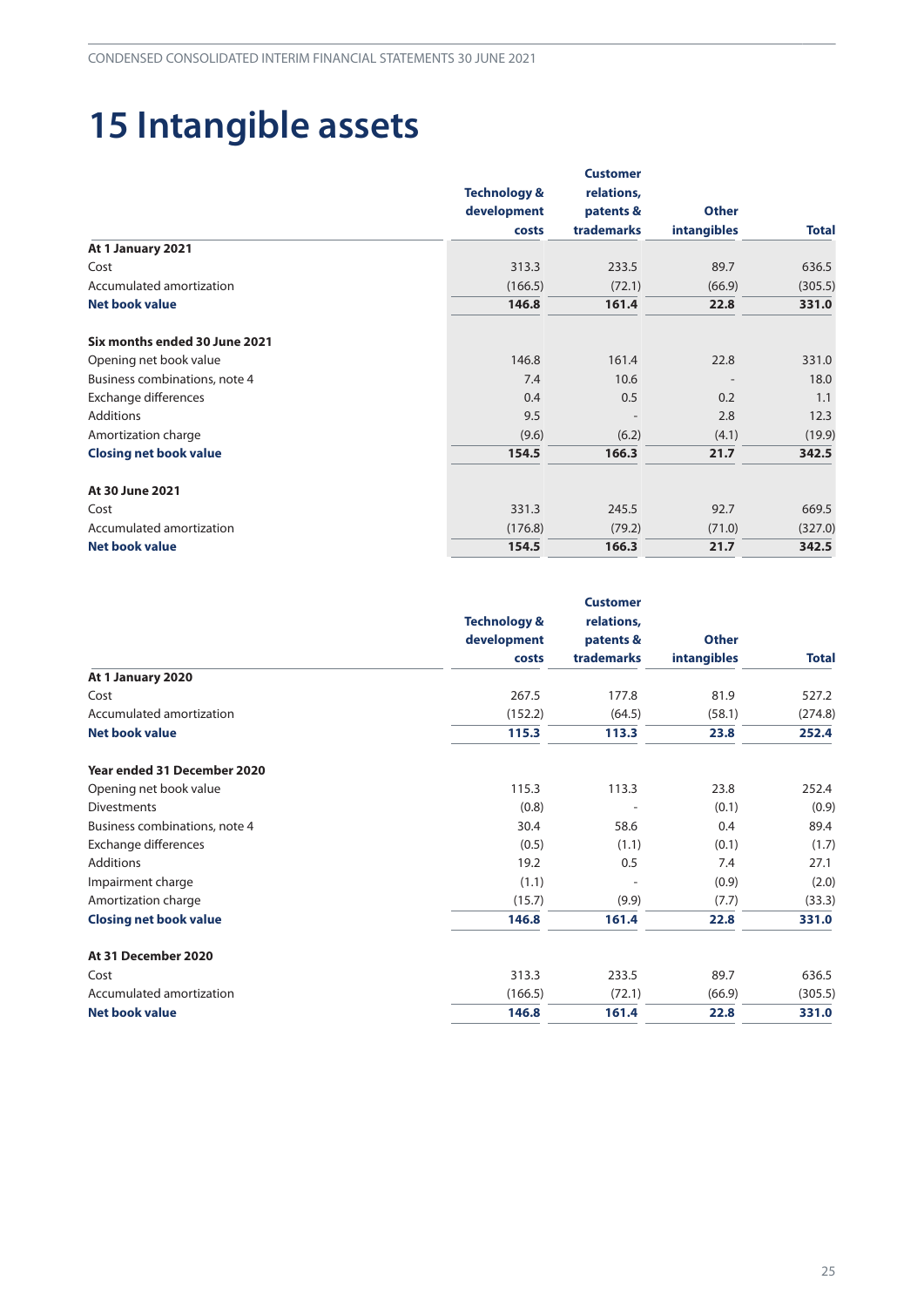<span id="page-25-0"></span>Business combinations for 2021 relate to the acquisition of PMJ and Curio. For 2020, business combinationsrelate to the acquisition of TREIF. Further information on the acquisitions is disclosed in note [4](#page-11-0) of the Condensed Consolidated Financial Statements.

The additions for 2021 predominantly comprise internally generated assets of EUR 12.3 million (31 December 2020: EUR 27.1 million) for product development and for development of software products.

Amortization of intangible assets analyzes as follows in the Consolidated Statement of Income:

|                                          | <b>YTD</b> | YTD  |
|------------------------------------------|------------|------|
| <b>Amortization of intangible assets</b> | 2021       | 2020 |
| Selling and marketing expenses           | 5.8        | 3.9  |
| General and administrative expenses      | 4.5        | 4.3  |
| Research and development expenses        | 9.6        | 7.4  |
| <b>Total</b>                             | 19.9       | 15.6 |

#### **Impairment testing**

The Group tested at the end of 2020 whether indefinite intangible assets had suffered any impairment. The conclusion was there were no triggers indicating that impairment was necessary.

The impact of COVID-19 on the estimates and underlying assumptions used in the annual impairment test did not materially change in 2021 and as such, there is no reason to deviate from the conclusions taken at year end 2020.

### **16 Investments in associates**

The investments in associates relate to a 40.0% stake in Stranda, a Norwegian provider of salmon processing solutions and a 25.0% interest in the Canadian software company Worximity Technology ("Worximity").

On 29 January 2021, Marel acquired a 40.0% interest for an amount of EUR 8.6 million in Stranda.

On 19 June 2020, Marel invested an additional CAD 2.5 million (EUR1.7 million) in Worximity, bringing Marel's total ownership from 14.3% to 25.0%.

As of 4 January 2021, Marel has assessed that it has control of Curio as it holds 50.0% of the shares and is entitled to appoint a majority of Curio's Board of Directors, including the Chairman. From that date, Curio's results are consolidated into the Group's results as per 2021 and no longer reported as an investment in associates. For further information refer to note 4.

### **17 Trade receivables, other receivables and prepayments**

| <b>Trade receivables, other</b>             | 30/06 | 31/12 |
|---------------------------------------------|-------|-------|
| receivables and prepayments                 | 2021  | 2020  |
| Trade receivables                           | 161.3 | 153.1 |
| Less: write-down to net-realizable value    | (1.1) | (1.8) |
| Trade receivables - net                     | 160.2 | 151.3 |
| Prepayments                                 | 9.8   | 11.0  |
| Other receivables                           | 43.6  | 44.2  |
| <b>Other receivables and prepayments</b>    | 53.4  | 55.2  |
| Less non-current portion                    | (1.0) | (2.1) |
| <b>Current portion of other receivables</b> |       |       |
| and prepayments                             | 52.4  | 53.1  |

#### **Non-current receivables**

Non-current receivables are associated with an escrow account regarding the acquisition of Sulmaq Industrial e Comercial S.A. for EUR 1.0 million (31 December 2020: EUR 1.1 million). All non-current receivables are due within one and five years.

#### **Current receivables**

The carrying amounts of trade receivables and other receivables and prepayments approximate their fair value.

There were no material reversals of write-downs of trade receivables. Due to the insignificant amount of write-downs, these are not shown separately in the Consolidated Statement of Income. The individually impaired receivables mainly relate to customers, which are in unexpectedly difficult economic situations. COVID-19 has not caused a material impact on collections of trade receivables.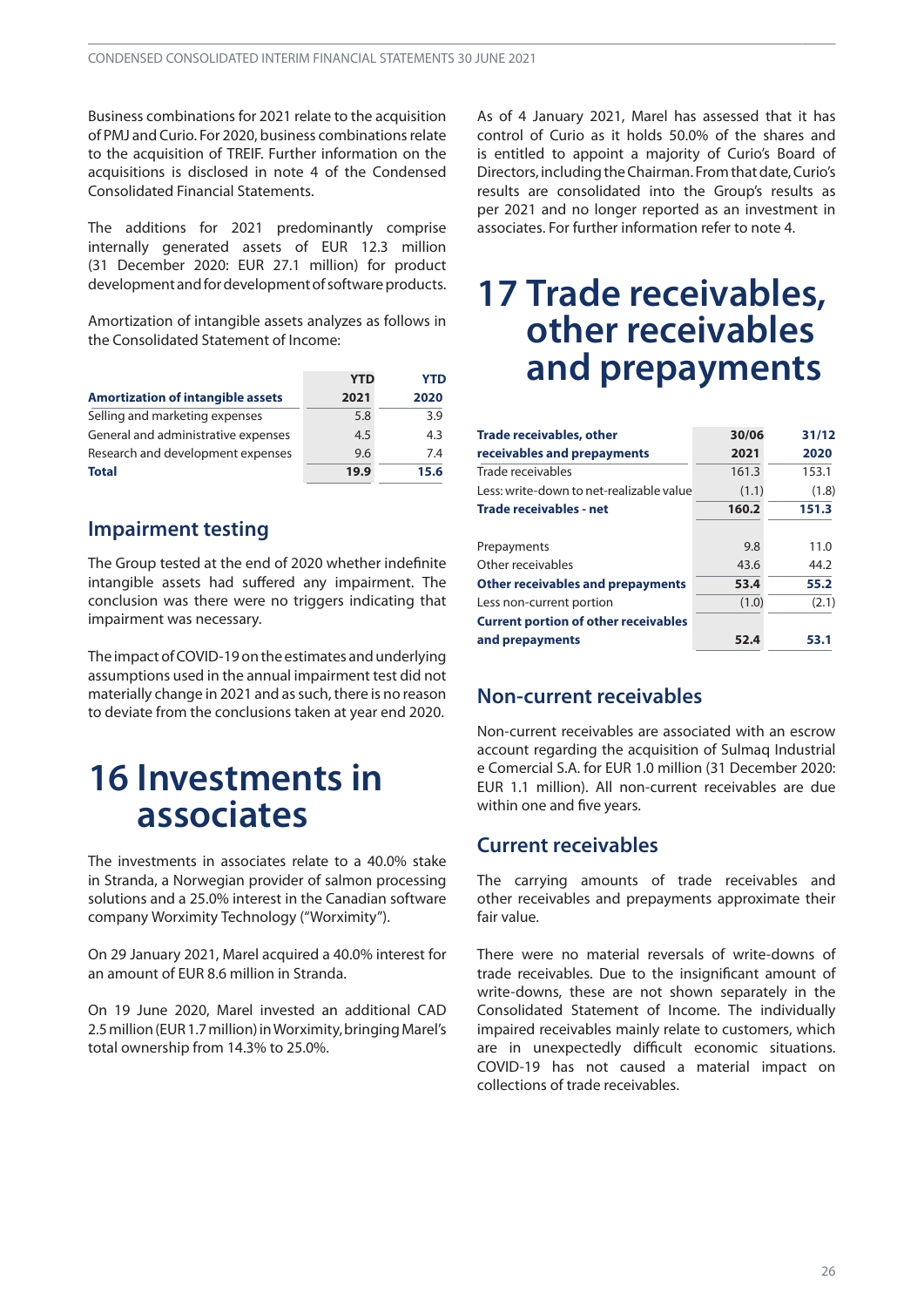### <span id="page-26-0"></span>**18 Deferred income tax**

Deferred income taxes are calculated in full on temporary differences under the liability method.

The gross movement on the deferred income tax account is as follows:

| <b>Deferred income taxes</b>       | 2021   | 2020   |
|------------------------------------|--------|--------|
| At 1 January                       | (71.6) | (43.6) |
| Exchange differences and changes   |        |        |
| within the Group                   | (0.1)  | 0.4    |
| Consolidated Statement of Income   |        |        |
| charge (excluding tax rate change) | 4.6    | 5.6    |
| Effect of changes in tax rates     | (0.0)  | (5.2)  |
| Business combinations, note 4      | (4.5)  | (28.5) |
| Recognized in other                |        |        |
| comprehensive income               | (0.3)  | (0.3)  |
| At 30 June / 31 December           | (71.9) | (71.6) |

Deferred income tax assets and liabilities are offset when there is a legally enforceable right to set off current tax assets against current tax liabilities and when the deferred income taxes relate to the same fiscal authority.

Deferred income taxes recognized in the Consolidated Statement of Financial Position are as follows:

|                                 | 30/06  | 31/12  |
|---------------------------------|--------|--------|
| <b>Deferred income taxes</b>    | 2021   | 2020   |
| Deferred income tax assets      | 13.8   | 13.3   |
| Deferred income tax liabilities | (85.7) | (84.9) |
| <b>Total</b>                    | (71.9) | (71.6) |

Deferred income tax assets are recognized for tax loss carry-forwards to the extent that the realization of the related tax benefit through future taxable profits is probable. The recoverability has been tested by the Group at the end of 2020. The impact of COVID-19 on the estimates and underlying assumptions used in these tests did not materially change in 2021 and as such, there is no reason to deviate from the conclusions taken at year end 2020.

## **19 Inventories**

|                                   | 30/06  | 31/12  |
|-----------------------------------|--------|--------|
| <b>Inventories</b>                | 2021   | 2020   |
| Raw materials                     | 39.7   | 31.4   |
| Semi-finished goods               | 156.9  | 136.4  |
| Finished goods                    | 57.5   | 58.7   |
| <b>Gross inventories</b>          | 254.1  | 226.5  |
| Allowance for obsolescence and/or |        |        |
| lower market value                | (28.6) | (26.6) |
| <b>Net inventories</b>            | 225.5  | 199.9  |

There were no material reversals of write-downs to net realizable value. The write-downs recognized following a recoverability analysis are included in cost of sales.

### **20 Equity**

|                        |                 |                 | <b>Outstanding</b>                  |
|------------------------|-----------------|-----------------|-------------------------------------|
|                        | <b>Ordinary</b> | <b>Treasury</b> | number of                           |
|                        | shares          | shares          | shares                              |
| <b>Share capital</b>   |                 |                 | (thousands) (thousands) (thousands) |
| At 1 January 2021      | 771,008         | (18.768)        | 752,240                             |
| Treasury shares - sold |                 | 1,575           | 1,575                               |
| <b>At 30 June 2021</b> | 771,008         | (17, 193)       | 753,815                             |
|                        | 100.00%         | 2.23%           | 97.77%                              |

| At 1 January 2020      | 771,008 | (10,774)  | 760,234   |
|------------------------|---------|-----------|-----------|
| Treasury shares        |         |           |           |
| - purchased            |         | (14, 332) | (14, 332) |
| Treasury shares - sold | -       | 6,338     | 6,338     |
| At 31 December 2020    | 771,008 | (18, 768) | 752,240   |
|                        | 100.00% | 2.43%     | 97.57%    |

|                                    | 30/06 | 31/12 |
|------------------------------------|-------|-------|
| <b>Class of share capital</b>      | 2021  | 2020  |
| Nominal value                      | 6.7   | 6.7   |
| Share premium reserve              | 433.2 | 437.3 |
| Reserve for share based payments   | 5.6   | 5.5   |
| <b>Total share premium reserve</b> | 438.8 | 442.8 |

#### **Share capital**

The total authorized number of ordinary shares on the Nasdaq and Euronext exchanges is 771.0 million (31 December 2020: 771.0 million) with a par value of ISK 1 per share. All issued shares are fully paid.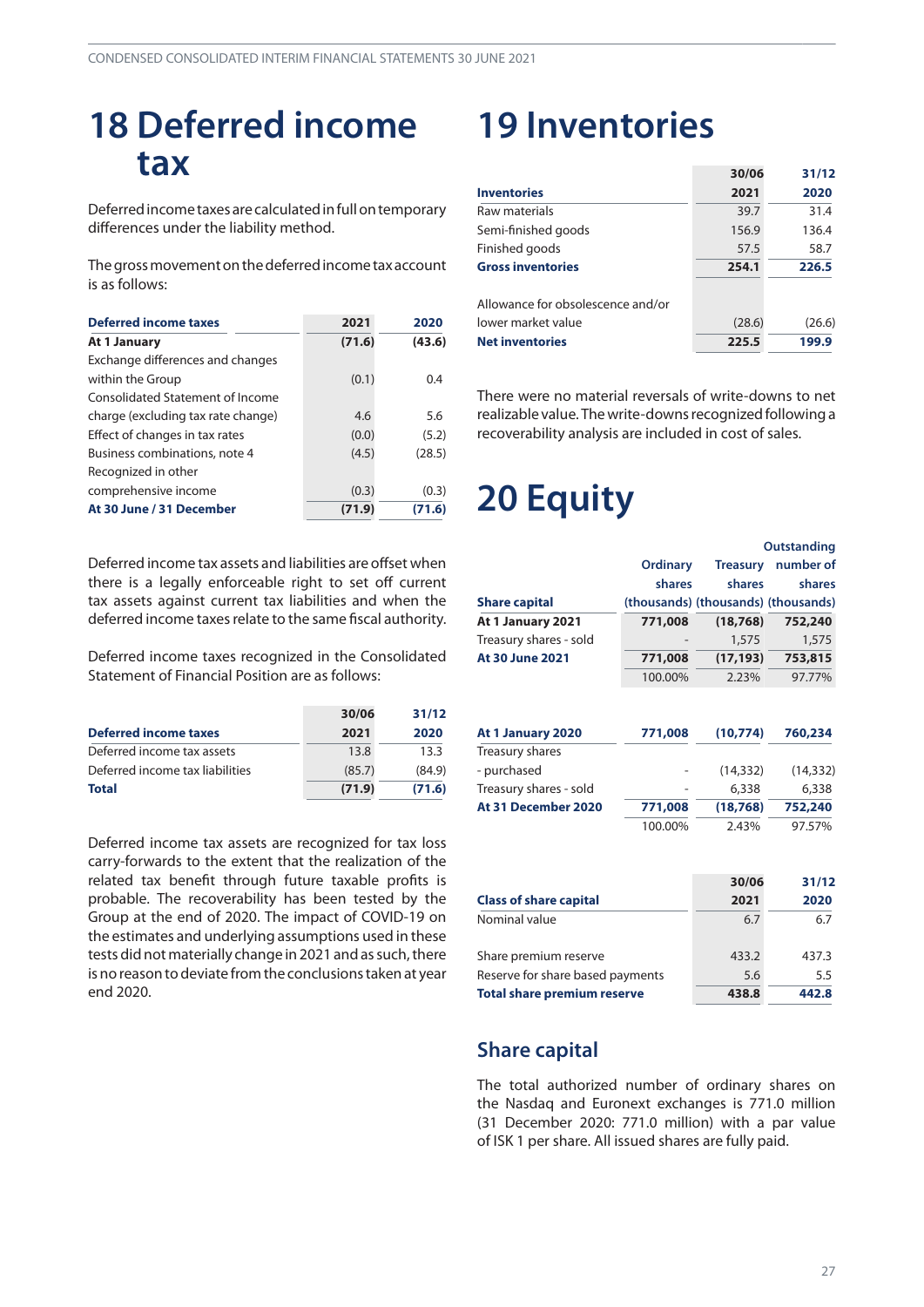Holders of ordinary shares are entitled to dividends as declared from time to time and are entitled to one vote per share at shareholders meetings of the Company. Shareholders who hold shares in Marel on Nasdaq and Euronext have identical voting rights and the same rights to dividends. All rights attached to the Company's treasury shares are suspended until those shares are sold again.

#### **Dividends**

In March 2021 a dividend of EUR 41.0 million (EUR 5.45 cents per share) was declared for the operational year 2020. This corresponds to approximately 40% of net result for the operational year 2020. The dividend was fully paid in Q2 2021 (in 2020, a dividend of EUR 43.9 million (EUR 5.79 cents per share) was declared and paid for the operational year 2019).

#### **Share premium reserve**

The share premium reserve is comprised of payments in excess of par value of ISK 1 per share that shareholders have paid for shares sold by the Company, less payments in excess of par value that the Company has paid for treasury shares. According to the Icelandic Companies Act, 25% of the nominal value share capital must be held in reserve which cannot be paid out as dividend to shareholders. Marel is compliant with this requirement.

#### **Other reserves**

Other reserves in shareholder's equity include the following reserves:

- hedge reserve: comprises revaluations on derivatives, on which hedge accounting is applied. The value relates to derivatives for the Group, the interest rate swap contracts and the foreign exchange contracts; and
- translation reserve: comprises the translation results of the consolidation of subsidiaries reporting in foreign currencies, as well as a currency revaluation related to financing of subsidiaries.

|                                |         | <b>Hedge Translation Total other</b> |          |
|--------------------------------|---------|--------------------------------------|----------|
| <b>Other reserves</b>          | reserve | reserve                              | reserves |
| <b>Balance at</b>              |         |                                      |          |
| 1 January 2021                 | 0.9     | (28.4)                               | (27.5)   |
| Total other                    |         |                                      |          |
| comprehensive income           | 1.2     | 4.9                                  | 6.1      |
| <b>Balance at 30 June 2021</b> | 2.1     | (23.5)                               | (21.4)   |

| reserve | reserve | reserves                             |
|---------|---------|--------------------------------------|
|         |         |                                      |
| (0.7)   | (10.2)  | (10.9)                               |
|         |         |                                      |
| 1.6     | (18.2)  | (16.6)                               |
|         |         |                                      |
| 0.9     | (28.4)  | (27.5)                               |
|         |         | <b>Hedge Translation Total other</b> |

### **Other equity**

Other equity includes the impact of the option to acquire the remaining shares of non-controlling interests. Currency revaluation related to this option is posted through other comprehensive income within other equity.

#### **Limitation in the distribution of Shareholders' equity**

As at 30 June 2021, pursuant to Icelandic law, certain limitations exist relating to the distribution of shareholders' equity. Such limitations relate to legal reserves required by Icelandic law included under retained earnings for capitalized intangible assets related to product development projects and for legal reserves relating to any legal or economic restrictions to the ability of affiliated companies to transfer funds to the parent company in the form of dividends.

The legal reserve included under retained earnings for capitalized intangible assets related to product development projects amounted to EUR 80.0 million as at 30 June 2021 (31December 2020: EUR 76.5million).

Since the profits retained in Marel hf.'s subsidiaries can be distributed and received in Iceland, no legal reserve for any legal or economic restrictions to the ability of affiliated companies to transfer funds to the parent company in the form of dividends is required.

The amount of the legal reserve for the share of profit of affiliates is reduced by dividends received from those companies and those dividends from them which can be claimed. Therefore Marel could, based on its control as the parent company, decide to let its subsidiaries pay dividends. The dividends would lower the amount of legal reserves within equity and therefore leave more room for Marel to make dividend payments to its shareholders. The provision of the Icelandic Financial Statement Act No. 3/2006 does not prevent Marel from making dividend payments to its shareholders in 2021 as the Company has sufficient retained earnings from previous years.

The legal reserves as required by Icelandic law are required as of effective date 1 January 2016.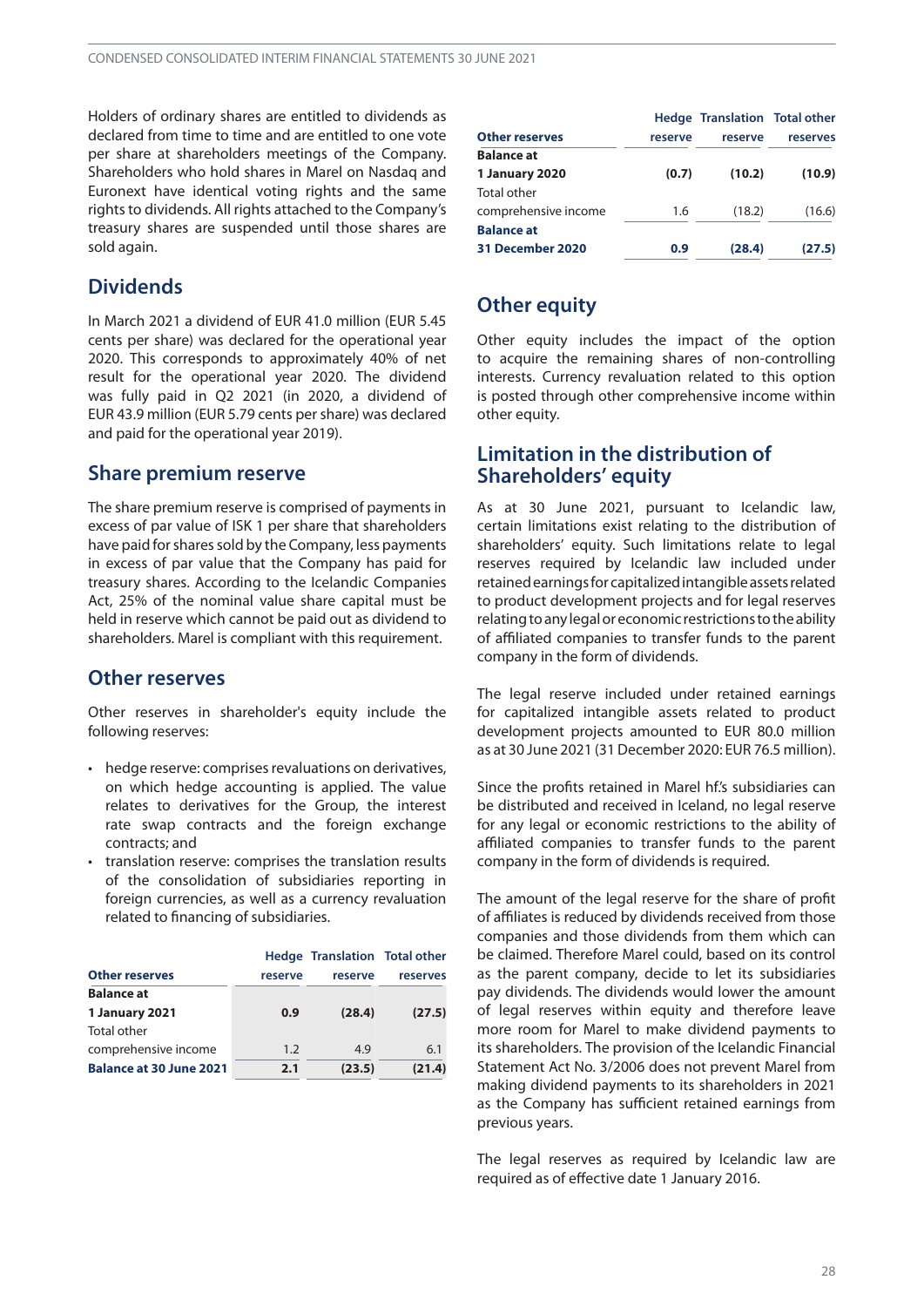#### <span id="page-28-0"></span>**Non-controlling Interests**

Non-controlling interests relate to minority shares held by third parties in consolidated Group companies. The net result attributable to NCI amounted to a loss of EUR 0.3million for the six-month period in 2021 (30 June 2020: income of EUR 0.1 million).

The NCI relates to Curio ehf., Iceland, in which Gullmolar ehf. holds an ownership percentage of 50.0%and to MPS France S.A.R.L., France, inwhich themanaging director of MPS France holds an ownership percentage of 24.0%.

### **21 Borrowings and lease liabilities**

|                                         | 30/06 | 31/12 |
|-----------------------------------------|-------|-------|
| <b>Borrowings and lease liabilities</b> | 2021  | 2020  |
| <b>Borrowings</b>                       | 220.3 | 240.2 |
| Lease liabilities                       | 37.8  | 33.6  |
| <b>Non-current</b>                      | 258.1 | 273.8 |
|                                         |       |       |
| <b>Borrowings</b>                       | 0.0   | 0.0   |
| Lease liabilities                       | 9.8   | 10.0  |
| Current                                 | 9.8   | 10.0  |
|                                         |       |       |
| <b>Total</b>                            | 267.9 | 283.8 |
|                                         |       |       |
| <b>Borrowings</b>                       | 220.3 | 240.2 |
| Lease liabilities                       | 47.6  | 43.6  |
| Total                                   | 267.9 | 283.8 |

The Group loan agreements contain restrictive covenants, relating to interest cover and leverage. At 30 June 2021 and 31 December 2020 the Group complies with all restrictive covenants.COVID-19 has not impacted Marel's ability to comply with restrictive covenants in place.

The Group has the following headroom in committed facilities:

|                           | 30/06 | 31/12 |
|---------------------------|-------|-------|
| <b>Available headroom</b> | 2021  | 2020  |
| Expiring within one year  |       |       |
| Expiring beyond one year  | 586.7 | 567.8 |
| <b>Total</b>              | 586.7 | 567.8 |

| Liabilities in currency recorded in EUR at |       | <b>Capitalized</b>                           |       |              |
|--------------------------------------------|-------|----------------------------------------------|-------|--------------|
| 30 June 2021                               |       | Borrowings finance charges Lease liabilities |       | <b>Total</b> |
| Liabilities in EUR                         | 221.9 | (1.6)                                        | 24.8  | 245.1        |
| Liabilities in USD                         |       | (0.4)                                        | 8.1   | 7.7          |
| Liabilities in other currencies            | 0.4   | $\overline{\phantom{0}}$                     | 14.7  | 15.1         |
| <b>Total</b>                               | 222.3 | (2.0)                                        | 47.6  | 267.9        |
| <b>Current maturities</b>                  | (0.7) | 0.7                                          | (9.8) | (9.8)        |
| <b>Non-current maturities</b>              | 221.6 | (1.3)                                        | 37.8  | 258.1        |

| Liabilities in currency recorded in EUR at |       | <b>Capitalized</b>                           |        |              |
|--------------------------------------------|-------|----------------------------------------------|--------|--------------|
| 31 December 2020                           |       | Borrowings finance charges Lease liabilities |        | <b>Total</b> |
| Liabilities in EUR                         | 241.8 | (1.8)                                        | 22.7   | 262.7        |
| Liabilities in USD                         |       | (0.4)                                        | 8.4    | 8.0          |
| Liabilities in other currencies            | 0.6   | ۰                                            | 12.5   | 13.1         |
| <b>Total</b>                               | 242.4 | (2.2)                                        | 43.6   | 283.8        |
| Current maturities                         | (0.7) | 0.7                                          | (10.0) | (10.0)       |
| <b>Non-current maturities</b>              | 241.7 | (1.5)                                        | 33.6   | 273.8        |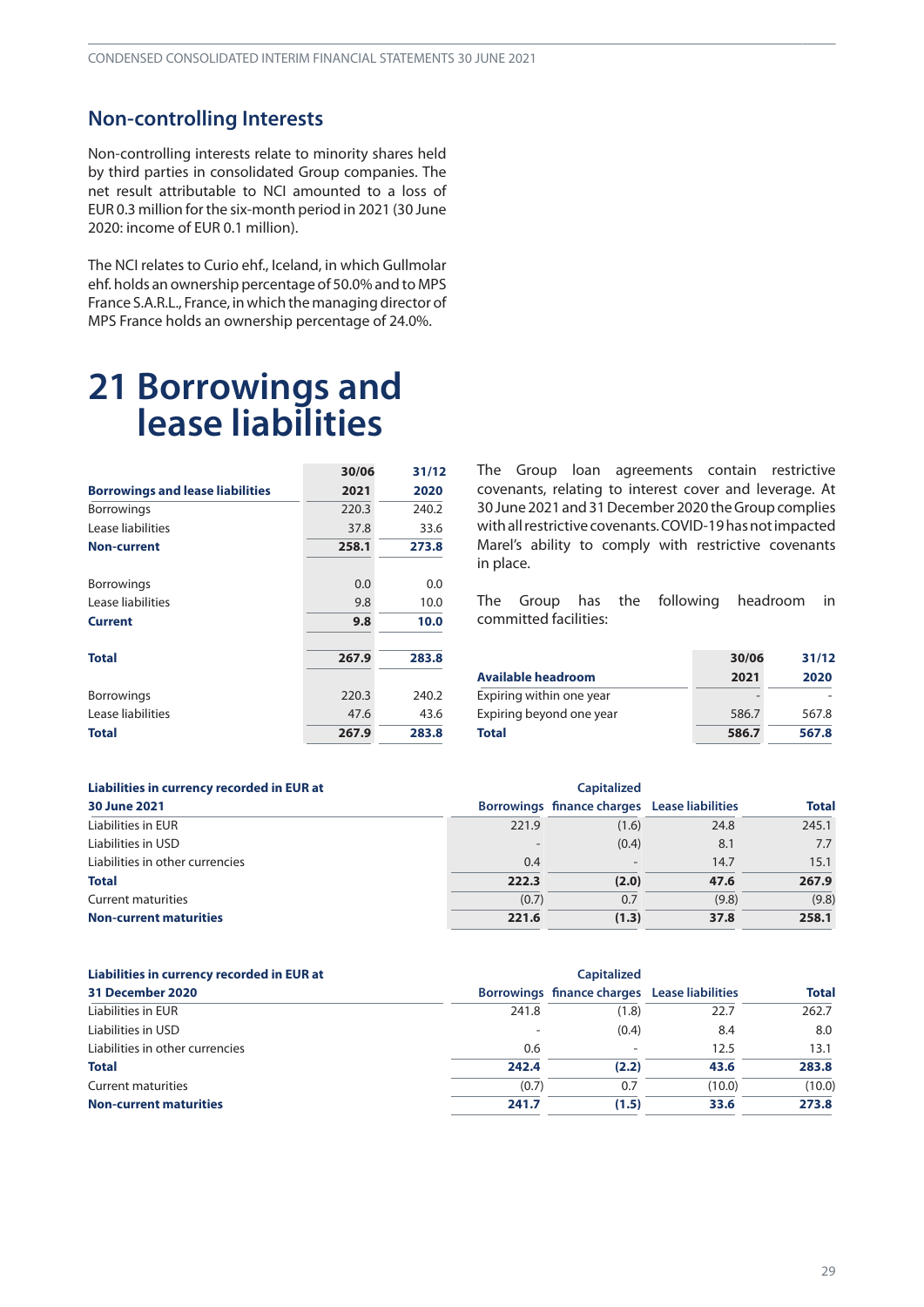<span id="page-29-0"></span>

| Annual maturity of non-current borrowings at |       | <b>Capitalized</b>                           |      |              |
|----------------------------------------------|-------|----------------------------------------------|------|--------------|
| 30 June 2021                                 |       | Borrowings finance charges Lease liabilities |      | <b>Total</b> |
| Between 1 and 2 years                        |       | (0.7)                                        | 11.4 | 10.7         |
| Between 2 and 3 years                        | 121.4 | (0.6)                                        | 8.1  | 128.9        |
| Between 3 and 4 years                        | 80.1  |                                              | 6.3  | 86.4         |
| Between 4 and 5 years                        | 18.7  |                                              | 5.8  | 24.5         |
| After 5 years                                | 1.4   | $\overline{\phantom{0}}$                     | 6.2  | 7.6          |
| <b>Total</b>                                 | 221.6 | (1.3)                                        | 37.8 | 258.1        |

| Annual maturity of non-current borrowings at |       | <b>Capitalized</b>                           |      |              |
|----------------------------------------------|-------|----------------------------------------------|------|--------------|
| 31 December 2020                             |       | Borrowings finance charges Lease liabilities |      | <b>Total</b> |
| Between 1 and 2 years                        |       | (0.7)                                        | 11.7 | 11.0         |
| Between 2 and 3 years                        | 120.7 | (0.7)                                        | 7.4  | 127.4        |
| Between 3 and 4 years                        | -     | (0.1)                                        | 5.0  | 4.9          |
| Between 4 and 5 years                        | 118.7 | $\sim$                                       | 5.0  | 123.7        |
| After 5 years                                | 2.3   |                                              | 4.5  | 6.8          |
| <b>Total</b>                                 | 241.7 | (1.5)                                        | 33.6 | 273.8        |

## **22 Provisions**

|                                  | <b>Guarantee</b>         | <b>Pension</b>           | <b>Other</b> |              |
|----------------------------------|--------------------------|--------------------------|--------------|--------------|
|                                  | commitments              | commitments              | provisions   | <b>Total</b> |
| <b>Balance at 1 January 2021</b> | 6.1                      | 3.9                      | 4.6          | 14.6         |
| <b>Additions</b>                 | 1.2                      | 0.1                      | 3.5          | 4.8          |
| Business combinations, note 4    | $\overline{\phantom{a}}$ | $\overline{\phantom{0}}$ | 0.5          | 0.5          |
| Exchange differences             | 0.1                      | 0.1                      | 0.0          | 0.2          |
| Used                             | (0.4)                    | (0.2)                    | (6.4)        | (7.0)        |
| Release                          | (0.5)                    | (0.2)                    | (0.3)        | (1.0)        |
| <b>Balance at 30 June 2021</b>   | 6.5                      | 3.7                      | 1.9          | 12.1         |

|                                    | Guarantee | <b>Pension</b><br>commitments commitments | <b>Other</b><br>provisions | <b>Total</b> |
|------------------------------------|-----------|-------------------------------------------|----------------------------|--------------|
|                                    |           |                                           |                            |              |
| <b>Balance at 1 January 2020</b>   | 7.2       | 11.0                                      | 0.6                        | 18.8         |
| <b>Additions</b>                   | 1.0       | 2.0                                       | 5.9                        | 8.9          |
| Business combinations, note 4      | 0.3       | 0.2                                       | -                          | 0.5          |
| Exchange differences               | (0.2)     | (0.3)                                     | (0.2)                      | (0.7)        |
| Used                               | (1.4)     | (6.0)                                     | (1.4)                      | (8.8)        |
| Release                            | (0.8)     | (3.0)                                     | (0.3)                      | (4.1)        |
| <b>Balance at 31 December 2020</b> | 6.1       | 3.9                                       | 4.6                        | 14.6         |

|                               | 30/06 | 31/12 |
|-------------------------------|-------|-------|
| <b>Analysis of provisions</b> | 2021  | 2020  |
| Non-current                   | 5.0   | 4.1   |
| Current                       | 7.1   | 10.5  |
| <b>Total</b>                  | 12.1  | 14.6  |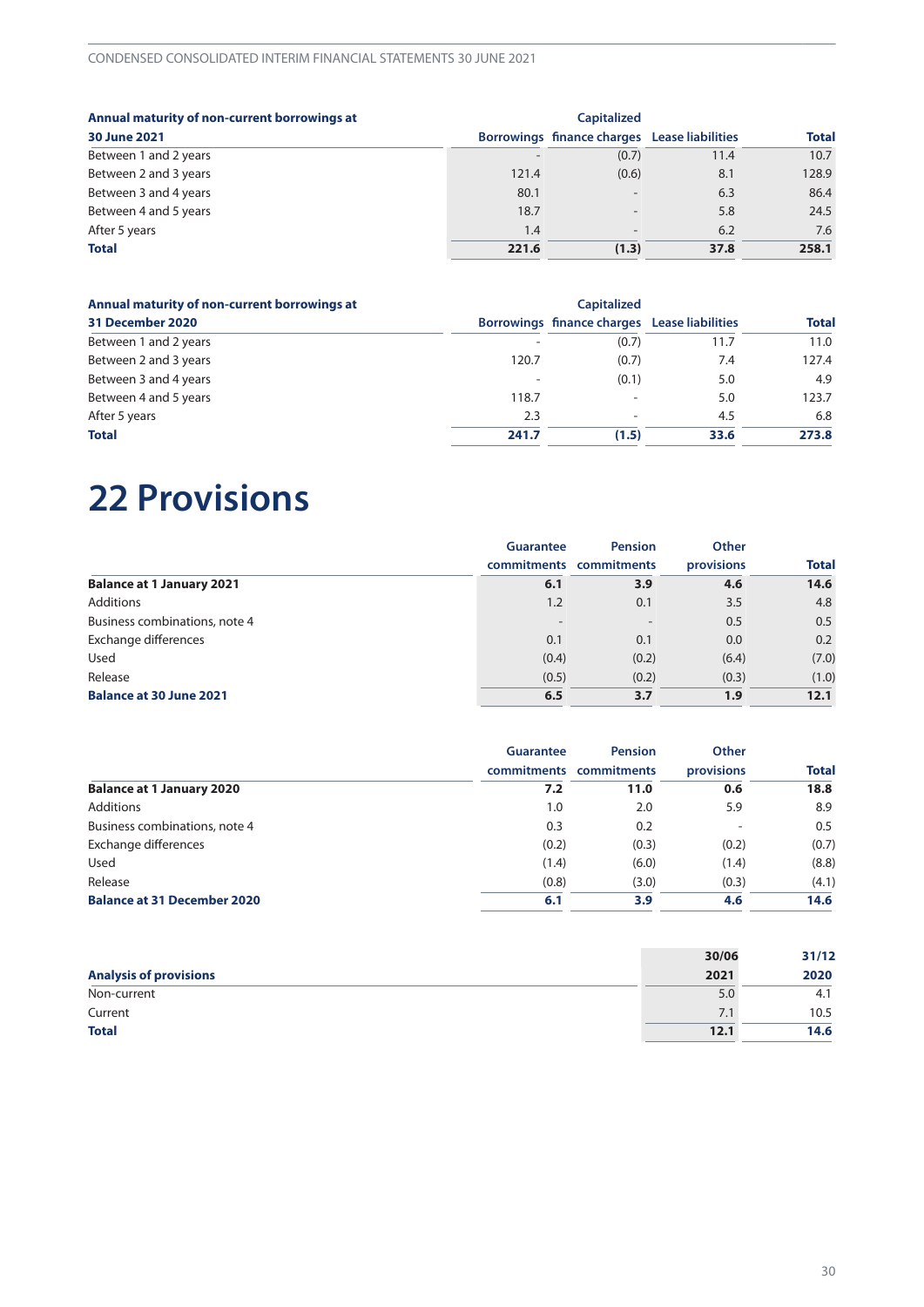### <span id="page-30-0"></span>**23 Trade and other payables**

|                                     | 30/06  | 31/12 |
|-------------------------------------|--------|-------|
| <b>Trade and other payables</b>     | 2021   | 2020  |
| Trade payables                      | 97.7   | 81.8  |
| Accruals                            | 9.9    | 5.4   |
| Personnel payables                  | 69.1   | 66.3  |
| Other payables                      | 72.8   | 70.3  |
| <b>Total</b>                        | 249.5  | 223.8 |
| Less non-current portion            | (17.8) | (1.1) |
| <b>Current portion of trade and</b> |        |       |
| other payables                      | 231.7  | 222.7 |

### **24 Financial instruments and risks**

#### **Risk management framework**

The main financial risks faced by Marel relate to market risk and liquidity risk. Risk management is carried out by a central treasury department (Group Treasury) under policies and with instruments approved by the Board of Directors. Group Treasury identifies, evaluates and hedges financial risks in close cooperation with the Group's operating units. The Group's overall risk management program focuses on the unpredictability of financial markets and seeks to minimize potential adverse effects on the Group's financial performance. The Group uses derivative financial instruments to hedge certain risk exposures and does not enter into financial contracts for speculative purposes.

The Group Audit Committee oversees how management monitors compliance with the Group's risk management policies and procedures, and reviews the adequacy of the risk management framework in relation to the risks faced by the Group. The Group Audit Committee is assisted in its oversight role by Internal Audit. Internal Audit undertakes both regular and ad hoc reviews of riskmanagement controls and procedures, the results of which are reported to the Audit Committee.

#### **Market risk**

Market risk is the risk that changes in market prices will affect the Group's income or the value of its holdings of financial instruments. Market risk comprises (a) foreign exchange risk, (b) interest rate risk and (c) credit risk.

The objective of market risk management is to manage and control market risk exposures within acceptable parameters, while optimizing the return.

### **(a) Foreign exchange risk**

The Group operates internationally and is exposed to currency risk arising from mainly the USD, GBP, ISK and BRL, primarily with respect to the EUR, as the EUR is the Group's reporting currency. Financial exposure is hedged in accordance with the Group's general policy and within set limits. The Group monitors foreign exchange risk arising from commercial transactions, recognized assets and liabilities (transaction risk) that are determined in a currency other than the entity's functional currency. Derivative hedging is applied if the exposure is outside of the risk tolerance band on a consolidated basis. Generally Marel maintains a good natural hedge in its operations with a good match between revenues and costs in most currencies although less than 1% of revenues are denominated in ISK, while around 7% of costs are in ISK. In line with Marel's risk management policy beginning in Q4 2020, the Group hedges up to 80% of its estimated foreign currency exposure in ISK relating to forecasted transactions over the following 12 months. No other currency exposure is hedged.

#### **(b) Interest rate risk**

The Group is exposed to interest rate risk on borrowings. Borrowings issued at variable rates expose the Group to cash flow interest rate risk. Borrowings issued at fixed rates expose the Group to fair value interest rate risk. The risk is managed by maintaining a mix between fixed and floating interest rates on borrowings.

Generally the Group raises long term borrowings and pays a floating interest rate. To hedge the resulting cash flow interest rate risk the Group uses interest rate swaps, where it pays a fixed interest rate and receives a floating interest rate. The floating rates are fixed on a quarterly or semi-annual basis. The Group adopts a policy of ensuring that between 50 – 70% of its exposure to changes in interest rates on core debt is hedged with an interest rate swap with a maximum maturity of 5 years.

### **(c) Credit risk**

Credit risk is the risk of financial loss to the Group if a customer or counterparty fails to meet its contractual obligations. The credit quality of the customer is assessed, taking into account its financial position, past experience and other factors. Each customer has a set credit limit and the utilization of the credit limit is regularly monitored.

The Group has no significant concentrations of credit risk. The Group has policies in place to ensure that sales of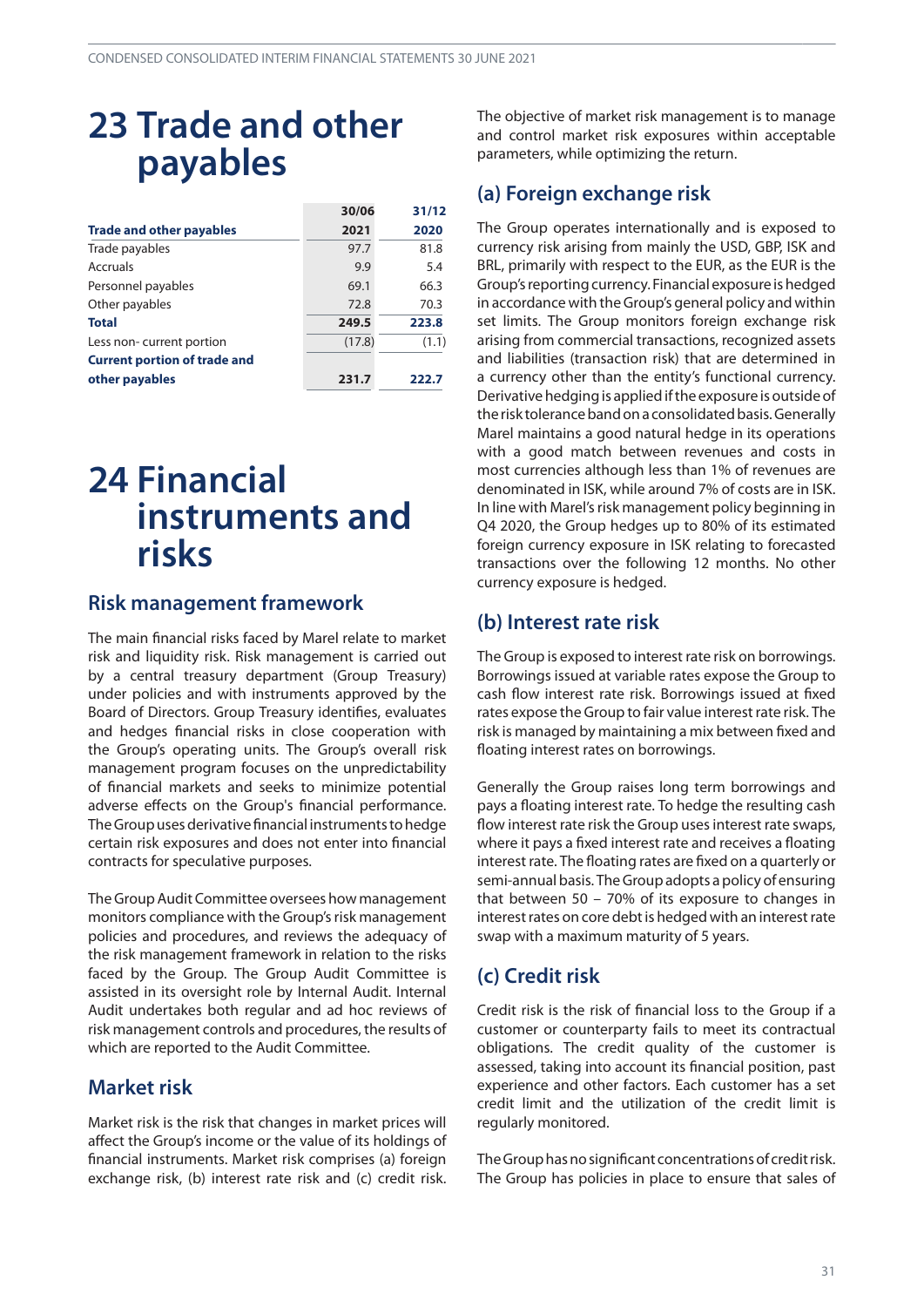<span id="page-31-0"></span>products and services are made to customers with an appropriate credit history and products are not delivered until payments are secured. The Group establishes an allowance for impairment that represents its estimate of incurred losses in respect of trade and other receivables. No significant credit limits were exceeded during the reporting period, and management does not expect any lossesfromnon-performancebyits customers.COVID-19 has not caused a material impact on collections of trade receivables.

### **Liquidity risk**

Liquidity risk is the risk that the Group will encounter difficulty in meeting the obligations associated with its financial liabilities that are settled by delivering cash or another financial asset. Prudent liquidity risk management implies maintaining sufficient cash and committed credit facilities to give reasonable operating headroom. Due to the dynamic nature of the underlying businesses, the Group aims to maintain flexibility in funding by maintaining availability under committed credit lines.

The Group has EUR 700.0 million of committed facilities, which can be used both as a revolver and to issue guarantees for down payments. As per 30 June 2021, the Group had drawn EUR 80.0 million on the syndicated revolving credit facility (31 December 2020: EUR 100.0 million), and issued guarantees for EUR 33.3 million (31 December 2020: EUR 32.2 million), therefore the total usage is EUR 113.3 million (31 December 2020: EUR 132.2 million), leaving a headroom of EUR 586.7 million (31 December 2020: EUR 567.8 million). All facilities are subject to operational and Consolidated Statement of Financial Position covenants (interest cover and leverage). At 30 June 2021 there is sufficient headroom.

At 30 June 2021, net cash and cash equivalents were EUR 85.6 million (31 December 2020: EUR 78.6 million).

Marel has a strong cash position and sufficient headroom in its committed facilities and therefore, does not foresee additional liquidity risks despite the challenging environment due to COVID-19.

# **25 Contingencies**

### **Contingent liabilities**

At 30 June 2021 the Group had contingent liabilities in respect of bank and other guarantees and other matters arising in the ordinary course of business from which it is anticipated that no material liabilities will arise. In the ordinary course of business the Group has given

guarantees amountingtoEUR 46.2million(31December 2020: EUR 48.3 million) to third parties.

#### **Legal proceedings**

As part of doing business and acquisitions the Group is involved in claims and litigations, under such indemnities and guarantees. These claims are pending and all are contested. Provisions are recognized when an outflow of economic benefits for settlement is probable and the amount can be estimated reliably. It should be understood that, in light of possible future developments, such as (a) potential additional lawsuits, (b) possible future settlements, and (c) rulings or judgments in pending lawsuits, certain cases may result in additional liabilities and related costs.

At this point in time, we cannot estimate any additional amount of loss or range of loss in excess of the recorded amounts with sufficient certainty to allow such amount or range of amounts to be meaningful. Moreover, if and to the extent that the contingent liabilities materialize, they are often resolved over a number of years and the timing of such payments cannot be predicted with confidence. While the outcome of said cases, claims and disputes cannot be predicted with certainty, we believe, based upon legal advice and information received, that the final outcome will not materially affect our consolidated financial position but could be material to our results of operations or cash flows in any one accounting period.

#### **Environmental remediation**

The Company and its subsidiaries are subject to environmental laws and regulations. Under these laws, the Company and/or its subsidiaries may be required to remediate the effects of certain incidents on the environment.

### **26 Related party transactions**

At 30 June 2021 and 31 December 2020 there are no loans to the members of the Board of Directors and the CEO. In addition, there were no transactions carried out (purchases of goods and services) between the Group and members of the Board of Directors nor the CEO in the six-month period ended 30 June 2021 and the year 2020.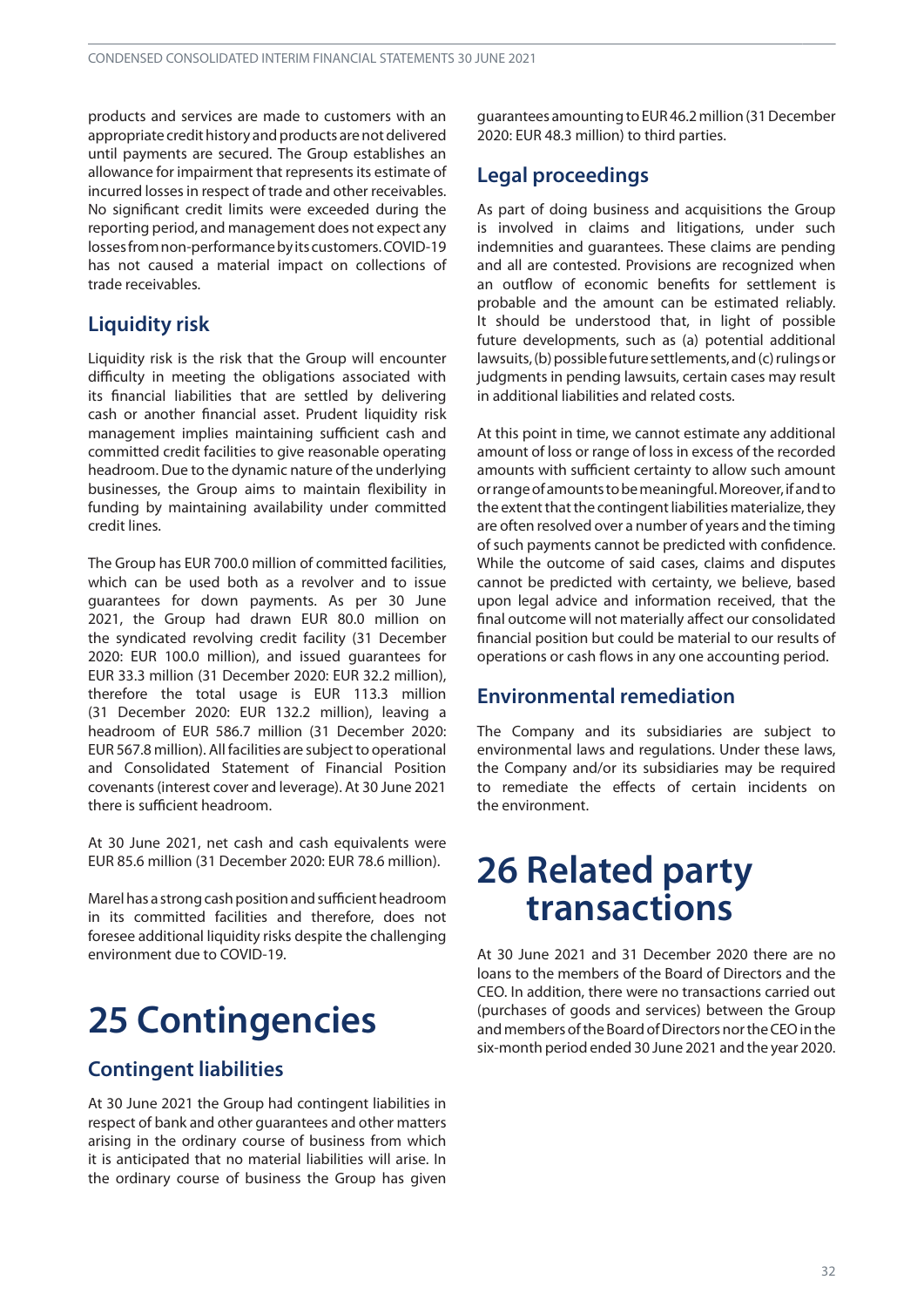### <span id="page-32-0"></span>**27 Subsequent events**

#### **Acquisition of Valka**

On 5 July 2021, Marel announced it has entered into an agreement to acquire Valka, an Icelandic provider of advanced processing solutions for the global fish industry. An agreement has been reached to acquire over 90% of the share capital of Valka, and the remaining shareholders will be offered to sell their shares at the same terms. The transaction is subject to customary closing conditions, including anti-trust approval and is expected to be completed later this year.

Valka is a highly innovative player in the whitefish and salmon processing industries. Since its foundation in 2003, Valka has successfully introduced several advanced fish processing solutions that have been well received in the market. Valka is based in Iceland and Norway and has around EUR 17 million in annual revenues and 105 employees. Together, Marel and Valka will be in a stronger position to transform the fish processing industry in partnership with customers.

No other significant events have taken place since the reporting date, 30 June 2021.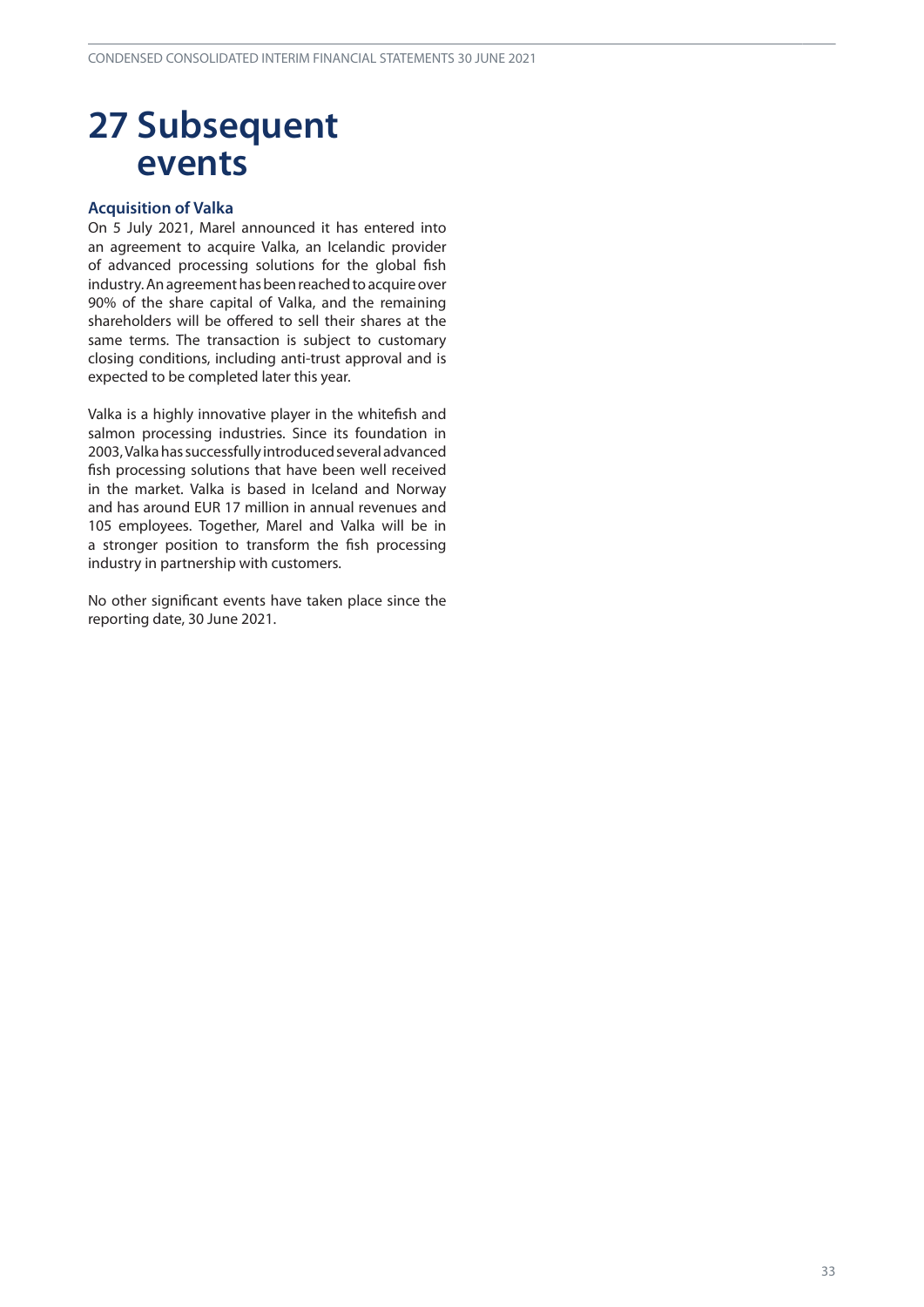# <span id="page-33-0"></span>**Appendices 1 Quarterly results**

|                                         | 2021           | 2021           | 2020<br>Q4 | 2020<br>Q <sub>3</sub> | 2020<br>Q <sub>2</sub> |
|-----------------------------------------|----------------|----------------|------------|------------------------|------------------------|
|                                         | Q <sub>2</sub> | Q <sub>1</sub> |            |                        |                        |
| Revenues                                | 327.5          | 334.0          | 343.3      | 287.2                  | 305.7                  |
| Cost of sales                           | (210.0)        | (212.2)        | (217.9)    | (174.7)                | (191.5)                |
| <b>Gross profit</b>                     | 117.5          | 121.8          | 125.4      | 112.5                  | 114.2                  |
| Selling and marketing expenses          | (42.3)         | (42.6)         | (39.2)     | (32.8)                 | (34.5)                 |
| General and administrative expenses     | (20.4)         | (26.9)         | (23.7)     | (21.4)                 | (18.7)                 |
| Research and development expenses       | (21.8)         | (22.2)         | (19.4)     | (16.9)                 | (18.6)                 |
| <b>Result from operations (EBIT)</b>    | 33.0           | 30.1           | 43.1       | 41.4                   | 42.4                   |
| Net finance costs                       | (1.9)          | (4.4)          | (4.9)      | (3.2)                  | (5.3)                  |
| Share of result of associates           | (0.4)          | (0.1)          | 0.3        | (0.1)                  | 0.1                    |
| <b>Result before income tax</b>         | 30.7           | 25.6           | 38.5       | 38.1                   | 37.2                   |
| Income tax                              | (7.4)          | (4.4)          | (9.4)      | (8.7)                  | (6.5)                  |
| Net result for the period               | 23.3           | 21.2           | 29.1       | 29.4                   | 30.7                   |
| <b>Result before depreciation &amp;</b> |                |                |            |                        |                        |
| amortization (EBITDA)                   | 49.8           | 47.3           | 62.3       | 55.7                   | 56.9                   |

The below tables provides an overview of the quarterly adjusted result from operations, which management believes to be a relevant Non-IFRS measurement, as mentioned in note [5.](#page-14-0)

|                                              | 2021           | 2021           | 2020    | 2020           | 2020           |
|----------------------------------------------|----------------|----------------|---------|----------------|----------------|
|                                              | Q <sub>2</sub> | Q <sub>1</sub> | Q4      | Q <sub>3</sub> | Q <sub>2</sub> |
| Revenues                                     | 327.5          | 334.0          | 343.3   | 287.2          | 305.7          |
| Cost of sales                                | (208.9)        | (209.6)        | (214.8) | (174.7)        | (191.5)        |
| <b>Gross profit</b>                          | 118.6          | 124.4          | 128.5   | 112.5          | 114.2          |
| Selling and marketing expenses               | (39.8)         | (40.0)         | (36.7)  | (31.1)         | (32.8)         |
| General and administrative expenses          | (20.2)         | (25.7)         | (21.7)  | (21.3)         | (18.6)         |
| Research and development expenses            | (20.0)         | (20.7)         | (17.8)  | (16.0)         | (17.8)         |
| Adjusted result from operations <sup>1</sup> | 38.6           | 38.0           | 52.3    | 44.1           | 45.0           |
| Non-IFRS adjustments                         | (5.6)          | (7.9)          | (9.2)   | (2.7)          | (2.6)          |
| <b>Result from operations (EBIT)</b>         | 33.0           | 30.1           | 43.1    | 41.4           | 42.4           |

1 Result from operations is adjusted for PPA related costs, including depreciation and amortization, and as of Q4 2020, acquisition related expenses.